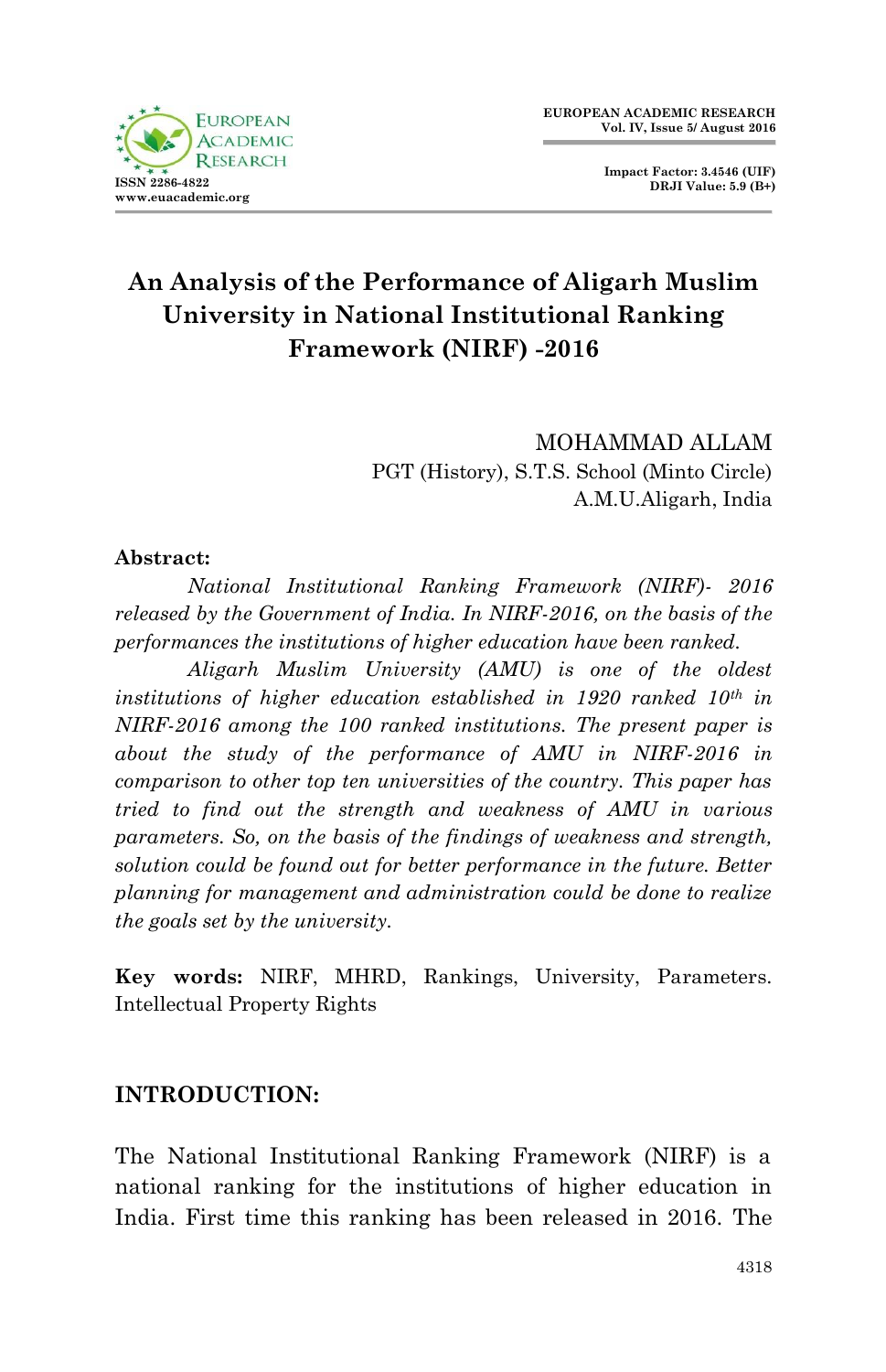ranking has been released for the Universities, Colleges and in branch of Engineering, Management, Pharmacy and architecture. The ranking has been published by the Department of Higher Education, Ministry of Human Resource Development (MHRD) under ambit of University Grants Commission (UGC).The ranking has been framed by 16 members committee under the chairmanship of Secretary, Higher Education. The committee has been assigned the duty to "suggest a reliable, transparent and authentic National Framework for performance measurement and ranking of institutions for higher education and to recommend institutional mechanisms, processes and timelines for implementation of the National Institutional Ranking Framework"<sup>1</sup>

The final ranking has used 16 parameters under 5 categories to assign ranking to an institution of higher learning. The five (5) categories are: (a) Teaching Learning Resources (TLR) under which there are 6 parameters ;(b)Research Productivity, Impact and IPR(RPII) having 5 parameters;(c) Outreach and Inclusivity(OI) under which there are 5 parameters;(d)Graduate Outcome(GO) under which comes 4 parameters ;and(e) Perception under which comes 2 parameters.

The total number of institutions which registered in NIRF-2016 is 1438 in Engineering, 609 in Management, 454 in Pharmacy and 233 in University. The NIRF-2016 has used certain criteria for the institutions to participate in the rankings. The ranking for the universities and colleges have been assigned separately due to their aims and objectives.

The effort to release own rankings by the bodies of higher education in India started with the poor performance by the institutions of higher education. For the last many years, there were dismayed performances by the institutions of higher learning at international level. In spite of being the third largest higher education system in the world after USA and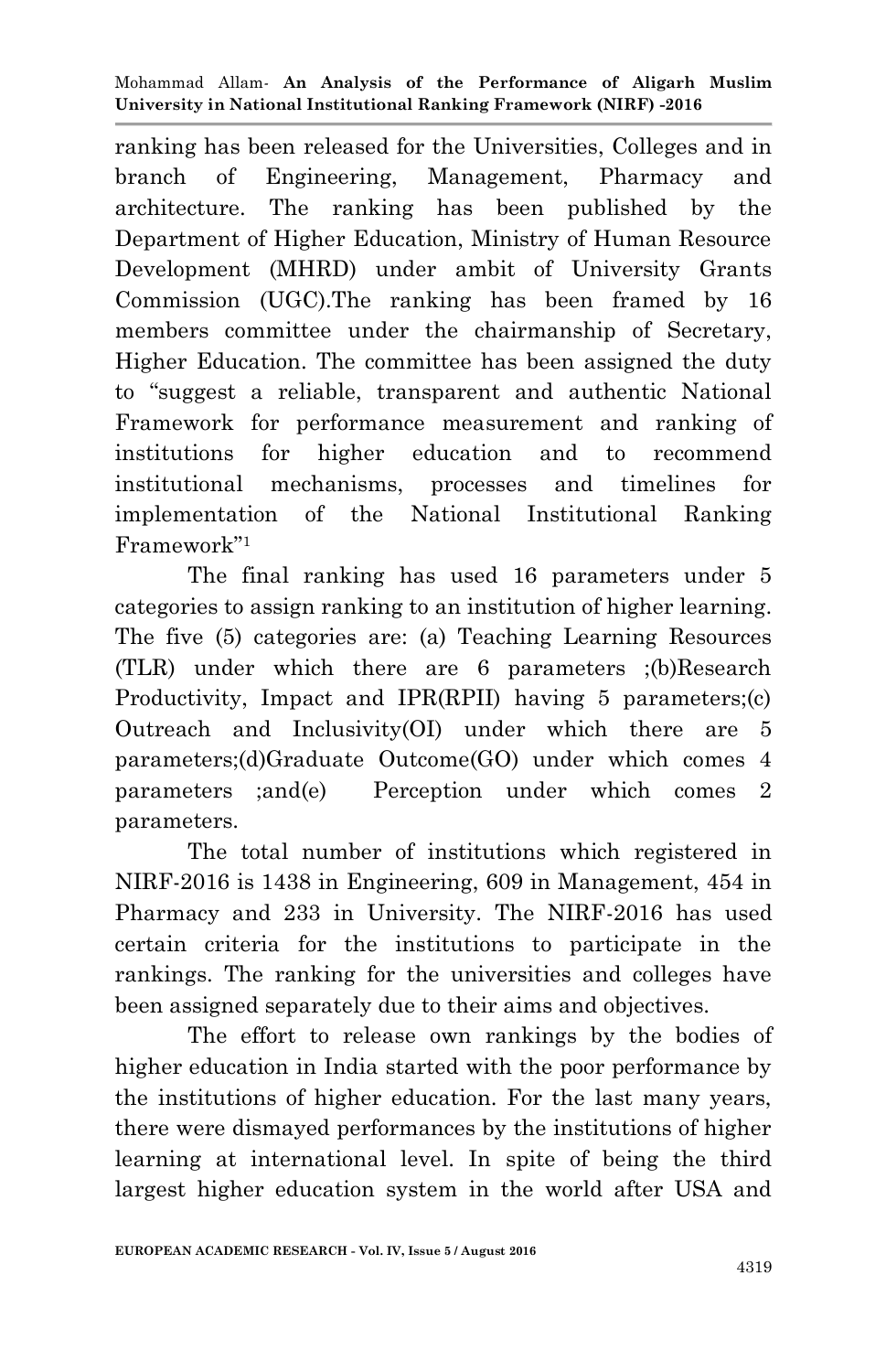China, no institution of higher learning of India figured into top hundred institutions of higher learning at international level in rankings of (QS) and Times Higher Education (THE).In almost every ranking there uses to be the dominance of the institutions of higher learning of United States of America (USA) and institutions of higher learning of European countries at top level. At national level two rankings i.e. "Nielsen-India Today rankings' and 'Out Look rankings' are published regularly from many years. These two rankings in spite of using various methodologies tried to give true picture of Indian higher education.

The main aim of the NIRF-2016 can be summed up in the words of Smriti Zubin Irani, the HRD minister "The Ranking framework will empower a larger number of India Institutions to participate in the global rankings, and create a significant impact internationally too. I see this as sensitization process and an empowering tool, and not a tool for protection".<sup>2</sup> In NIRF-2016 ranking, 100 universities have been ranked. But for the analysis of ranking only top ten universities have been considered. The Table-1 shows the rankings of the top ten universities of India ranked by NIRF-2016.

| S.No           | Name of the University                                                           | Name of the City where<br>the University is Located | $\alpha$ f<br>Year<br>Establishment | Name of the State<br>where the University<br>is Located | $\alpha$ f<br>the<br>Rank<br>University as<br>NIRF-<br>per<br>2016 |
|----------------|----------------------------------------------------------------------------------|-----------------------------------------------------|-------------------------------------|---------------------------------------------------------|--------------------------------------------------------------------|
| 1              | National Institute of Science<br>Bangalore                                       | Bangalore                                           | 1909                                | Karnataka                                               | 01                                                                 |
| $\overline{2}$ | $\alpha$ <sup><math>\uparrow</math></sup><br>Chemical<br>Institute<br>Technology | Mumbai                                              | 1933                                | Maharashtra                                             | 0 <sup>2</sup>                                                     |
| 3              | Nehru<br>Jawaharlal<br>University(JNU)                                           | New Delhi                                           | 1969                                | Delhi                                                   | 03                                                                 |
| $\overline{4}$ | University of Hyderabad-                                                         | Hyderabad                                           | 1974                                | Telangana                                               | 04                                                                 |
| 5              | <b>Tezpur University</b>                                                         | Tezpur                                              | 1994                                | Assam                                                   | 0.5                                                                |
| 6              | University of Delhi(DU)                                                          | Delhi                                               | 1922                                | Delhi                                                   | 06                                                                 |
| 7              | Hindu<br>Banaras<br>University(BHU)                                              | Varanasi                                            | 1916                                | Uttar Pradesh                                           | 07                                                                 |
| 8              | Indian Institute of Space and<br>Technology                                      | Thiruvananthapuram                                  | 2007                                | Kerala                                                  | 08                                                                 |
| 9              | Birla Institute of Technology<br>& Science-Pilani                                | Pilani                                              | 1964                                | Rajasthan                                               | 09                                                                 |
| 10             | Muslim<br>Aligarh<br>University(AMU)                                             | Aligarh                                             | 1920                                | Uttar Pradesh                                           | 10                                                                 |

**Table-1 NIRF-2016 Rankings of Top Ten Universities**

**Source: NIRF-2016, MHRD, GOI**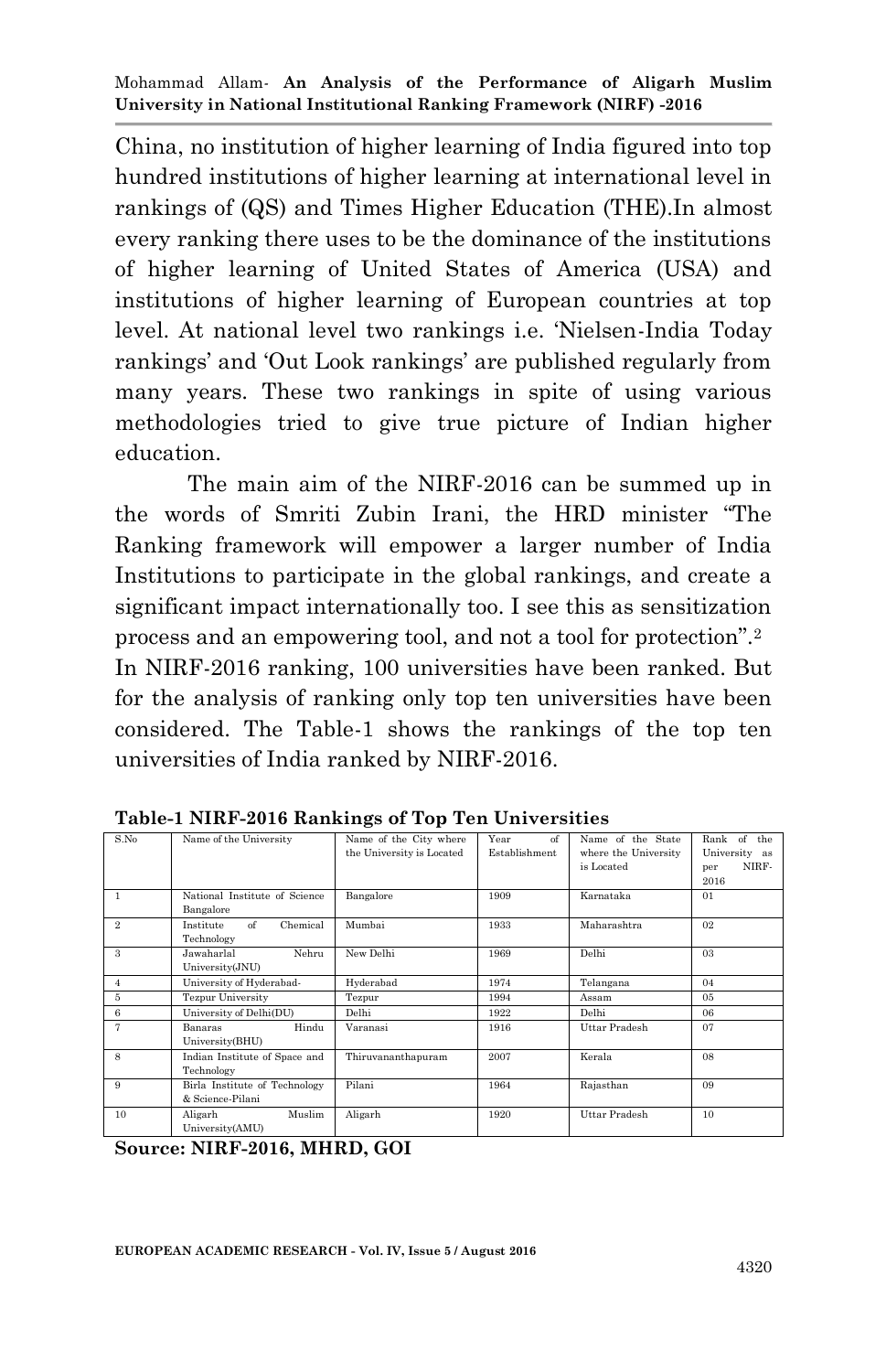As per the Table-1, National Institute of Science Bangalore tops the ranking followed by Institute of Chemical Technology, Jawaharlal Nehru University (JNU), University of Hyderabad, Tezpur University, University of Delhi (DU), Banaras Hindu University(BHU), Indian Institute of Space and Technology, Birla Institute of Technology & Science-Pilani and Aligarh Muslim University(AMU). AMU got tenth rank among the universities.

This is one of the lowest ranking assigned to AMU by any ranking agencies to the universities of India at national and international level in recent years. US Education Today, Times Higher Education, Neilson - India Today and Outlook all of them assigned better ranking to AMU. The present paper has studied the ranking of AMU in NIRF-2016 with other top ten universities comparatively .This has been done to find out the performance of AMU at various levels and in various parameters to work out for better ranking in future. The paper has studied all the relevant parameters on which the rankings have been assigned to the top ten universities in India.

### **OBJECTIVE OF STUDY**

The tenth ranking of AMU has shocked the well-wishers of the university and particularly to the administration which aimed to be number one by 2017 under Vice chancellorship of Lieutenant Zamiruddin Shah. In the light of this background, the following objectives have been assigned to this paper. These objectives are:

- I. To study the NIRF-2016 ranking in order to understand the ranking assigned to AMU
- II. To study the various parameters of the NIRF-2016 to find out the weakness and strength of AMU in comparison to other top ten universities
- III. To study the performance of AMU in various parameters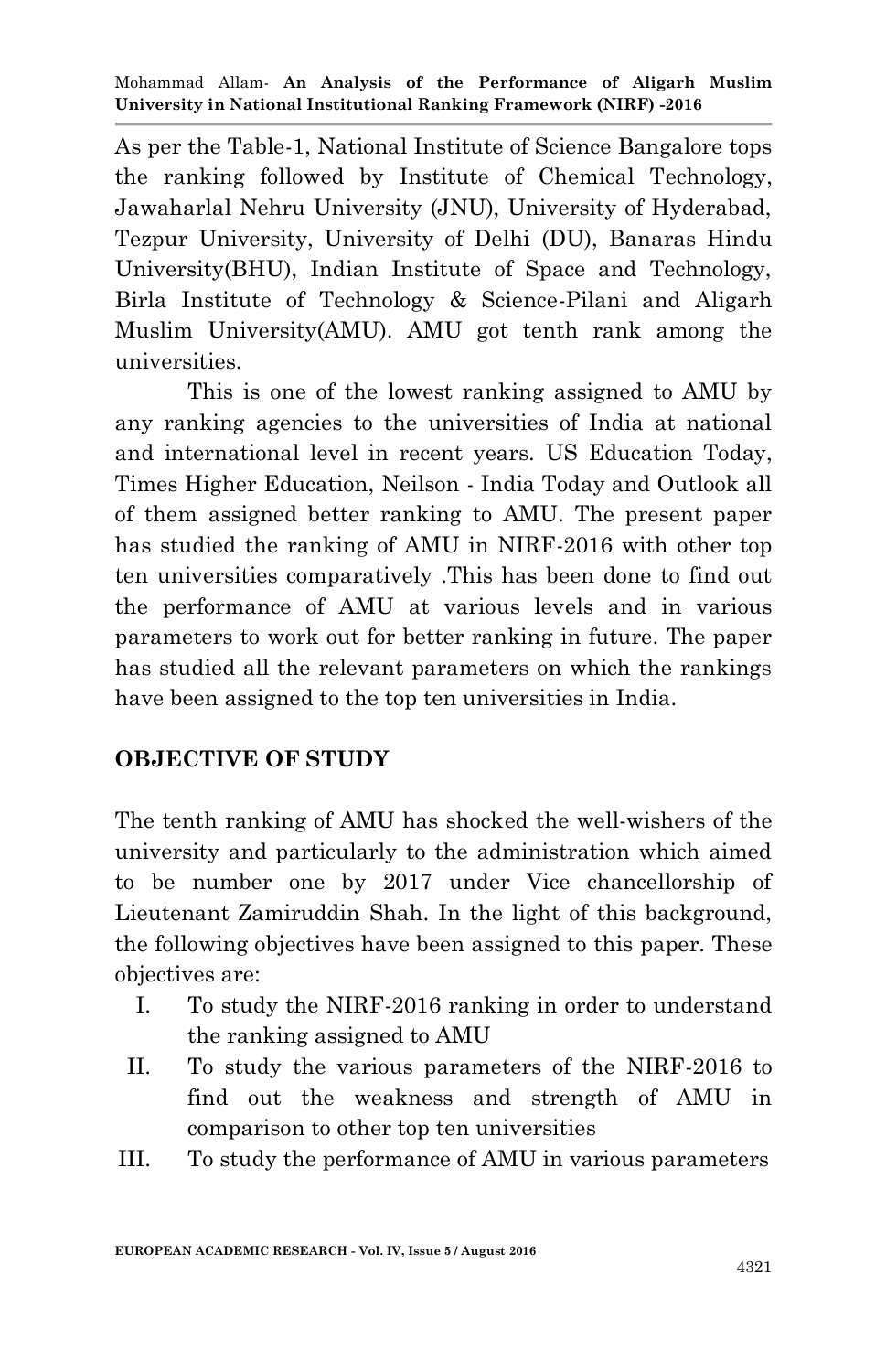IV. To suggest various measures for the improvement of the ranking of AMU in future

# **QUESTION AND RELEVANCE OF STUDY**

In order to understand the mechanism of the NIRF-2016 to analysis the ranking of AMU, the present paper has raised many questions and in the light of these questions tried to find out the answers. These questions are:

- I. What are the parameters of the NIRF-2016?
- II. What is the score of AMU in the various parameters of NIRF-2016 in comparison to other top ten institutions of higher education?
- III. What are the performances of AMU on various parameters of rankings?
- IV. What steps should be taken to improve the performance of AMU in NIRF rankings?

AMU is one of the best institutions of higher education of India and comes under "Institution of National Importance"<sup>3</sup> . Being one of the pre-Independence institutions of higher learning of India, it has played very important role in spreading of higher education among the people of India. The passed out of this university has served the nation, Islamic world and Muslim community in every walk of life.

The ranking of NIRF-2016 has assigned tenth position to AMU. This is one of the lowest ranking assigned to this university by any national and international rankings in recent years. This study has tried to find out the performance of the university on various parameters which gave it low ranking. So, the performance of the university could be analyzed, weakness could be removed and steps could be taken to improve the performance of the university in coming years.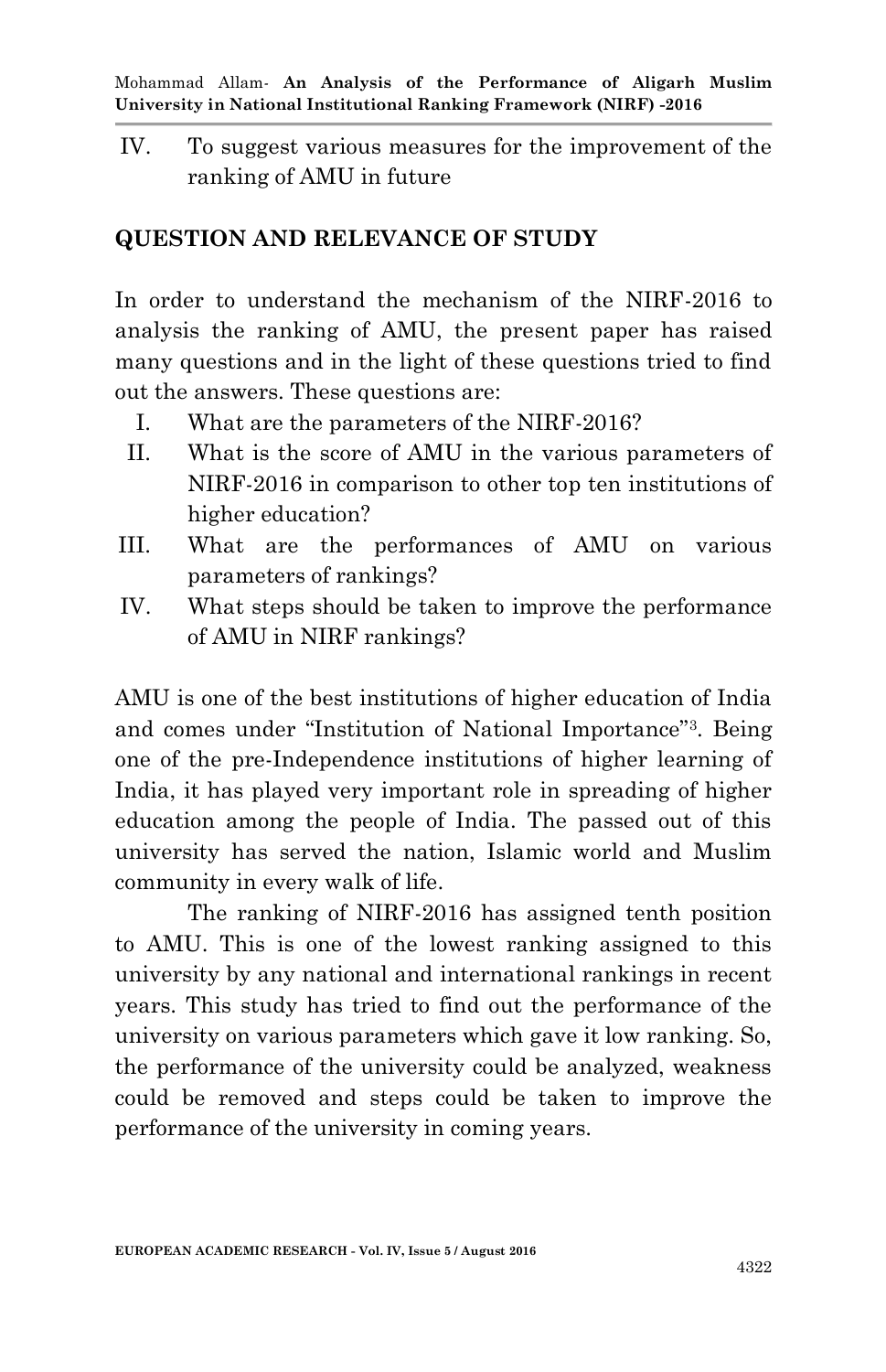### **METHODOLOGY OF STUDY**

The present study has used Descriptive Analytical Method .The data have been derived from the various secondary sources provided by the concerned authorities. These sources are:

- I. NIRF-2016
- II. Times Higher Education(THE)
- III. QS Rankings
- IV. US News, Education
- V. Nielsen-India Today
- VI. Out Look
- VII. All India Survey of Higher Education(AISHE)
- VIII. University Grant Commission(UGC)
	- IX. Department of Higher Education, Ministry of Human Resource Development
	- X. Websites of the institutions of Higher education
	- XI. Ministry of Human Resource Development(MHRD)
- XII. Journals
- XIII. Magazines
- XIV. Newspapers
- XV. Dissertation
- XVI. Thesis
- XVII. Reports

This paper is a study about the performance of AMU. This paper has opted to study only the rankings of the top ten universities of India as ranked by NIRF-2016 minutely. The other institutions like colleges and various branches i.e. management, engineering, pharmacy, architect etc have not been studied separately.

## **DISCUSSION ON THE QUESTIONS**

To find the answer of raised question to reach conclusion there is need to discuss each question in details. This will give the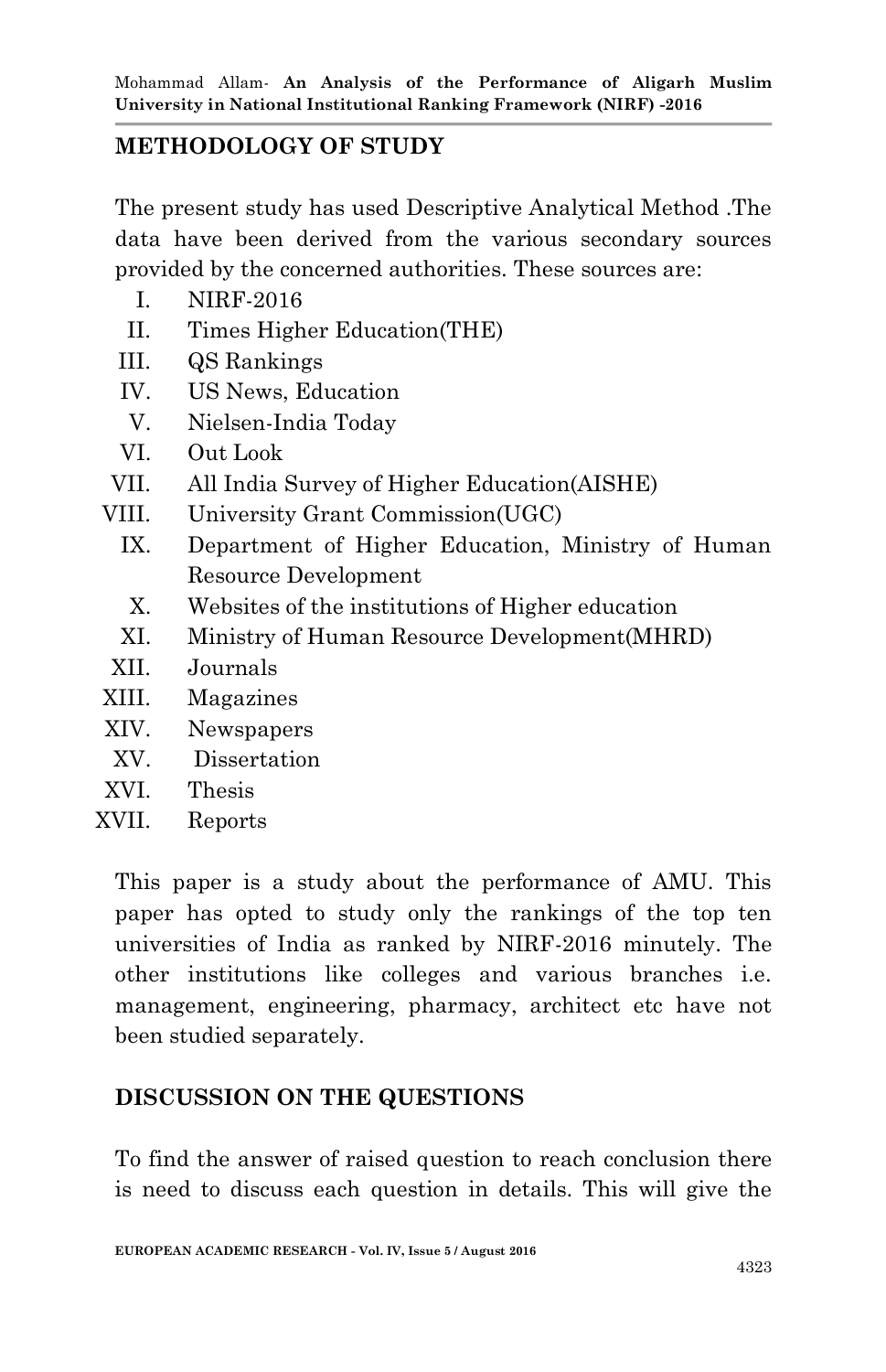solution to the problems for which the study has been taken. So, on the basis of the findings the solution could be suggested.

#### **Parameters of the NIRF-2016 Rankings**

The NIRF-2016 used many parameters to grant ranking to the institutions of higher education. These parameters are 16 in numbers and have been divided into 5 categories. These parameters have been selected by considering the national and international rankings and after much debate and discussion among the members of the expert committee. The Table-2 gives the details of the parameters used by NIRF-2016.

| Sl.No | Parameters                                          | Weightage/Marks        |
|-------|-----------------------------------------------------|------------------------|
| 1.0   | Teaching, Learning and Resources (TLR)              | (Ranking)<br>Weightage |
|       |                                                     | $= 0.30/100$           |
|       | A. Teacher Student Ratio with emphasis on           | 25 Marks               |
|       | <b>Permanent Faculty</b>                            |                        |
|       | B. Combined Metric for Faculty with Ph.D.           | 25 Marks               |
|       | and Experience                                      |                        |
|       | Metric<br>Library<br>Laboratory<br>C.<br>for<br>and | 40 Marks               |
|       | Facilities                                          |                        |
|       | D. Metric for Sports and Extra Curricular           | 10 Marks               |
|       | Facilities                                          |                        |
| 2.0   | Research Productivity, Impact and IPR (RPII)        | Weightage<br>(Ranking) |
|       |                                                     | $=0.40$ $/100$         |
|       | A. Combined Metric for Publications                 | 45 Marks               |
|       | <b>B.</b> Combined Metric for Citations             | 45 Marks               |
|       | C. Intellectual Property Right                      | 10 Marks               |
| 3.0   | Graduation Outcome (GO)                             | (Ranking)<br>Weightage |
|       |                                                     | $=0.05/100$            |
|       | Combined Performance in<br>University<br>$A_{n}$    | 50 Marks               |
|       | Examinations                                        |                        |
|       | Combined<br>Performance<br>in<br>Public<br>B.       | 50 Marks               |
|       | Examinations                                        |                        |
| 4.0   | Outreach and Inclusivity (OI)                       | (Ranking)<br>Weightage |
|       |                                                     | $=0.15/100$            |
|       | A. Outreach Footprint (Continuing Education,        | 25 Marks               |
|       | Services)                                           |                        |
|       | of Students<br>Percentage<br>Other<br>В.<br>from    | 25 Marks               |
|       | States/Countries                                    |                        |
|       | C. Percentage of Women Students<br>and              | 20 Marks               |
|       | Faculty                                             |                        |

#### **Table-2 Parameter Used by NIRF-2016**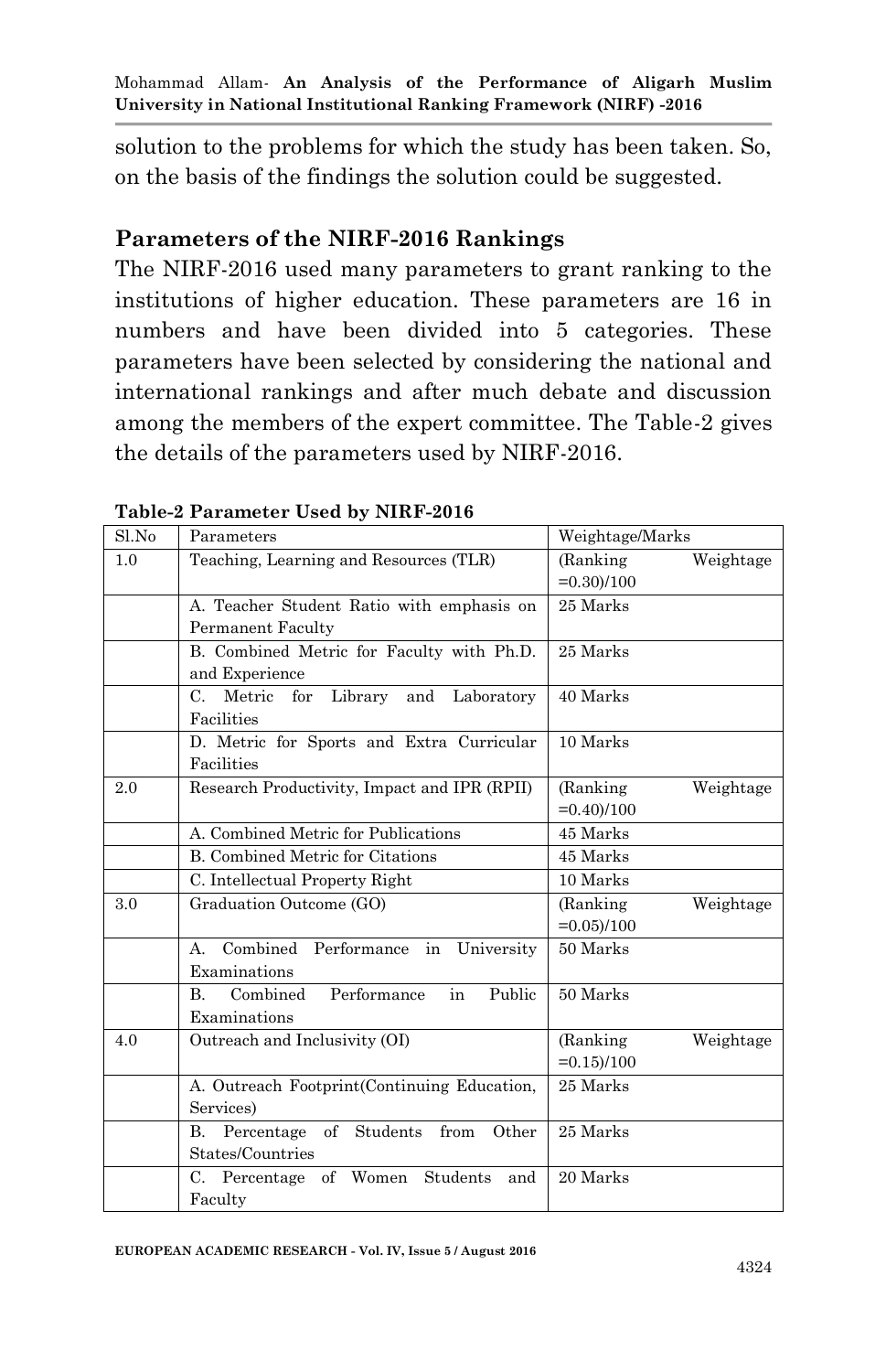|  |  |  | Mohammad Allam- An Analysis of the Performance of Aligarh Muslim    |  |  |
|--|--|--|---------------------------------------------------------------------|--|--|
|  |  |  | University in National Institutional Ranking Framework (NIRF) -2016 |  |  |

|     | D.Percentage of Economically and Socially   | 20 Marks               |
|-----|---------------------------------------------|------------------------|
|     | Disadvantaged Students                      |                        |
|     | E. Facilities for Differently Abled Persons | 10 Marks               |
| 5.0 | Perception (PR)                             | (Ranking)<br>Weightage |
|     |                                             | $=0.10/100$            |
|     | Process for Peer Rating in Category         | 50 Marks               |
|     | Application to Seat Ratio                   | 50 Marks               |

The Table-2 shows that each parameter has been assigned weightage and allotted marks. The total mark for each group of parameters is 100 which further given weightage according to their importance. The highest weightage has been given to Research activities (0.40) followed by Teaching Learning (0.30), Outreach and Inclusivity (0.15), Perception (0.10) and Graduation Outcome (0.05).This shows that NIRF-2016 has given the same weightage to various parameters what have been given by the others institutions of rankings at national and international level.

The Time Higher Education (THE) uses 13 performance indicators (Reputation survey: 15%, Staff-to-student ratio: 4.5%, Doctorate-to-bachelor"s ratio: 2.25%, Doctorates awardedto-academic staff ratio: 6%, Institutional income: 2.25%, Reputation survey: 18%, Research income: 6%, Research productivity: 6%,Citations (research influence): 30%, International-to-domestic-student ratio: 2.5%, International-todomestic-staff ratio: 2.5%,International collaboration: 2.5%, Industry income (knowledge transfer): 2.5% etc.4 divided into five groups (Teaching and learning environment): 30%, Research (volume, income and reputation): 30%, Citations (research influence): 30%,International outlook (staff, students, research): 7.5% and Industry income (knowledge transfer):  $2.5\%$ <sup>5</sup>.

The QS World University Rankings uses six performance indicators (Academic Reputation-40%, Employer Reputation-10%,Student-to-Faculty Ratio-20%,Citation per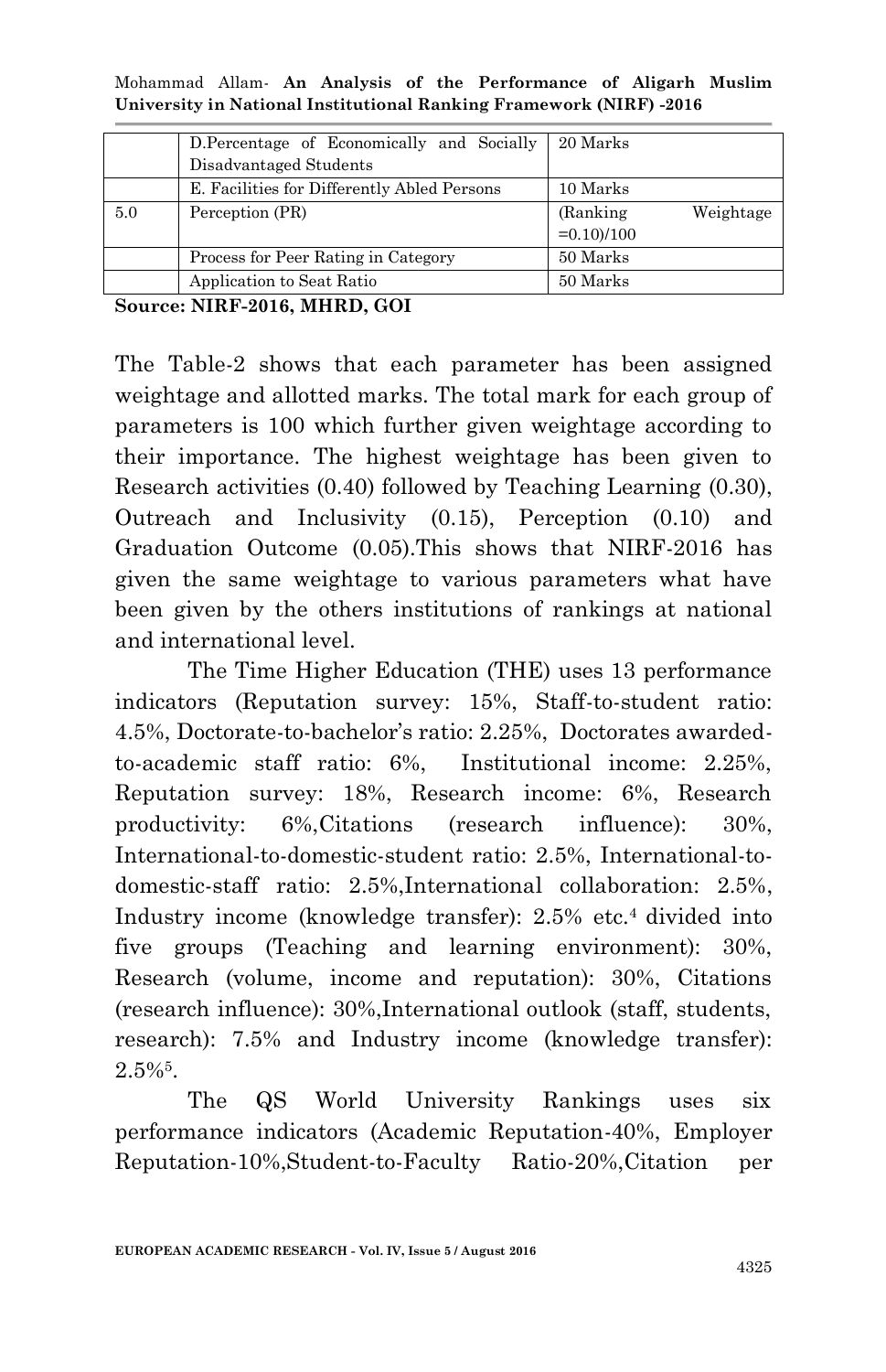Faculty-20%,International Faculty Ratio-5% and International Student Ratio-5%)<sup>6</sup> to assign the rankings to the university.

The Nielsen-India Today ranking uses five performance indicators (reputation of colleges, Quality of academic input, student care, and infrastructure and job prospects)<sup>7</sup> .

# **Performance of AMU in NIRF-2016 in Various Parameters**

NIRF-2016 has released the rankings of 100 Universities of India. AMU got tenth rank among the university. The performance of AMU can be seen in the Table-3 which gives the score of AMU with other top nine universities of India.

| S.NO           | of<br>the<br>Name<br>University                         |          | Parameter wise Score |         | Over All<br>Score | Rank of the<br>University as |       |                      |
|----------------|---------------------------------------------------------|----------|----------------------|---------|-------------------|------------------------------|-------|----------------------|
|                |                                                         | TLR(100) | RPC(100)             | GO(100) | OI(100)           | Perception(100)              |       | NIRF-<br>per<br>2016 |
| $\mathbf{1}$   | National<br>Institute<br>of<br>Science<br>Bangalore     | 94.45    | 96.12                | 100.0   | 67.18             | 100                          | 91.81 | 01                   |
| $\overline{2}$ | Institute<br>$\sigma$<br>Chemical<br>Technology         | 84.53    | 96.51                | 94.00   | 61.66             | 97.0                         | 87.58 | 02                   |
| 3              | Jawaharlal<br>Nehru<br>University(JNU)                  | 89.45    | 84.33                | 100.0   | 73.57             | 98.0                         | 86.45 | 03                   |
| $\overline{4}$ | University<br>$\sigma$<br>Hyderabad-                    | 74.49    | 89.22                | 86.71   | 88.83             | 98.0                         | 85.45 | 04                   |
| $5\,$          | Tezpur<br>University                                    | 83.81    | 86.64                | 87.15   | 76.76             | 86.0                         | 84.31 | $05\,$               |
| 6              | University<br>of<br>Delhi(DU)                           | 68.54    | 88.86                | 98.14   | 82.80             | 98.0                         | 83.19 | 06                   |
| $\overline{7}$ | Banaras Hindu<br>University(BHU)                        | 70.28    | 81.11                | 92.60   | 87.75             | 99.0                         | 81.22 | 07                   |
| 8              | Indian Institute<br>of Space<br>and<br>Technology       | 94.28    | 63.58                | 100.0   | 70.83             | 95.0                         | 78.82 | 08                   |
| 9              | Birla Institute of<br>Technology<br>&<br>Science-Pilani | 86.74    | 76.72                | 100.0   | 36.80             | 96.0                         | 76.85 | 09                   |
| 10             | Aligarh Muslim<br>University(AMU)                       | 66.73    | 84.81                | 84.96   | 65.23             | 86.0                         | 76.62 | 10                   |

**Table-3 Score of the Top Ten Ranking University in NIRF-2016**

**Source: NIRF-2016, MHRD, GOI**

The Table-3 shows that AMU overall score is 76.62. National Institute of Science Bangalore topped the table with overall score 91.81 followed by Institute of Chemical Technology: 87.58,(2 rank) Jawaharlal Nehru University (JNU): 86.45(3 rank), University of Hyderabad: 85.45(4 rank), Tezpur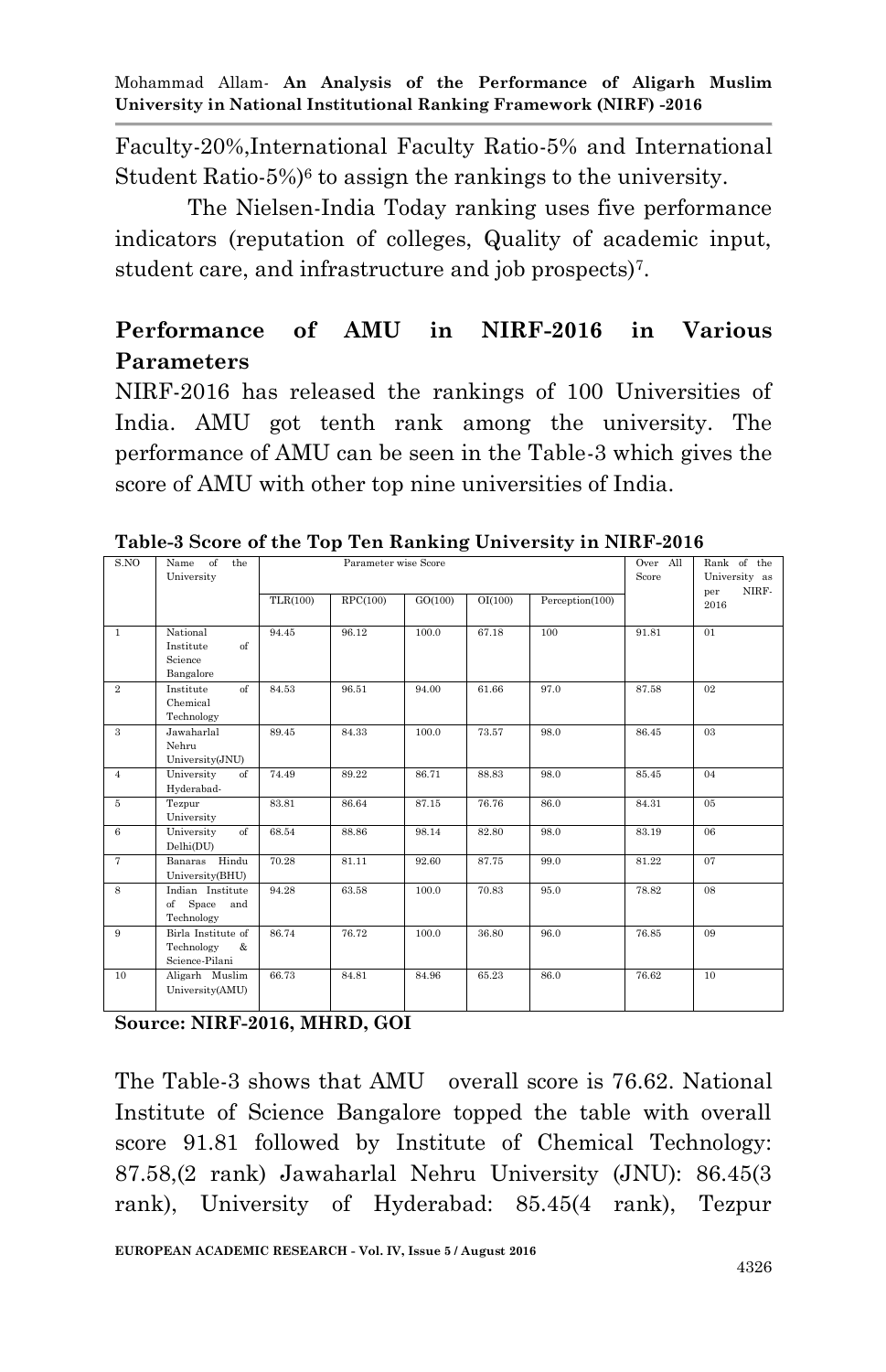University: 84.31(5 rank), University of Delhi(DU): 83.19(6 rank), Banaras Hindu University(BHU): 81.22 (7 rank), Indian Institute of Space and Technology: 78.82(8 rank) and Birla Institute of Technology & Science-Pilani: 76.85(9 rank).The overall score of AMU is much lower(15) than the first rank holder in NIRF-2016.

In term of score of parameters, AMU scored very less than other universities. AMU score is 66.73 in TLR, 84.81 in RPC, 84.96 in GO, 65.23 in OI and 86.0 in PR. In TLR,GO and PR ,AMU performance is lower than the 9th rank holder Birla Institute of Technology & Science-Pilani while she is ahead in RPC and OI.AMU is in race of RPC,GO and PR with all universities while lagging behind in the race of TLR and OI.

# **PG student Details of all Top Ten Universities of NIRF-2016**

To understand the performance of AMU in better terms, there is need to see the status in various parameters of the ranking. The first and foremost parameter is the Student and Teacher ratio. This gives glimpse of the teacher learning environment of the university. This also shows the capacity and quality of management and administration. Table from-to 10 gives the details of the students in various program of study. Let see first the students of Post-Graduate (PG) students of all the top ten universities.

The Table-4 gives the details of the student in Post-Graduate program of the universities.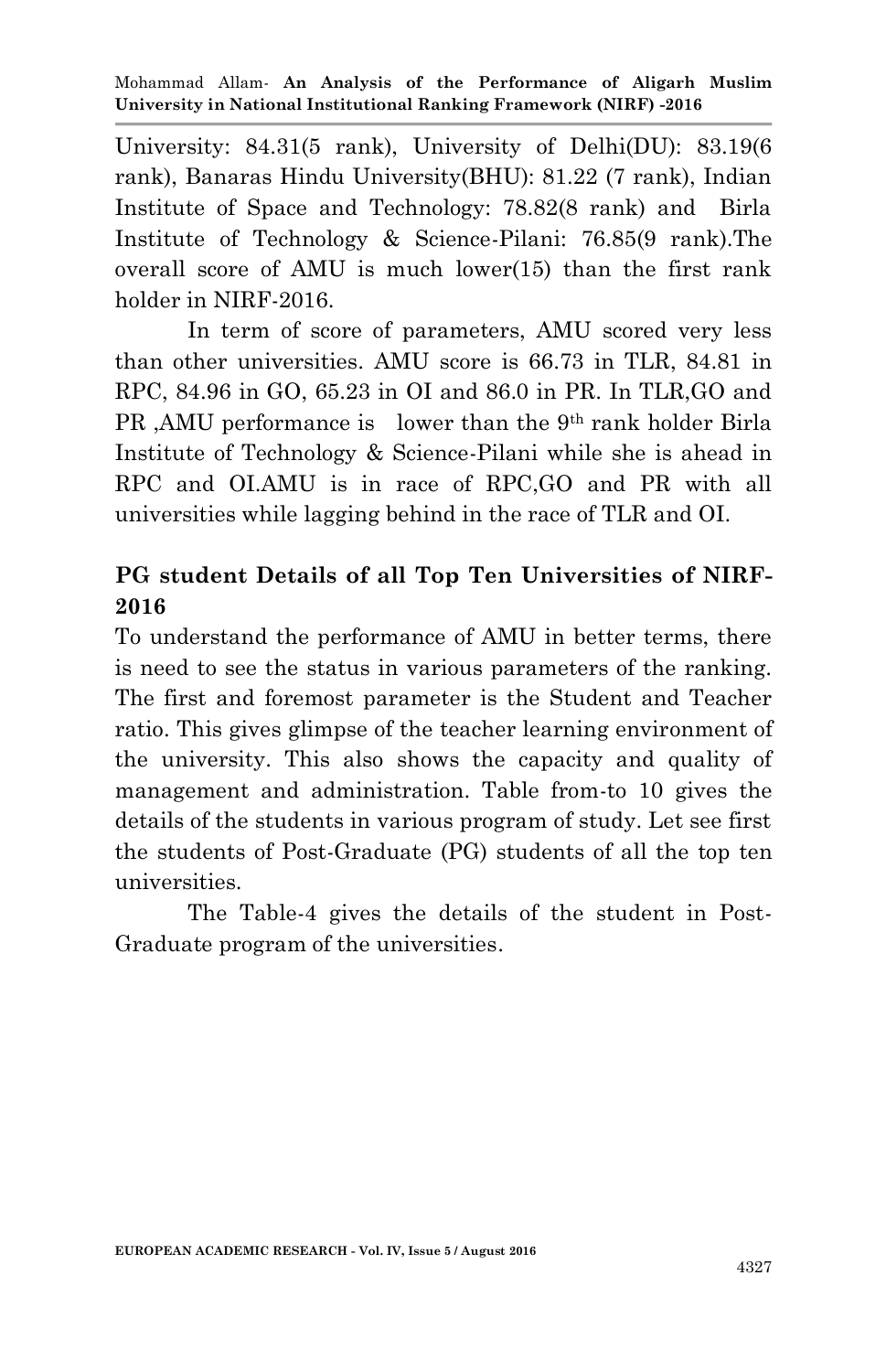| Name of the                | Academ  | Progra | Approv | No.<br>of               | No.<br>of       | No.<br>of      | No.<br>of          | No.<br>of | No.<br>of | Total     | Socially            |
|----------------------------|---------|--------|--------|-------------------------|-----------------|----------------|--------------------|-----------|-----------|-----------|---------------------|
| University                 | ic Year | m      | ed     | student                 | student         | student        | student            | Male      | Female    | student   | Challenge           |
|                            |         | Level  | Intake | Admitt                  | Admitt          | admitted       | admitted           | student   | student   | of<br>all | H<br>and            |
|                            |         |        |        | ed<br>in                | ed<br>in        | 2yr<br>in      | in                 | of<br>all | of<br>all | years for | Economica           |
|                            |         |        |        | 1st                     | 1st             | (Lateral       | 2yr(Late           | years for | years for | all       | lly                 |
|                            |         |        |        | year                    | year            | Entry)fro      | ral                | all       | all       | program   | Backward            |
|                            |         |        |        | from                    | from            | m<br>outside   | Entry)fro          | program   | program   | me        | of all years<br>for |
|                            |         |        |        | outside<br>state        | outside         | state          | m                  | me        | me        |           | all                 |
|                            |         |        |        |                         | country         |                | outside<br>country |           |           |           | programs            |
| National                   | 2012-13 | PG     | 426    | 344                     | $\bf{0}$        |                |                    | 758       | 94        | 852       | 139                 |
| Institute<br>of            | 2013-14 | PG     | 346    | 266                     | $\bf{0}$        |                |                    | 695       | 77        | 772       | 129                 |
| Science                    | 2014-15 | PG     | 369    | 288                     | $\mathbf{0}$    |                |                    | 624       | 91        | 715       | 134                 |
| Bangalore                  |         |        |        |                         |                 |                |                    |           |           |           |                     |
| Institute<br>of            | 2012-13 | PG     | 242    | 48                      | $\bf{0}$        | $\bf{0}$       | $\mathbf{0}$       | 152       | 90        | 242       | 85                  |
| Chemical                   | 2013-14 | PG     | 237    | 36                      | $\bf{0}$        | $\mathbf{0}$   | $\bf{0}$           | 150       | 87        | 237       | 74                  |
| Technology                 | 2014-15 | PG     | 245    | 55                      | 3               | $\bf{0}$       | $\overline{0}$     | 150       | 95        | 245       | 101                 |
| Jawaharlal                 | 2012-13 | PG     | 906    | 683                     | 30              | $\bf{0}$       | $\bf{0}$           | 1033      | 1080      | 2113      |                     |
| Nehru                      | 2013-14 | PG     | 931    | 739                     | 32              | $\mathbf{0}$   | $\bf{0}$           | 1057      | 1188      | 2245      |                     |
| University(JN<br>U)        | 2014-15 | PG     | 931    | 691                     | 25              | $\bf{0}$       | $\bf{0}$           | 902       | 1148      | 2050      |                     |
| University of              | 2012-13 | PG     | 1256   | 576                     | $\overline{11}$ | $\overline{0}$ | $\overline{0}$     | 1667      | 1089      | 2756      | 2347                |
| Hyderabad-                 | 2013-14 | PG     | 1256   | 682                     | 7               | $\overline{0}$ | $\overline{0}$     | 1711      | 1127      | 2838      | 2349                |
|                            | 2014-15 | PG     | 1297   | 744                     | 17              | $\overline{0}$ | $\overline{0}$     | 1787      | 1152      | 2939      | 2652                |
| Tezpur                     | 2012-13 | PG     | 834    | 128                     | $\bf{0}$        |                |                    | 722       | 649       | 1371      | 590                 |
| University                 | 2013-14 | PG     | 821    | 83                      | $\mathbf{1}$    |                |                    | 755       | 681       | 1436      | 599                 |
|                            | 2014-15 | PG     | 803    | 75                      | $\mathbf{1}$    |                |                    | 768       | 687       | 1365      | 602                 |
| University of              | 2012-13 | PG     | 9586   | 2456                    | 46              | $\bf{0}$       | $\mathbf{0}$       | 9179      | 6944      | 16123     | 5194                |
| Delhi(DU)                  | 2013-14 | PG     | 9586   | 2590                    | 47              | $\mathbf{0}$   | $\bf{0}$           | 9311      | 7727      | 17038     | 6574                |
|                            | 2014-15 | PG     | 9620   | 2580                    | 49              | $\bf{0}$       | $\bf{0}$           | 9468      | 8132      | 17600     | 6737                |
| Banaras                    | 2012-13 | PG     | 3982   | 1050                    | 107             | $\bf{0}$       | $\bf{0}$           | 5069      | 2875      | 7944      | 6695                |
| Hindu                      | 2013-14 | PG     | 3998   | 1059                    | 82              | $\mathbf{0}$   | $\bf{0}$           | 5042      | 2910      | 7952      | 6940                |
| University(B<br>HU)        | 2014-15 | PG     | 4242   | 1195                    | 83              | $\bf{0}$       | $\bf{0}$           | 5045      | 3252      | 8297      | 7376                |
| Indian                     | 2012-13 | PG     | 24     | $\overline{\mathbf{s}}$ | $\theta$        |                |                    | 11        | 5         | 16        | 9                   |
| of<br>Institute            | 2013-14 | PG     | 84     | 39                      | $\overline{0}$  |                |                    | 41        | 13        | 54        | 31                  |
| and<br>Space<br>Technology | 2014-15 | PG     | 84     | 48                      | $\bf{0}$        |                |                    | 56        | 22        | 78        | 47                  |
| <b>Birla</b> Institute     | 2012-13 | PG     | 329    | 329                     | $\overline{0}$  | $\overline{0}$ | $\overline{0}$     | 628       | 198       | 826       | $\overline{0}$      |
| of Technology              | 2013-14 | PG     | 342    | 342                     | $\overline{0}$  | $\overline{0}$ | $\overline{0}$     | 564       | 201       | 765       | $\overline{0}$      |
| Science-<br>&<br>Pilani    | 2014-15 | PG     | 307    | 307                     | $\bf{0}$        | $\mathbf{0}$   | $\mathbf{0}$       | 576       | 233       | 809       | $\theta$            |
| Aligarh                    | 2012-13 | PG     | 2291   | 904                     | 39              |                |                    | 1354      | 937       | 2291      | 535                 |
| Muslim                     | 2013-14 | PG     | 2396   | 942                     | 32              |                |                    | 1415      | 981       | 2396      | 991                 |
| University(A<br>MU)        | 2014-15 | PG     | 2481   | 908                     | 41              |                |                    | 1404      | 1077      | 2481      | 1005                |

| Table -4 PG student Details of all Top Ten Universities of NIRF-2016 |  |  |  |  |  |  |  |  |
|----------------------------------------------------------------------|--|--|--|--|--|--|--|--|
|----------------------------------------------------------------------|--|--|--|--|--|--|--|--|

The Table-4 shows that details of the student for three sessions; 2012-13, 2013-14 and 2014-15, in term of approved intake, number of students admitted in first year, second year (lateral entry), number of students from foreign country both in the first and second years, number of male and female students, total number of students in all program and Socially Challenged and Economically Backward of all years for all programs. The largest number of the students in PG is 17600(2014-15) from Delhi University while the total number of the students in AMU for the same session is 2481.This data seem to be incorrect as if the given number has been admitted in first year then where went the number of students of second year(third and fourth semester)? The biggest approved intake is for DU which is about 9620(2014-15) while the approved intake of AMU for the same session is 2481.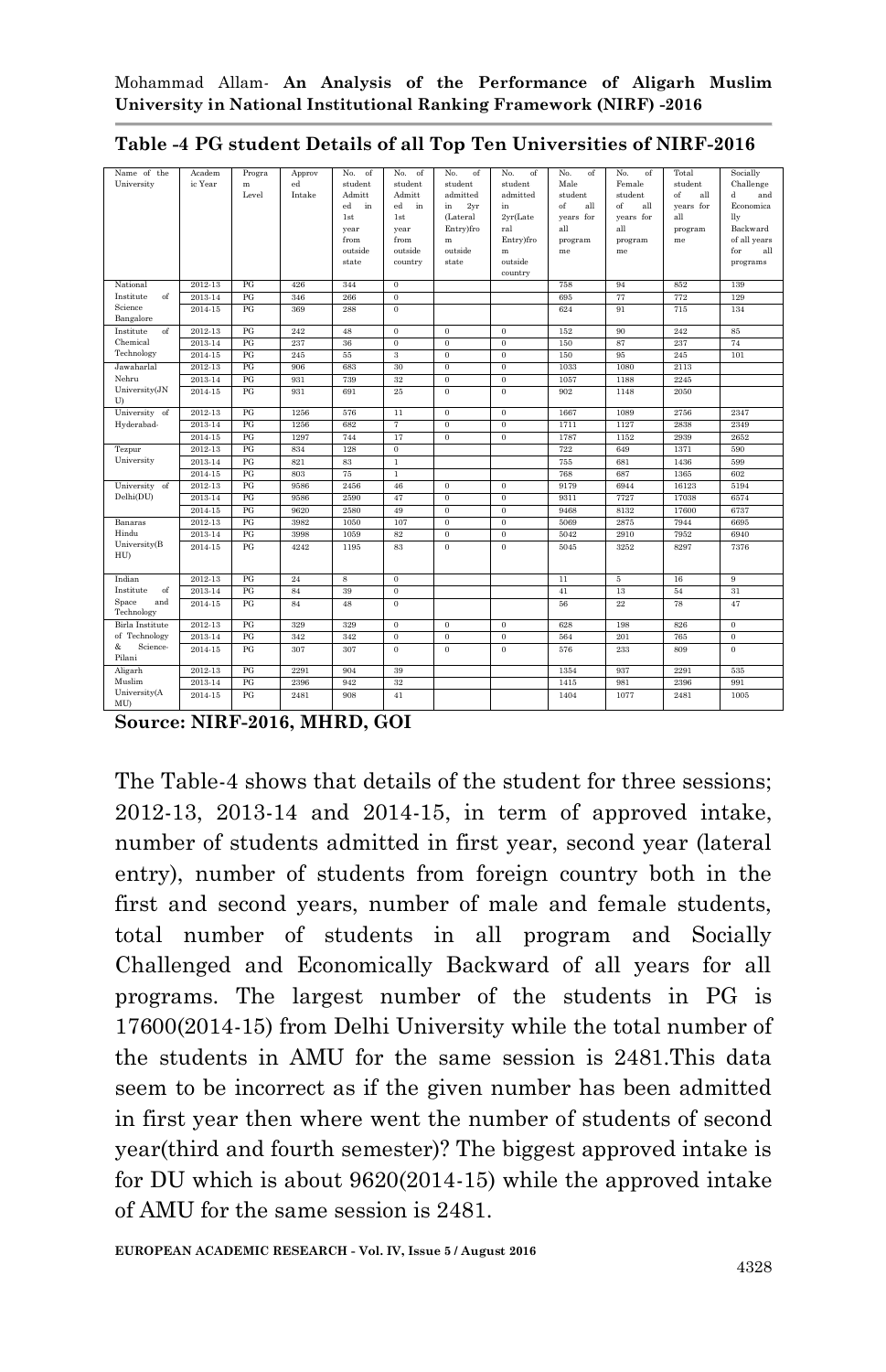**Percentage of Students in Various Categories at PG level** To make the point more clearly at PG level, there is need to see the percentage of the students from outside of states, percentage of male and female in the institutions and socially challenged and economically backward of all years for all programs. The Table-5 gives the percentage of the students in various Categories at PG level.

| Name<br>the<br>of<br>University        | Academic<br>Year | Program<br>Level | Approved<br>Intake | of student | No. & percentage(%)<br>Admitted in 1st year<br>from outside state | No.<br>&<br>Percentage<br>No.<br>and<br>(%) of<br>student<br>Percentage(%)<br>of<br>admitted in 1 yr from<br>Male student of all<br>all<br>outside country<br>for<br>years<br>programme |                | programme       | No.& percentage(%)<br>of Female student<br>of all years for all | Total<br>student of<br>all<br>vears<br>for<br>all<br>programme | years<br>programs<br>Percentage(%) | Socially Challenged<br>and Economically<br>Backward of all<br>for<br>all<br>and |                |         |
|----------------------------------------|------------------|------------------|--------------------|------------|-------------------------------------------------------------------|-----------------------------------------------------------------------------------------------------------------------------------------------------------------------------------------|----------------|-----------------|-----------------------------------------------------------------|----------------------------------------------------------------|------------------------------------|---------------------------------------------------------------------------------|----------------|---------|
|                                        |                  |                  |                    | No.        | $Per.$ (%)                                                        | No.                                                                                                                                                                                     | Per.(%)        | No.             | Per.(%)                                                         | No.                                                            | Per.(%)                            |                                                                                 | No.            | Per.(%) |
| National                               | 2012-13          | PG               | 426                | 344        | 80.7                                                              | $\overline{0}$                                                                                                                                                                          | $\overline{0}$ | 758             | 88.9                                                            | 94                                                             | 11.0                               | 852                                                                             | 139            | 16.3    |
| Institute<br>of<br>Science             | 2013-14          | PG               | 346                | 266        | 76.8                                                              | $\overline{0}$                                                                                                                                                                          | $\overline{0}$ | 695             | 90.0                                                            | 77                                                             | 9.9                                | 772                                                                             | 129            | 16.7    |
| Bangalore                              | 2014-15          | PG               | 369                | 288        | 78.0                                                              | $\overline{0}$                                                                                                                                                                          | $\overline{0}$ | 624             | 87.2                                                            | 91                                                             | 12.7                               | 715                                                                             | 134            | 18.7    |
| Institute<br>of                        | 2012-13          | PG               | 242                | 48         | 19.8                                                              | $\overline{0}$                                                                                                                                                                          | $\overline{0}$ | 152             | 62.8                                                            | 90                                                             | 37.1                               | 242                                                                             | 85             | 35.1    |
| Chemical<br>Technology                 | 2013-14          | PG               | 237                | 36         | 15.1                                                              | $\overline{0}$                                                                                                                                                                          | $\overline{0}$ | 150             | 63.3                                                            | 87                                                             | 36.7                               | 237                                                                             | 74             | 31.2    |
|                                        | 2014-15          | PG               | 245                | 55         | 22.4                                                              | 3                                                                                                                                                                                       | 1.2            | 150             | 61.2                                                            | 95                                                             | 38.7                               | 245                                                                             | 101            | 41.2    |
| Jawaharlal                             | 2012-13          | PG               | 906                | 683        | 75.3                                                              | 30                                                                                                                                                                                      | 3.3            | 1033            | 48.8                                                            | 1080                                                           | 51.1                               | 2113                                                                            |                |         |
| Nehru<br>University(JNU)               | 2013-14          | PG               | 931                | 739        | 79.3                                                              | 32                                                                                                                                                                                      | 3.4            | 1057            | 47.0                                                            | 1188                                                           | 52.9                               | 2245                                                                            |                |         |
|                                        | 2014-15          | PG               | 931                | 691        | 74.2                                                              | 25                                                                                                                                                                                      | 2.6            | 902             | 44                                                              | 1148                                                           | 56                                 | 2050                                                                            |                |         |
| University<br>of                       | 2012-13          | PG               | 1256               | 576        | 45.8                                                              | $\overline{11}$                                                                                                                                                                         | 0.8            | 1667            | 60.4                                                            | 1089                                                           | 39.5                               | 2756                                                                            | 2347           | 85.1    |
| Hyderabad-                             | 2013-14          | PG               | 1256               | 682        | 54.2                                                              | $\tau$                                                                                                                                                                                  | 0.5            | 1711            | 70.6                                                            | 1127                                                           | 29.3                               | 2838                                                                            | 2349           | 82.7    |
|                                        | 2014-15          | PG               | 1297               | 744        | 57.3                                                              | 17                                                                                                                                                                                      | 1.3            | 1787            | 60.8                                                            | 1152                                                           | 39.1                               | 2939                                                                            | 2652           | 90.2    |
| Tezpur                                 | 2012-13          | PG               | 834                | 128        | 15.3                                                              | $\theta$                                                                                                                                                                                | 0              | 722             | 52.6                                                            | 649                                                            | 47.3                               | 1371                                                                            | 590            | 43.0    |
| University                             | 2013-14          | PG               | 821                | 83         | 10.1                                                              | T                                                                                                                                                                                       | 0.1            | 755             | 52.5                                                            | 681                                                            | 47.4                               | 1436                                                                            | 599            | 41.7    |
|                                        | 2014-15          | PG               | 803                | 75         | 9.33                                                              | 1                                                                                                                                                                                       | 0.1            | 768             | 49.6                                                            | 687                                                            | 50.3                               | 1365                                                                            | 602            | 44.1    |
| University<br>of<br>Delhi(DU)          | 2012-13          | PG               | 9586               | 2456       | 25.6                                                              | 46                                                                                                                                                                                      | 0.4            | 9179            | 56.9                                                            | 6944                                                           | 43.0                               | 16123                                                                           | 5194           | 32.2    |
|                                        | 2013-14          | PG               | 9586               | 2590       | 27.0                                                              | 47                                                                                                                                                                                      | 0.4            | 9311            | 54.6                                                            | 7727                                                           | 45.3                               | 17038                                                                           | 6574           | 38.5    |
|                                        | 2014-15          | PG               | 9620               | 2580       | 26.8                                                              | 49                                                                                                                                                                                      | 0.5            | 9468            | 53.7                                                            | 8132                                                           | 46.2                               | 17600                                                                           | 6737           | 38.2    |
| Banaras Hindu<br>University(BHU)       | 2012-13          | PG               | 3982               | 1050       | 26.3                                                              | 107                                                                                                                                                                                     | 2.6            | 5069            | 63.8                                                            | 2875                                                           | 36.1                               | 7944                                                                            | 6695           | 84.2    |
|                                        | 2013-14          | PG               | 3998               | 1059       | 26.4                                                              | 82                                                                                                                                                                                      | 2.0            | 5042            | 63.4                                                            | 2910                                                           | 36.5                               | 7952                                                                            | 6940           | 87.2    |
|                                        | 2014-15          | PG               | 4242               | 1195       | 28.1                                                              | 83                                                                                                                                                                                      | 1.9            | 5045            | 60.8                                                            | 3252                                                           | 39.1                               | 8297                                                                            | 7376           | 88.8    |
| Indian Institute<br>of Space and       | 2012-13          | PG               | $^{24}$            | s          | 33.3                                                              | $\overline{0}$                                                                                                                                                                          | $\overline{0}$ | $\overline{11}$ | 68.7                                                            | 5                                                              | 31.2                               | 16                                                                              | $\overline{9}$ | 56.2    |
| Technology                             | 2013-14          | PG               | $^{\rm 84}$        | 39         | 46.4                                                              | $_{\rm 0}$                                                                                                                                                                              | $\,$ 0         | 41              | 75.9                                                            | $13\,$                                                         | 24.0                               | 54                                                                              | 31             | 57.4    |
|                                        | 2014-15          | PG               | 84                 | 48         | 57.1                                                              | $\theta$                                                                                                                                                                                | $\mathbf{0}$   | 56              | 71.7                                                            | 22                                                             | 28.2                               | 78                                                                              | 47             | 60.2    |
| Birla Institute of<br>Technology<br>-& | 2012-13          | PG               | 329                | 329        | 100                                                               | $\overline{0}$                                                                                                                                                                          | $\overline{0}$ | 628             | 76.0                                                            | 198                                                            | 23.9                               | 826                                                                             | $\overline{0}$ |         |
| Science-Pilani                         | 2013-14          | PG               | 342                | 342        | 100                                                               | $\overline{0}$                                                                                                                                                                          | $\overline{0}$ | 564             | 73.7                                                            | 201                                                            | 26.2                               | 765                                                                             | $\overline{0}$ |         |
|                                        | 2014-15          | PG               | 307                | 307        | 100                                                               | $\overline{0}$                                                                                                                                                                          | $\overline{0}$ | 576             | 71.1                                                            | 233                                                            | 28.8                               | 809                                                                             | $\overline{0}$ |         |
| Aligarh Muslim<br>University(AMU)      | 2012-13          | PG               | 2291               | 904        | 39.4                                                              | 39                                                                                                                                                                                      | 1.7            | 1354            | 59.1                                                            | 937                                                            | 40.8                               | 2291                                                                            | 535            | 23.3    |
|                                        | 2013-14          | PG               | 2396               | 942        | 39.3                                                              | 32                                                                                                                                                                                      | 1.3            | 1415            | 59.0                                                            | 981                                                            | 40.94                              | 2396                                                                            | 991            | 41.3    |
|                                        | 2014-15          | PG               | 2481               | 908        | 36.5                                                              | 41                                                                                                                                                                                      | 1.6            | 1404            | 56.5                                                            | 1077                                                           | 43.4                               | 2481                                                                            | 1005           | 40.5    |

**Table-5 Percentage of Students in Various Categories at PG level**

**Source: NIRF-2016, MHRD, GOI**

The Table-5 gives the data for three years. This shows that in term of students at PG level from other states the top position is held by Birla Institute of Technology & Science-Pilani which admits 100% students from other states, followed by National Institute of Science, Bangalore and Jawaharlal Nehru University (JNU).The lowest students are in Tezpur University ( 9-15%).While AMU uses to give admission to about 36-39 % to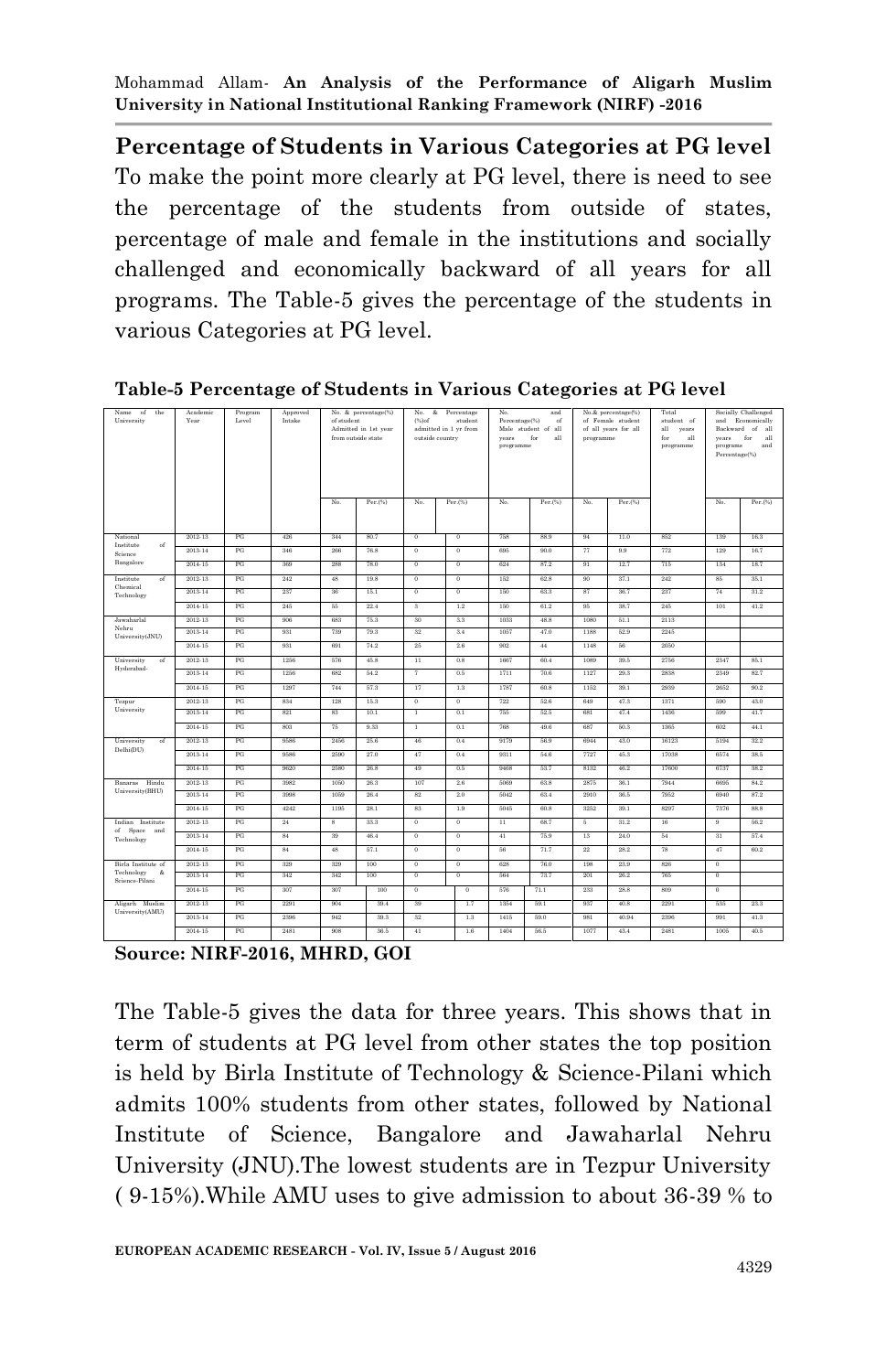the students of other states. This is lower than many institutions of higher learning.

In term of the percentage of the female students at PG level the best institutions are Jawaharlal Nehru University (JNU)(51 to 56%),Tezpur University(47 to 50%) and University of Delhi(43 to 46%).While in AMU the percentage of female students is 40 to 43%.This is much better than many other institutions of higher education.

In term of the representation of the Socially Challenged and Economically Backward classes at PG level, the top positions are held by University of Hyderabad(85 to 90%),BHU(84 to 88%) and Tezpur University(41 to 44%).While the percentage in AMU is from 23 to 40%.This is better than many other universities of NIRF-2016.

# **PG (Int.) student Details of all Top Ten Universities of NIRF-2016**:

The data of students detail at PG (Int.) level is not sufficient to study comparatively as given in Table-6.This is for just have a look to see the position of the institution and analysis separately.

| ---                                  |               |         |                |                         |                        |                  |                |                |                         |                |                   |
|--------------------------------------|---------------|---------|----------------|-------------------------|------------------------|------------------|----------------|----------------|-------------------------|----------------|-------------------|
| Name<br>of<br>the                    | Academic Year | Program | Approved       | No.<br>of               | No.<br>of              | No.<br>of        | No.<br>of      | No.of Male     | No.<br>of               | Total          | Socially          |
| University                           |               | Level   | Intake         | student                 | student                | student          | student        | student of     | Female                  | student of     | Challenged        |
|                                      |               |         |                | Admitted                | Admitted               | admitted in      | admitted in    | all years for  | student of              | all years for  | and               |
|                                      |               |         |                | 1 <sup>st</sup><br>in   | in.<br>1 <sup>st</sup> | 2yr(Lateral      | 2yr(Lateral    | all            | all years for           | all            | Economically      |
|                                      |               |         |                | vear                    | year                   | Entry)from       | Entry)from     | programme      | all                     | programme      | Backward of       |
|                                      |               |         |                | from<br>outside         | from<br>outside        | outside<br>state | outside        |                | programme               |                | all years for all |
|                                      |               |         |                | state                   | country                |                  | country        |                |                         |                | programs          |
| National<br>Institute                | 2012-13       | PG-Int  | $\mathbf{0}$   | $\Omega$                | $\theta$               | $\mathbf{0}$     | $\theta$       | $\theta$       | $\theta$                | $\theta$       | $\theta$          |
| Science<br>of                        |               |         |                |                         |                        |                  |                |                |                         |                |                   |
| Bangalore                            |               |         |                |                         |                        |                  |                |                |                         |                |                   |
|                                      | 2013-14       | PG-Int  | $\overline{0}$ | $\overline{0}$          | $\overline{0}$         | $\overline{0}$   | $\overline{0}$ | $\overline{0}$ | $\overline{0}$          | $\overline{0}$ | $\overline{0}$    |
|                                      | 2014-15       | PG-Int  | $\mathbf{0}$   | $\theta$                | $\theta$               | $\Omega$         | $\Omega$       | $\theta$       | $\theta$                | $\mathbf{0}$   | $\theta$          |
| Institute<br>of                      | 2012-13       | PG-Int  | $\mathbf{1}$   | $\mathbf{1}$            | $\theta$               | $\mathbf{0}$     | $\theta$       | $\mathbf{1}$   | $\theta$                | $\mathbf{1}$   | $\mathbf{1}$      |
| Chemical                             |               |         |                |                         |                        |                  |                |                |                         |                |                   |
| Technology                           |               |         |                |                         |                        |                  |                |                |                         |                |                   |
|                                      | 2013-14       | PG-Int  | $\overline{2}$ | $\theta$                | $\overline{0}$         | $\theta$         | $\theta$       | $\overline{1}$ | $\mathbf{1}$            | $\overline{2}$ | $\overline{2}$    |
|                                      | 2014-15       | PG-Int  | $\overline{4}$ | $\mathbf{1}$            | $\theta$               | $\mathbf{0}$     | $\theta$       | $\mathbf{3}$   | $\mathbf{1}$            | $\Lambda$      | $\theta$          |
| Jawaharlal Nehru<br>University(JNU)  | 2012-13       | PG-Int  | $\overline{0}$ | $\overline{0}$          | $\overline{0}$         | $\overline{0}$   | $\overline{0}$ | $\overline{0}$ | $\overline{0}$          | $\overline{0}$ | $\overline{0}$    |
|                                      | 2013-14       | PG-Int  | $\overline{0}$ | $\overline{0}$          | $\overline{0}$         | $\overline{0}$   | $\overline{0}$ | $\overline{0}$ | $\overline{0}$          | $\overline{0}$ | $\overline{0}$    |
|                                      | 2014-15       | PG-Int  | $\overline{0}$ | $\overline{0}$          | $\overline{0}$         | $\overline{0}$   | $\overline{0}$ | $\overline{0}$ | $\overline{0}$          | $\overline{0}$ | $\overline{0}$    |
| University<br>of<br>Hyderabad-       | 2012-13       | PG-Int  | $\mathbf{0}$   | $\theta$                | $\theta$               | $\mathbf{0}$     | $\theta$       | $\theta$       | $\theta$                | $\Omega$       | $\theta$          |
|                                      | 2013-14       | PG-Int  | $\overline{0}$ | $\theta$                | $\overline{0}$         | $\overline{0}$   | $\overline{0}$ | $\overline{0}$ | $\overline{0}$          | $\overline{0}$ | $\overline{0}$    |
|                                      | 2014-15       | PG-Int  | $\mathbf{0}$   | $\theta$                | $\theta$               | $\mathbf{0}$     | $\theta$       | $\theta$       | $\theta$                | $\theta$       | $\theta$          |
| <b>Tezpur University</b>             | 2012-13       | PG-Int  | 70             | $\mathbf{1}$            | $\overline{0}$         |                  |                | 83             | 89                      | 172            | 84                |
|                                      | 2013-14       | PG-Int  | 77             | $\mathbf{1}$            | $\overline{0}$         |                  |                | 115            | 110                     | 225            | 113               |
|                                      | 2014-15       | PG-Int  | 130            | $\overline{2}$          | $\theta$               |                  |                | 180            | 169                     | 349            | 157               |
| University<br>of<br>Delhi(DU)        | 2012-13       | PG-Int  | $\overline{0}$ | $\overline{0}$          | $\overline{0}$         | $\overline{0}$   | $\overline{0}$ | $\overline{0}$ | $\overline{0}$          | $\overline{0}$ | $\overline{0}$    |
|                                      | 2013-14       | PG-Int  | $\theta$       | $\theta$                | $\theta$               | $\theta$         | $\theta$       | $\theta$       | $\theta$                | $\theta$       | $\theta$          |
|                                      | 2014-15       | PG-Int  | $\mathbf{0}$   | $\theta$                | $\theta$               | $\mathbf{0}$     | $\theta$       | $\theta$       | $\theta$                | $\mathbf{0}$   | $\theta$          |
| Hindu<br>Banaras<br>University (BHU) | 2012-13       | PG-Int  | 10             | $\overline{\mathbf{3}}$ | $\overline{0}$         | $\theta$         | $\overline{0}$ | $\overline{2}$ | $\overline{\mathbf{s}}$ | 10             | $\overline{6}$    |
|                                      | 2013-14       | PG-Int  | 10             | $\overline{2}$          | $\overline{0}$         | $\theta$         | $\theta$       | $\overline{4}$ | 6                       | 10             | 6                 |
|                                      | 2014-15       | PG-Int  | 10             | $\overline{4}$          | $\overline{0}$         | $\overline{0}$   | $\overline{0}$ | $\overline{2}$ | $\overline{\mathbf{s}}$ | 10             | 7                 |
| Indian Institute of                  | 2012-13       | PG-Int  | $\overline{0}$ | $\overline{0}$          | $\overline{0}$         | $\overline{0}$   | $\overline{0}$ | $\overline{0}$ | $\overline{0}$          | $\overline{0}$ | $\overline{0}$    |
| Space<br>and<br>Technology           |               |         |                |                         |                        |                  |                |                |                         |                |                   |

**Table-6 PG (Int.) Student Details of all Top Ten Universities of NIRF-2016**

**EUROPEAN ACADEMIC RESEARCH - Vol. IV, Issue 5 / August 2016**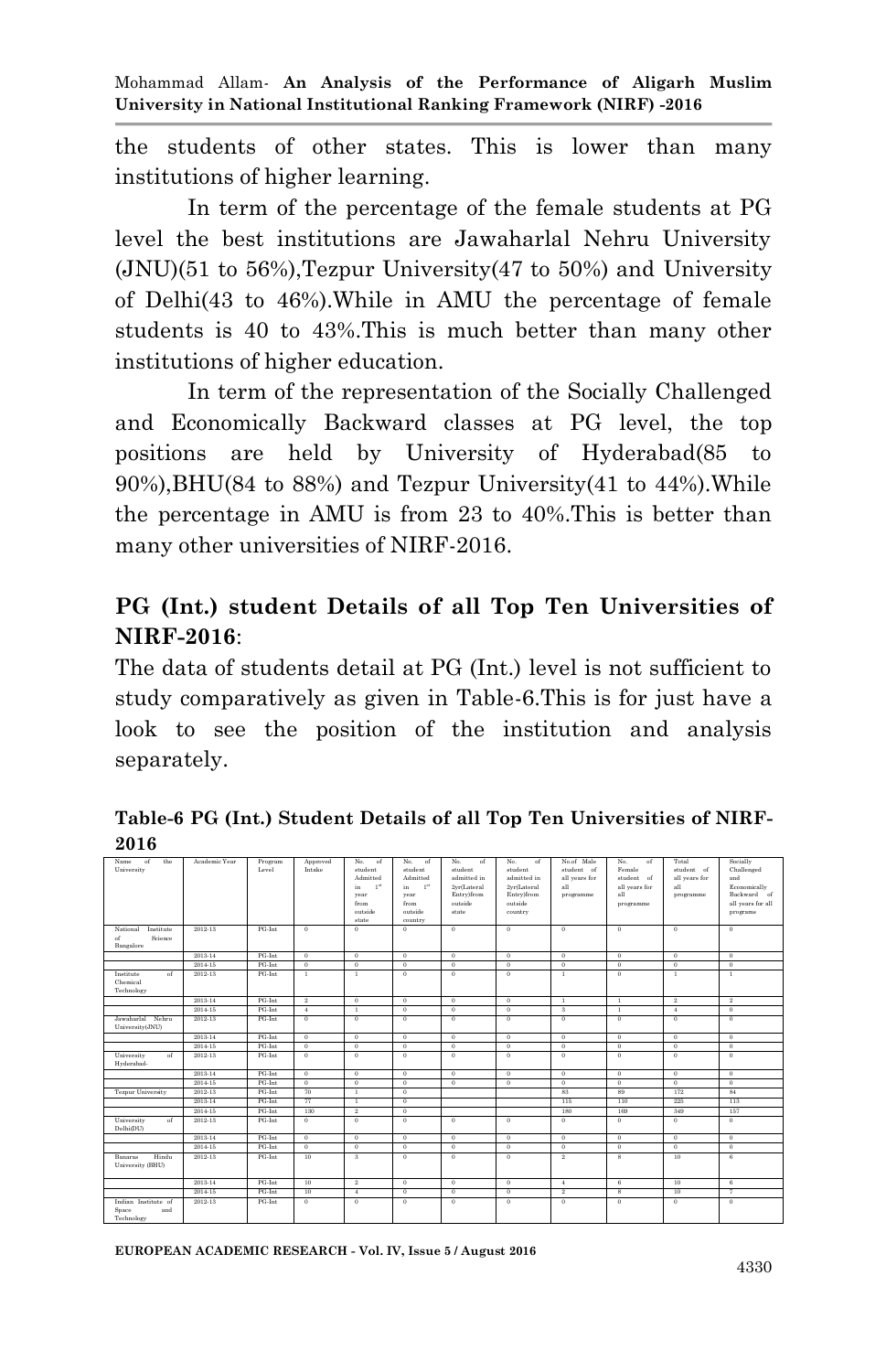|                                                         | 2013-14 | PG-Int | n | $\Omega$ |   | ٠ |               |          |     |
|---------------------------------------------------------|---------|--------|---|----------|---|---|---------------|----------|-----|
|                                                         | 2014-15 | PG-Int |   | $\Omega$ | £ | Ð |               | o        |     |
| Birla Institute of<br>Technology<br>&<br>Science-Pilani | 2012-13 | PG-Int |   | $\Omega$ |   | n |               | n        |     |
|                                                         | 2013-14 | PG-Int | o | $\Omega$ |   | o |               |          |     |
|                                                         | 2014-15 | PG-Int |   | $\Omega$ |   | л |               |          |     |
| Aligarh<br>Muslim<br>University(AMU)                    | 2012-13 | PG-Int |   |          |   |   | $\rightarrow$ | $\Omega$ | -13 |
|                                                         | 2013-14 | PG-Int |   |          |   |   |               |          |     |
|                                                         | 2014-15 | PG-Int |   |          |   |   |               |          |     |

**Source: NIRF, 2016, MHRD, GOI**

The Table-6 shows that among the universities, Tezpur University has highest intake. Only few universities have intake for PG (Int.).So, it is not possible to study comparatively and draw conclusion.

# **Number of Ph.D. students of all Top Ten Universities of NIRF-2016**

Another area of study for students detail is of Ph.D. level in the institutions of higher education. An institution of higher learning is known for research and teaching. The Table-7 shows the student details in Ph.D. program.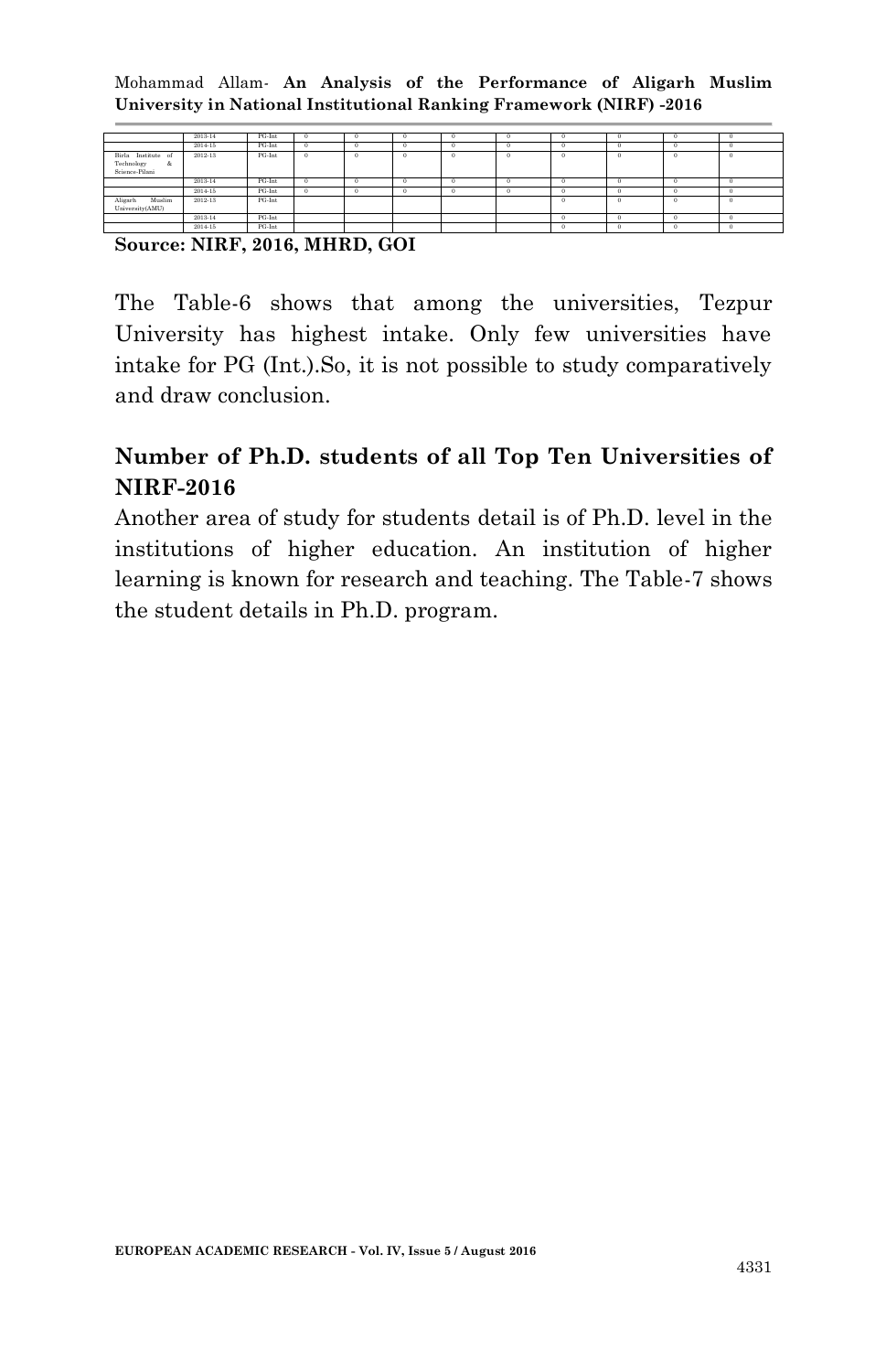| Name<br>of           | Academ      | Progra | Approv | No.<br>of        | No.<br>of        | No.<br>of        | No.<br>of        | No.<br>of | No.<br>of        | Total     | Socially         |
|----------------------|-------------|--------|--------|------------------|------------------|------------------|------------------|-----------|------------------|-----------|------------------|
| the                  | ic Year     | m      | ed     | student          | student          | student          | student          | Male      | Female           | student   | Challenged       |
| Universit            |             | Level  | Intake | Admitt           | Admitt           | admitted         | admitted         | student   | student          | of<br>all | and              |
| y                    |             |        |        | ed in 1st        | ed in 1st        | in               | 2yr<br>in        | of<br>all | of<br>all        | years for | Economical       |
|                      |             |        |        | year             | year             | 2yr(Later        | (Lateral         | years for | years for        | all       | ly               |
|                      |             |        |        | from             | from             | al               | Entry)fro        | all       | all              | program   | Backward         |
|                      |             |        |        | outside          | outside          | Entry)fro        | m                | program   | program          | me        | of all years     |
|                      |             |        |        | state            | country          | m outside        | outside          | me        | me               |           | for<br>all       |
|                      |             |        |        |                  |                  | state            | country          |           |                  |           | programs         |
| National             | 2012-13     | Ph.D.  | 407    | 275              | 10               |                  |                  | 1383      | 744              | 2127      | 77               |
| Institute            | 2013-14     | Ph.D.  | 332    | 245              | $\overline{7}$   |                  |                  | 1442      | 776              | 2218      | 71               |
| of Science           | 2014-15     | Ph.D.  | 419    | 327              | $\overline{7}$   |                  |                  | 1619      | 871              | 2490      | 112              |
| Bangalore            |             |        |        |                  |                  |                  |                  |           |                  |           |                  |
| Institute            | 2012-13     | Ph.D.  | 151    | 12               | $\mathbf{0}$     | $\theta$         | $\theta$         | 92        | 59               | 151       | 52               |
| of                   | 2013-14     | Ph.D.  | 174    | 14               | $\overline{0}$   | $\theta$         | $\theta$         | 115       | 59               | 174       | 52               |
| Chemical             | $2014 - 15$ | Ph.D.  | 151    | 8                | $\mathbf{0}$     | $\boldsymbol{0}$ | $\theta$         | 93        | 58               | 151       | 58               |
| Technolog            |             |        |        |                  |                  |                  |                  |           |                  |           |                  |
| y                    |             |        |        |                  |                  |                  |                  |           |                  |           |                  |
| Jawaharl<br>al Nehru | 2012-13     | Ph.D.  | 912    | 785              | 11               | $\theta$         | $\theta$         | 2391      | 2218             | 4609      | 2047             |
| Universit            | 2013-14     | Ph.D.  | 920    | 720              | 14               | $\boldsymbol{0}$ | $\boldsymbol{0}$ | 2436      | 2410             | 4846      | 2302             |
| $y$ (JNU)            | 2014-15     | Ph.D.  | 926    | 754              | 10               | $\theta$         | $\theta$         | 2449      | 2541             | 4990      | 2458             |
| Universit            | 2012-13     | Ph.D.  | 386    | 144              | $\bf{4}$         | $\mathbf{0}$     | $\mathbf{0}$     | 1048      | 489              | 1537      | 1409             |
| of<br>y              | 2013-14     | Ph.D.  | 350    | 149              | $\bf{6}$         | $\mathbf{0}$     | $\theta$         | 1078      | 524              | 1602      | 1443             |
| Hyderaba             | $2014 - 15$ | Ph.D.  | 327    | 183              | 9                | $\mathbf{0}$     | $\theta$         | 1111      | 532              | 1643      | 1505             |
| d-                   |             |        |        |                  |                  |                  |                  |           |                  |           |                  |
| Tezpur               | 2012-13     | Ph.D.  | 85     | 13               | $\mathbf{0}$     |                  |                  | 218       | 199              | 417       | 202              |
| Universit            | 2013-14     | Ph.D.  | 114    | $\boldsymbol{s}$ | $\,0\,$          |                  |                  | 230       | 245              | 475       | 180              |
| y                    | 2014-15     | Ph.D.  | 105    | 12               | $\mathbf{0}$     |                  |                  | 245       | 284              | 529       | 233              |
| Universit            | 2012-13     | Ph.D.  | 613    | 176              | $\,1$            | $\boldsymbol{0}$ | $\boldsymbol{0}$ | 1270      | 1622             | 2892      | 776              |
| of<br>y              | 2013-14     | Ph.D.  | 819    | 243              | 8                | $\theta$         | $\theta$         | 1320      | 1795             | 3115      | 683              |
| Delhi(DU             | $2014 - 15$ | Ph.D.  | 614    | 183              | $\overline{4}$   | $\theta$         | $\theta$         | 1159      | 1696             | 2855      | 552              |
|                      |             |        |        |                  |                  |                  |                  |           |                  |           |                  |
| Banaras              | 2012-13     | Ph.D.  | 998    | 279              | 34               | $\overline{0}$   | $\overline{0}$   | 3360      | 1502             | 4862      | 3781             |
| Hindu                | 2013-14     | Ph.D.  | 665    | 176              | 20               | $\bf{0}$         | $\overline{0}$   | 3179      | 1564             | 4743      | 3849             |
| Universit            | 2014-15     | Ph.D.  | 917    | 235              | 28               | $\overline{0}$   | $\overline{0}$   | 2959      | 1766             | 4725      | 3867             |
| y (BHU)              |             |        |        |                  |                  |                  |                  |           |                  |           |                  |
| Indian               | 2012-13     | Ph.D.  | 47     | $\overline{4}$   | $\overline{0}$   |                  |                  | 12        | 7                | 19        | 8                |
| Institute            | 2013-14     | Ph.D.  | 37     | $\overline{4}$   | $\overline{0}$   |                  |                  | 9         | $\boldsymbol{4}$ | 13        | 5                |
| of Space             | $2014 - 15$ | Ph.D.  | 51     | 10               | $\mathbf{0}$     |                  |                  | 14        | 9                | 23        | 8                |
| and                  |             |        |        |                  |                  |                  |                  |           |                  |           |                  |
| Technolog            |             |        |        |                  |                  |                  |                  |           |                  |           |                  |
| y                    |             |        |        |                  |                  |                  |                  |           |                  |           |                  |
| Birla                | 2012-13     | Ph.D.  | 130    | 130              | $\boldsymbol{0}$ | $\theta$         | $\boldsymbol{0}$ | 338       | 207              | 545       | $\bf{0}$         |
| Institute            | 2013-14     | Ph.D.  | 159    | 159              | $\boldsymbol{0}$ | $\boldsymbol{0}$ | $\boldsymbol{0}$ | 381       | 258              | 639       | $\boldsymbol{0}$ |
| of                   | 2014-15     | Ph.D.  | 109    | 109              | $\overline{0}$   | $\theta$         | $\overline{0}$   | 401       | 277              | 678       | $\bf{0}$         |
| Technolog            |             |        |        |                  |                  |                  |                  |           |                  |           |                  |
| &<br>y               |             |        |        |                  |                  |                  |                  |           |                  |           |                  |
| Science-             |             |        |        |                  |                  |                  |                  |           |                  |           |                  |
| Pilani               |             |        |        |                  |                  |                  |                  |           |                  |           |                  |
| Aligarh              | 2012-13     | Ph.D.  | 382    | 106              | 111              |                  |                  | 220       | 162              | 382       | $\,0\,$          |
| Muslim               | 2013-14     | Ph.D.  | 655    | 219              | 61               |                  |                  | 388       | 267              | 655       | $\bf{0}$         |
| Universit            | 2014-15     | Ph.D.  | 662    | 296              | 45               |                  |                  | 377       | 285              | 662       | $\bf{0}$         |
| y (AMU)              |             |        |        |                  |                  |                  |                  |           |                  |           |                  |

#### **Table-7 Ph.D. Student Details of all Top Ten Universities of NIRF-2016**

Source: **NIRF-2016, MHRD, GOI**

The Table-7 shows that in term of Ph.D., the largest numbers of Ph.D. students for 2014-15 are enrolled in JNU, followed by BHU and DU .AMU stands fourth with 382 students in 2012- 13,655 students in 2013-14 and 662 students in 2014-15.

# **Percentage of Students in Various Categories at Ph.D. level**

To study in detail, there is need to see the percentage of the students admitted in Ist year from other states, male and female ratio and percentage of students from socially and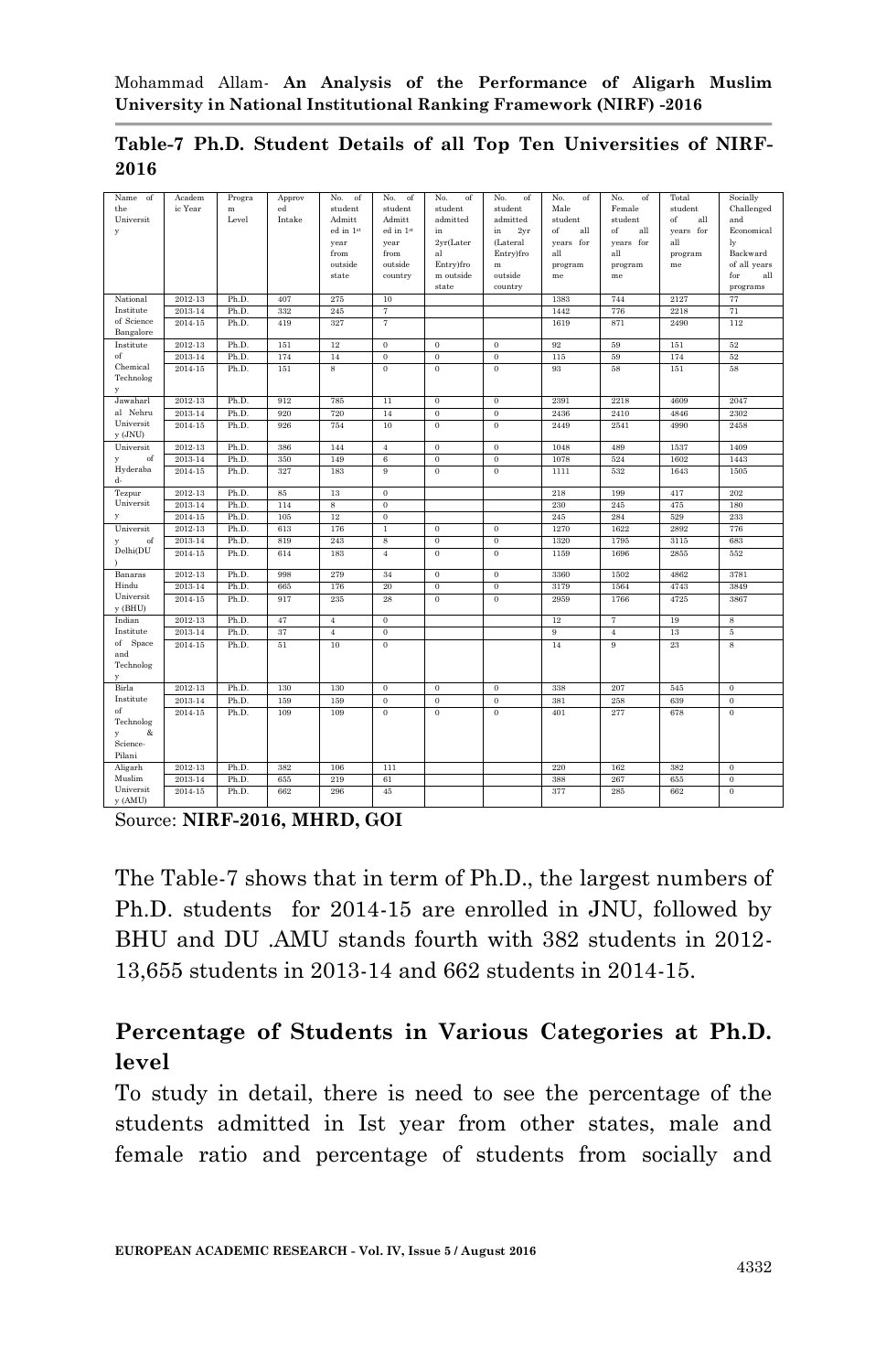economically challenged sections. The Table-8 gives above mentioned information in detail.

| Name of the University | Academi<br>c Yest | Progra<br>m<br>Letel | Approve<br>d<br>Intale | No. & percentage(%)<br>of student.<br>Admitted in 1st vear<br>from outside state |            |                 | No. & Percentage<br>No. and<br>(%)of student.<br>admitted in 1 or from<br>outside country<br>Per.(%)<br>No. |                 | Percentage (%) of<br>Male student of all<br>vers for all<br>programme | No.& percentage (%)<br>of Ferra's student of<br>all years for all<br>programme |                      | Total<br>dudent of<br>allyears<br>for all<br>program | Et onomit ally<br>for all programs and<br>Percentage(%) | Socially Challenge d and<br>Backward of all years |
|------------------------|-------------------|----------------------|------------------------|----------------------------------------------------------------------------------|------------|-----------------|-------------------------------------------------------------------------------------------------------------|-----------------|-----------------------------------------------------------------------|--------------------------------------------------------------------------------|----------------------|------------------------------------------------------|---------------------------------------------------------|---------------------------------------------------|
|                        |                   |                      |                        | No.                                                                              | Per.<br>%) |                 |                                                                                                             | No.             | $Per(N_1)$                                                            | No.                                                                            | Per(S <sub>b</sub> ) | me                                                   | No.                                                     | $Per(N_0)$                                        |
| National Institute of  | 2012-13           | Ph <sub>D</sub>      | 407                    | 275                                                                              | 675        | 10              | 2.4                                                                                                         | 1383            | 72.7                                                                  | 744                                                                            | 272                  | 2127                                                 | 77                                                      | 3.6                                               |
| Science Bangalore      | $2013 - 14$       | Ph.D.                | 332                    | 245                                                                              | 73.7       | $\tau$          | 2.1                                                                                                         | 1442            | 65.0                                                                  | 776                                                                            | 34.9                 | 2218                                                 | 71                                                      | 3.2                                               |
|                        | 2014-15           | Ph.D.                | 419                    | 327                                                                              | 78.0       | $\mathcal{I}$   | 1.6                                                                                                         | 1619            | 65.0                                                                  | 871                                                                            | 34.9                 | 2490                                                 | 112                                                     | 4.4                                               |
| Institute of Chemical  | 2012-13           | Ph.D.                | 151                    | $\overline{12}$                                                                  | 79         | $\mathbf{0}$    |                                                                                                             | 92              | 60.9                                                                  | 59                                                                             | 39.0                 | 151                                                  | 52                                                      | 34.4                                              |
| Technology             | 2013-14           | Ph.D.                | 174                    | 14                                                                               | 8.0        | $\theta$        |                                                                                                             | 115             | 66.0                                                                  | 59                                                                             | 33.9                 | 174                                                  | 52                                                      | 29.8                                              |
|                        | 2014-15           | Ph.D.                | 151                    | 8                                                                                | 52         | $\overline{0}$  |                                                                                                             | 93              | 61.5                                                                  | 58                                                                             | 38.4                 | 151                                                  | 58                                                      | 38.4                                              |
| Jawahar h 1 Nehru      | 2012-13           | Ph.D.                | 912                    | 785                                                                              | 86.0       | $\overline{11}$ | 1.2                                                                                                         | 2391            | 51.8                                                                  | 2218                                                                           | 48.1                 | 4609                                                 | 2047                                                    | 44.4                                              |
| University (JNU)       | $2013 - 14$       | Ph.D.                | 920                    | 720                                                                              | 782        | $\overline{14}$ | $\overline{1.5}$                                                                                            | 2436            | 50.2                                                                  | 2410                                                                           | 49.7                 | 4846                                                 | 2302                                                    | 47.5                                              |
|                        | 2014-15           | Ph.D.                | 926                    | 754                                                                              | 81.4       | 10              | 1.0                                                                                                         | 2449            | 49.0                                                                  | 2541                                                                           | 50.9                 | 4990                                                 | 2458                                                    | 49.2                                              |
| University of          | 2012-13           | Ph.D.                | 386                    | 144                                                                              | 373        | $\overline{4}$  | 0.4                                                                                                         | 1048            | 68.1                                                                  | 489                                                                            | 31.8                 | 1537                                                 | 1409                                                    | 91.6                                              |
| Hyderabad-             | 2013-14           | Ph.D.                | 350                    | 149                                                                              | 425        | $\overline{6}$  | 1.7                                                                                                         | 1078            | 67.2                                                                  | 524                                                                            | 32.7                 | 1602                                                 | 1443                                                    | 90.0                                              |
|                        | 2014-15           | Ph.D.                | 327                    | 183                                                                              | 559        | 9               | 2.5                                                                                                         | 1111            | 67.6                                                                  | 532                                                                            | 32.3                 | 1643                                                 | 1505                                                    | 91.6                                              |
| Te zour University     | 2012-13           | Ph.D.                | 85                     | $\overline{13}$                                                                  | 152        | $\overline{0}$  |                                                                                                             | 218             | 52.2                                                                  | 199                                                                            | 47.7                 | 417                                                  | 202                                                     | 48.4                                              |
|                        | 2013-14           | Ph.D.                | 114                    | $\overline{\mathbf{x}}$                                                          | 70         | $\overline{0}$  |                                                                                                             | 230             | 48.4                                                                  | 245                                                                            | 51.5                 | 475                                                  | 180                                                     | 37.8                                              |
|                        | 2014-15           | Ph.D.                | 105                    | 12                                                                               | 114        | $\overline{0}$  |                                                                                                             | 245             | 46.3                                                                  | 284                                                                            | 53.6                 | 529                                                  | 233                                                     | 44.0                                              |
| University of          | 2012-13           | Ph.D.                | 613                    | 176                                                                              | 28.7       | $\overline{1}$  | 0.1                                                                                                         | 1270            | 43.9                                                                  | 1622                                                                           | 56.0                 | 2892                                                 | 776                                                     | 26.8                                              |
| De hi(DU)              | $2013 - 14$       | Ph.D.                | 819                    | 243                                                                              | 29.6       | 8               | 0.9                                                                                                         | 1320            | 423                                                                   | 1795                                                                           | 57.6                 | 3115                                                 | 683                                                     | 21.9                                              |
|                        | 2014-15           | Ph.D.                | 614                    | 183                                                                              | 29.8       | $\overline{4}$  | 0.6                                                                                                         | 1159            | 43.7                                                                  | 1696                                                                           | 56.2                 | 2855                                                 | 552                                                     | 19.3                                              |
| <b>Banaras Hindu</b>   | 2012-13           | Ph.D.                | 998                    | 279                                                                              | 279        | 34              | 3.4                                                                                                         | 3360            | 40.6                                                                  | 1502                                                                           | 59.4                 | 4862                                                 | 3781                                                    | 77.7                                              |
| University(BHU)        | $2013 - 14$       | Ph.D.                | 665                    | 176                                                                              | 26.4       | 20              | 3.0                                                                                                         | 3179            | 67.0                                                                  | 1564                                                                           | 32.9                 | 4743                                                 | 3849                                                    | 81.1                                              |
|                        | 2014-15           | Ph.D.                | 917                    | 235                                                                              | 256        | $\overline{28}$ | 3.0                                                                                                         | 2959            | 62.6                                                                  | 1766                                                                           | 37.3                 | 4725                                                 | 3867                                                    | 81.8                                              |
| Indian Institute of    | 2012-13           | Ph.D.                | 47                     | $\overline{4}$                                                                   | 85         | $\overline{1}$  |                                                                                                             | $\overline{12}$ | 63.1                                                                  | $\overline{\imath}$                                                            | 36.8                 | 10                                                   | $\overline{\mathbf{z}}$                                 | 42.1                                              |
| Space and Technology   | 2013-14           | Ph.D.                | 37                     | $\overline{4}$                                                                   | 108        | $\mathbf{0}$    |                                                                                                             | $\overline{9}$  | 69.2                                                                  | $\overline{4}$                                                                 | 30.7                 | 13                                                   | 5                                                       | 38.4                                              |
|                        | 2014-15           | Ph.D.                | 51                     | 10                                                                               | 106        | $\overline{0}$  |                                                                                                             | $\overline{14}$ | 60.8                                                                  | ۰                                                                              | 39.1                 | 23                                                   | 8                                                       | 34.7                                              |
| Birls Institute of     | 2012-13           | Ph.D.                | 130                    | 130                                                                              | 100        | $\overline{0}$  |                                                                                                             | 338             | 62.0                                                                  | 207                                                                            | 37.9                 | 545                                                  | $\overline{0}$                                          | $\overline{0}$                                    |
| Technology & Science-  | 2013-14           | Ph.D.                | 159                    | 159                                                                              | 100        | $\overline{0}$  |                                                                                                             | 381             | 59.6                                                                  | 258                                                                            | 40.3                 | 639                                                  | $\overline{0}$                                          | $\theta$                                          |
| Pilani                 | 2014-15           | Ph.D.                | 109                    | 109                                                                              | 100        | $\overline{0}$  |                                                                                                             | 401             | 59.1                                                                  | 277                                                                            | 40.8                 | 678                                                  | n.                                                      | $\mathbf{r}$                                      |
| Aligah Muslin          | 2012-13           | Ph.D.                | 382                    | 106                                                                              | 27.7       | 111             | 29.0                                                                                                        | 220             | 57.5                                                                  | 162                                                                            | 42.4                 | 382                                                  | $\overline{0}$                                          | $\mathbf{0}$                                      |
| University(AMU)        | $2013 - 14$       | Ph.D.                | 655                    | 219                                                                              | 33.4       | 61              | 93                                                                                                          | 388             | 59.2                                                                  | 267                                                                            | 40.7                 | 655                                                  | $\mathbf{0}$                                            | $\theta$                                          |
|                        | 2014-15           | Ph.D.                | 662                    | 296                                                                              | 44.7       | 45              | 6.7                                                                                                         | 377             | 56.9                                                                  | 285                                                                            | 43.0                 | 662                                                  | $\mathbf{0}$                                            | $\mathbf{0}$                                      |

**Table-8 Percentage of Students in Various Categories at Ph.D level**

**Source: NIRF-2016, MHRD, GOI**

The Table-8 shows that the largest number of the students from other states has been admitted in Birla Institute of Technology & Science-Pilani followed by Jawaharlal Nehru University (JNU) and National Institute of Science Bangalore. AMU has 27.7% for 2012-13, 33.4% for 2013-14 and 44.7% for the session 2014-15.The number of students from other states shows the diversity of the university and as result the promotion of pluralistic society. In this category, AMU status is satisfactory as compare to other universities but has to improve to fetch more points on these parameters.

In term of female ratio, Delhi University top the table with 56 to 57% for three sessions followed by Tezpur University and AMU.AMU admitted 42.4,40.7 and 43.0 percent for three sessions. The male and female ratio shows the concern of the institutions for the gender equality and efforts of the university for modernizing the society.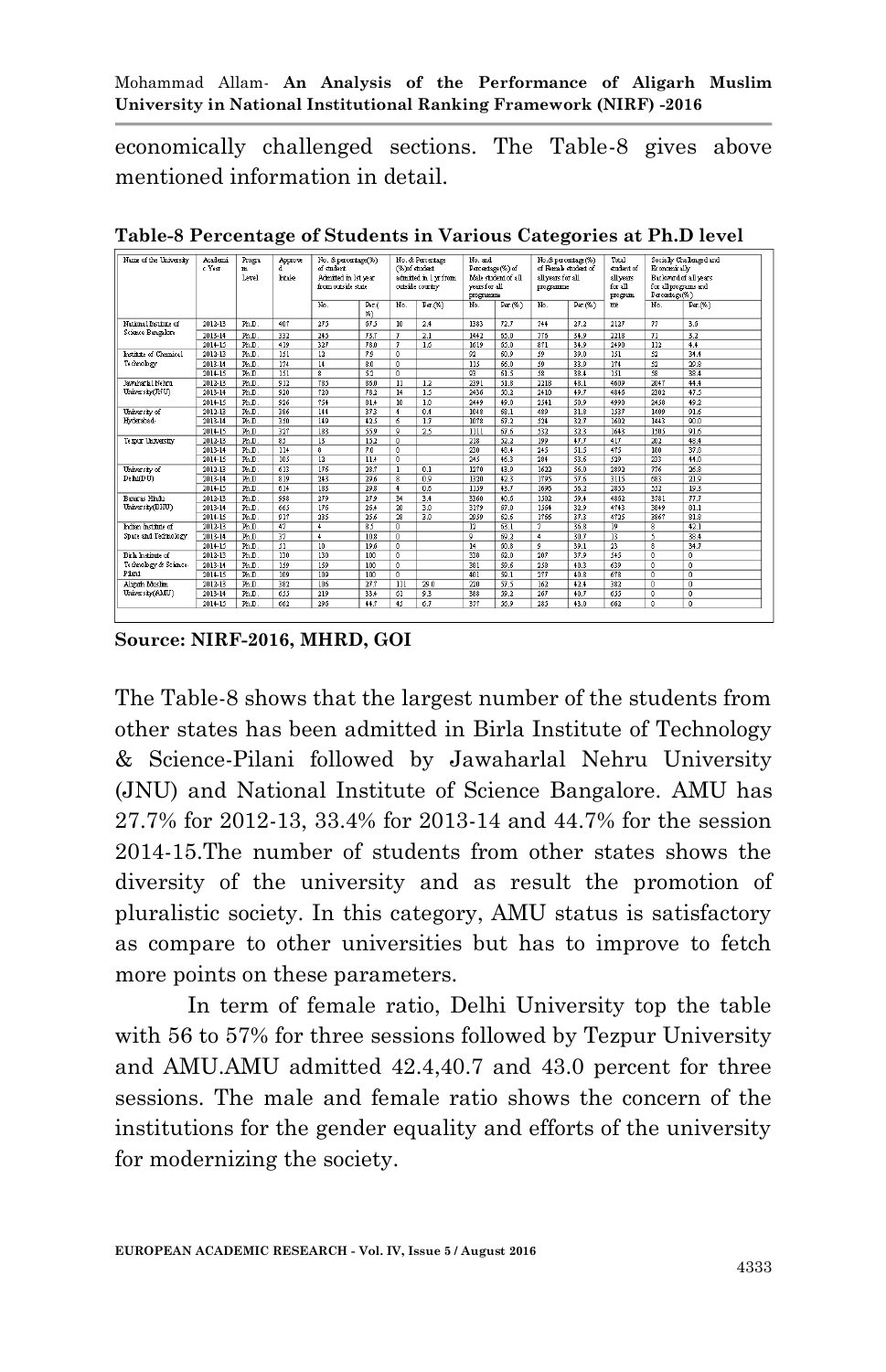In term of equity to marginalized groups, the ratio of socially and economically challenged gives clear pictures. The Table-8 shows that the University of Hyderabad has much concern as the percentage of Socially Challenged and Economically Backward of all years for all programs is much higher than other universities. The ratio of Hyderabad of Socially Challenged and Economically Backward is 91.6, 90.0 and 91.6 for the session 2012-13,2013-14 and 2014-15 respectively. No data for socially challenged and Economically Backward classes are available for AMU. So, nothing could be said about the university concern for the weaker section of the society.

#### **Student Details UG, Top Ten Institutions of NIRF-2016**

Another criteria to see the strength of the institutions, is the details of the students in Under-Graduate (UG) courses. This shows that how an institution trains and prepares own students for higher education. What is the composition of the total number of the students? From which background are they coming? How the questions of diversity, equity and quality have been addressed? The Table-9 is helpful in understanding all such questions in details.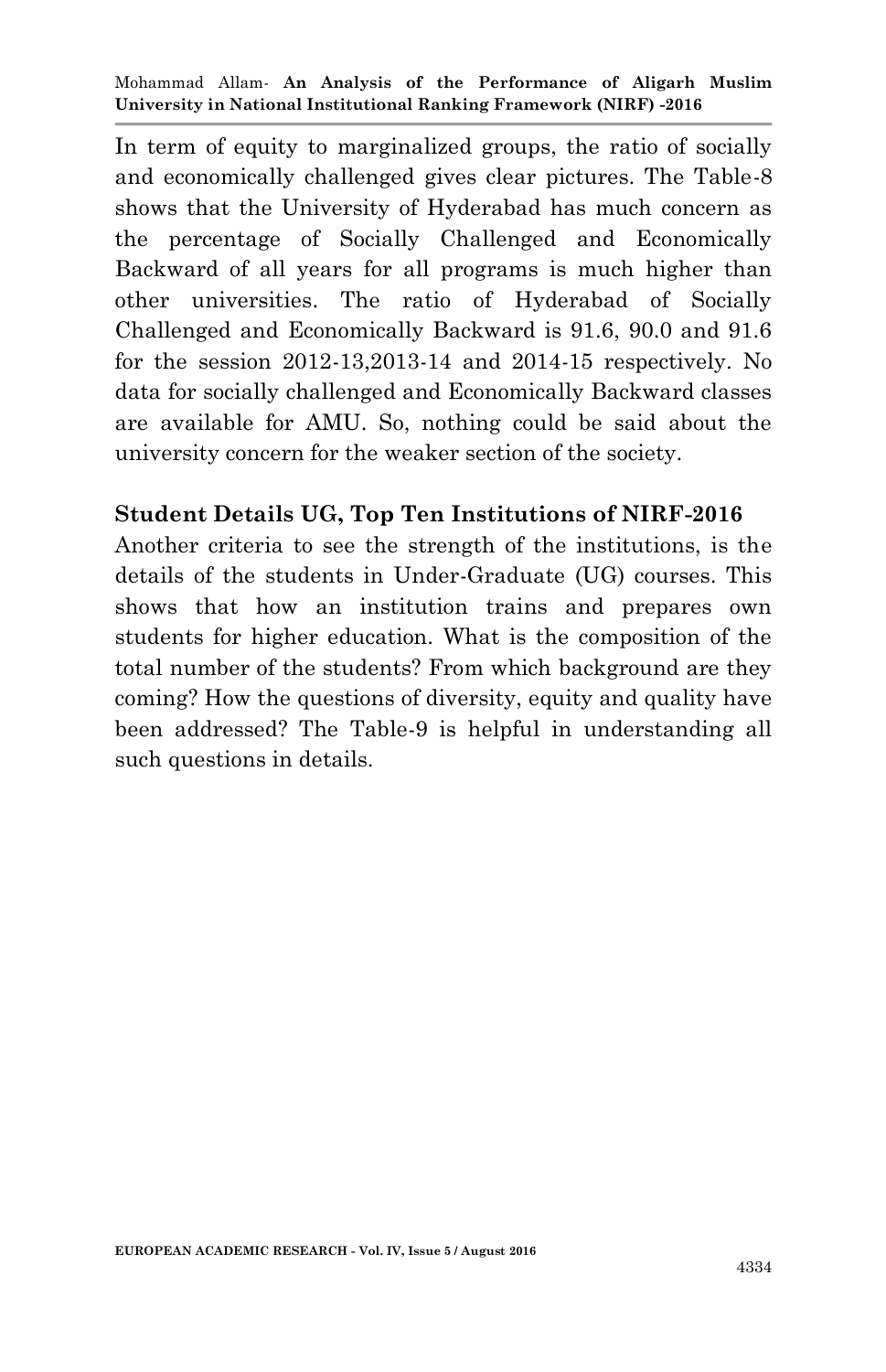| University                          | Academic<br>Year. | Program<br>Level. | <b>Approved</b><br>Intale | No. of student.<br>Admitted in 1"<br>vear from<br>outside state | No. of student<br>Admitted in 1 <sup>11</sup><br>war from outside<br>country | No. of student<br>admitted in<br>2vn/Lateral<br>Burymon.<br>outside state | No. of student admitted<br>in 2vriLateral<br>Entry from outside<br>country | No. of<br>Male<br>student of<br>allyears<br>for all<br>programm<br>è. | No. of<br>Firmb<br>student of<br>all years<br>for all<br>programm<br>é. | Total<br>dudent.<br>of all<br>years.<br>for all<br>program<br>m. | Socially<br>Cha Benze<br>d and<br>Economic<br>slk<br>Backward<br>of all<br>ve as for<br>аll<br>programs |
|-------------------------------------|-------------------|-------------------|---------------------------|-----------------------------------------------------------------|------------------------------------------------------------------------------|---------------------------------------------------------------------------|----------------------------------------------------------------------------|-----------------------------------------------------------------------|-------------------------------------------------------------------------|------------------------------------------------------------------|---------------------------------------------------------------------------------------------------------|
| National                            | $2012 - 13$       | UG <sub></sub>    | 117                       | 109                                                             | $\overline{0}$                                                               | $\overline{0}$                                                            | $\overline{0}$                                                             | 164                                                                   | 35                                                                      | 199                                                              | 62                                                                                                      |
| Institute of<br>Science             | $2013 - 14$       | <b>TIG</b>        | 116                       | $\overline{100}$                                                | $\overline{0}$                                                               | $\overline{0}$                                                            | $\overline{0}$                                                             | 246                                                                   | 65                                                                      | $\overline{311}$                                                 | 61                                                                                                      |
| Bungalore                           | $2014 - 15$       | <b>TIN</b>        | 116                       | 106                                                             | $\overline{0}$                                                               | $\overline{0}$                                                            | $\overline{0}$                                                             | 341                                                                   | 86                                                                      | 427                                                              | $\overline{\mathbf{51}}$                                                                                |
| Institute of<br>Chemical            | $2012 - 13$       | UG                | 243                       | $\overline{\mathfrak{z}_6}$                                     | $\overline{0}$                                                               | $\overline{0}$                                                            | $\overline{0}$                                                             | 160                                                                   | 83                                                                      | 243                                                              | 70                                                                                                      |
| Te chnology                         | $2013 - 14$       | <b>TIN</b>        | 236                       | 20                                                              | $\overline{0}$                                                               | $\overline{0}$                                                            | $\overline{0}$                                                             | 148                                                                   | $\overline{88}$                                                         | 236                                                              | 48                                                                                                      |
|                                     | $2014 - 15$       | <b>TIG</b>        | 244                       | $\overline{10}$                                                 | $\overline{0}$                                                               | $\overline{0}$                                                            | $\overline{0}$                                                             | 158                                                                   | 86                                                                      | 244                                                              | 73                                                                                                      |
| Jawaharlal<br>Nehru                 | $2012 - 13$       | <b>TIN</b>        | 400                       | 255                                                             | $\overline{1}$                                                               | 75                                                                        | $\overline{0}$                                                             | 531                                                                   | 306                                                                     | 837                                                              | 480                                                                                                     |
| University(J<br>NU)                 | 2013-14           | UG                | 400                       | 246                                                             |                                                                              | 63                                                                        | $\overline{0}$                                                             | 540                                                                   | 321                                                                     | 861                                                              | 489                                                                                                     |
|                                     | $2014 - 15$       | UG <sub>1</sub>   | 395                       | 280                                                             | $\overline{9}$                                                               | 72                                                                        | $\overline{0}$                                                             | 719                                                                   | 396                                                                     | 115                                                              | 641                                                                                                     |
| University of<br>Hyderabad-         | 2012-13           | UG                | $\overline{0}$            | $\overline{0}$                                                  | $\overline{0}$                                                               | $\overline{0}$                                                            | $\overline{0}$                                                             | $\overline{0}$                                                        | $\overline{0}$                                                          | $\overline{0}$                                                   | $\overline{0}$                                                                                          |
|                                     | $2013 - 14$       | UG                | $\overline{0}$            | $\overline{0}$                                                  | $\overline{0}$                                                               | $\overline{0}$                                                            | $\overline{0}$                                                             | $\overline{0}$                                                        | $\overline{0}$                                                          | $\overline{0}$                                                   | $\overline{0}$                                                                                          |
|                                     | $2014 - 15$       | UG                | $\overline{0}$            | $\overline{0}$                                                  | $\overline{0}$                                                               | $\overline{0}$                                                            | $\overline{0}$                                                             | $\overline{0}$                                                        | $\overline{0}$                                                          | $\overline{0}$                                                   | $\overline{0}$                                                                                          |
| Tempur                              | 2012.13           | <b>TIN</b>        | 300                       | 76                                                              | $\overline{0}$                                                               | $\overline{0}$                                                            | $\overline{0}$                                                             | 687                                                                   | 166                                                                     | 853                                                              | 428                                                                                                     |
| University                          | 2013.14           | TI <sub>F</sub>   | 292                       | $\overline{\mathcal{C}}$                                        | $\overline{0}$                                                               | $\overline{0}$                                                            | $\overline{0}$                                                             | 753                                                                   | 198                                                                     | 951                                                              | 479                                                                                                     |
|                                     | $2014 - 15$       | UG                | 326                       | 93                                                              | $\bullet$                                                                    | $\circ$                                                                   | $\bullet$                                                                  | 814                                                                   | $\overline{243}$                                                        | 1957                                                             | 543                                                                                                     |
| University of<br>Dehi(DU)           | $2012 - 13$       | UG                | 425                       | 97                                                              | $\overline{\mathbf{g}}$                                                      | $\overline{0}$                                                            | $\overline{0}$                                                             | 376                                                                   | 370                                                                     | 746                                                              | 653                                                                                                     |
|                                     | 2013.14           | UG                | 425                       | 92                                                              | $\overline{6}$                                                               | $\overline{0}$                                                            | $\overline{0}$                                                             | 461                                                                   | 307                                                                     | 8.58                                                             | 302                                                                                                     |
|                                     | $2014 - 15$       | <b>TIG</b>        | 525                       | 101                                                             | $\overline{10}$                                                              | $\overline{\bullet}$                                                      | $\bullet$                                                                  | 515                                                                   | 440                                                                     | 955                                                              | $\overline{272}$                                                                                        |
| Banaras<br>Hindu                    | $2012 - 13$       | UG                | 5258                      | 1086                                                            | 96                                                                           | $\overline{0}$                                                            | $\overline{0}$                                                             | 8863                                                                  | 4340                                                                    | 13203                                                            | 10844                                                                                                   |
| University(B<br>HU)                 | $2013 - 14$       | UG                | 5293                      | 1142                                                            | 90                                                                           | $\overline{0}$                                                            | $\overline{0}$                                                             | 9300                                                                  | 4620                                                                    | 13920                                                            | 11783                                                                                                   |
|                                     | $2014 - 15$       | <b>TIG</b>        | 5272                      | 1301                                                            | $\overline{83}$                                                              | $\overline{0}$                                                            | $\overline{0}$                                                             | 9366                                                                  | 4737                                                                    | 14103                                                            | 120.54                                                                                                  |
| Indian<br>Institute of<br>Space and | $2012 - 13$       | UG                | 156                       | 124                                                             | $\overline{0}$                                                               | $\overline{0}$                                                            | $\overline{0}$                                                             | 120                                                                   | 10                                                                      | 130                                                              | 47                                                                                                      |
| Technology                          | $2013 - 14$       | <b>TIG</b>        | 156                       | 123                                                             | $\overline{0}$                                                               | $\overline{0}$                                                            | $\overline{0}$                                                             | 116                                                                   | 40                                                                      | 156                                                              | 79                                                                                                      |
|                                     | $2014 - 15$       | UG                | 156                       | 128                                                             | $\circ$                                                                      | $\circ$                                                                   | $\circ$                                                                    | 100                                                                   | $\overline{53}$                                                         | 153                                                              | $\overline{72}$                                                                                         |
| <b>Bih habte</b><br>of.             | $2012 - 13$       | <b>TIN</b>        | 1744                      | 1744                                                            | $\overline{0}$                                                               | $\overline{0}$                                                            | $\overline{0}$                                                             | 6981                                                                  | 1546                                                                    | 8527                                                             | $\overline{0}$                                                                                          |
| Te denoto gy<br>& Science-<br>Pilmi | 2013.14           | TIG               | 1769                      | 1769                                                            | $\overline{0}$                                                               | $\overline{0}$                                                            | $\overline{0}$                                                             | 7362                                                                  | 1603                                                                    | 8965                                                             | $\overline{0}$                                                                                          |
|                                     | 2014-15           | UG                | 1824                      | 1824                                                            | $\overline{0}$                                                               | $\overline{0}$                                                            | $\overline{0}$                                                             | 7597                                                                  | 1548                                                                    | 9145                                                             | $\circ$                                                                                                 |
| Aligah<br>Muslim                    | 2012-13           | <b>TIG</b>        | 3698                      | 1558                                                            | 37                                                                           | $\overline{0}$                                                            | $\overline{0}$                                                             | 2212                                                                  | 1486                                                                    | 3698                                                             | 873                                                                                                     |
| University(A<br>MU)                 | $2013 - 14$       | UG                | 3680                      | 14.59                                                           | 46                                                                           | $\overline{0}$                                                            | $\overline{0}$                                                             | 2263                                                                  | 1417                                                                    | 3680                                                             | 1021                                                                                                    |
|                                     | $2014 - 15$       | TIN <sub>3</sub>  | 3794                      | 1357                                                            | 42                                                                           | $\overline{0}$                                                            | $\circ$                                                                    | 2306                                                                  | 1488                                                                    | 3794                                                             | 1029                                                                                                    |

**Table-9 UG Student Details of Top Ten Universities of NIRF-2016**

**Source: NIRF-2016, MHRD, GOI**

The Table-9 shows that the largest number of UG students in institutions of higher education, is Banaras Hindu University (BHU), Aligarh Muslim University (AMU) and Institute of Technology & Science-Pilani.

# **Percentage of Students in Various Categories at UG level**

In term of percentage of various categories of UG students, the Table-10 gives the following data.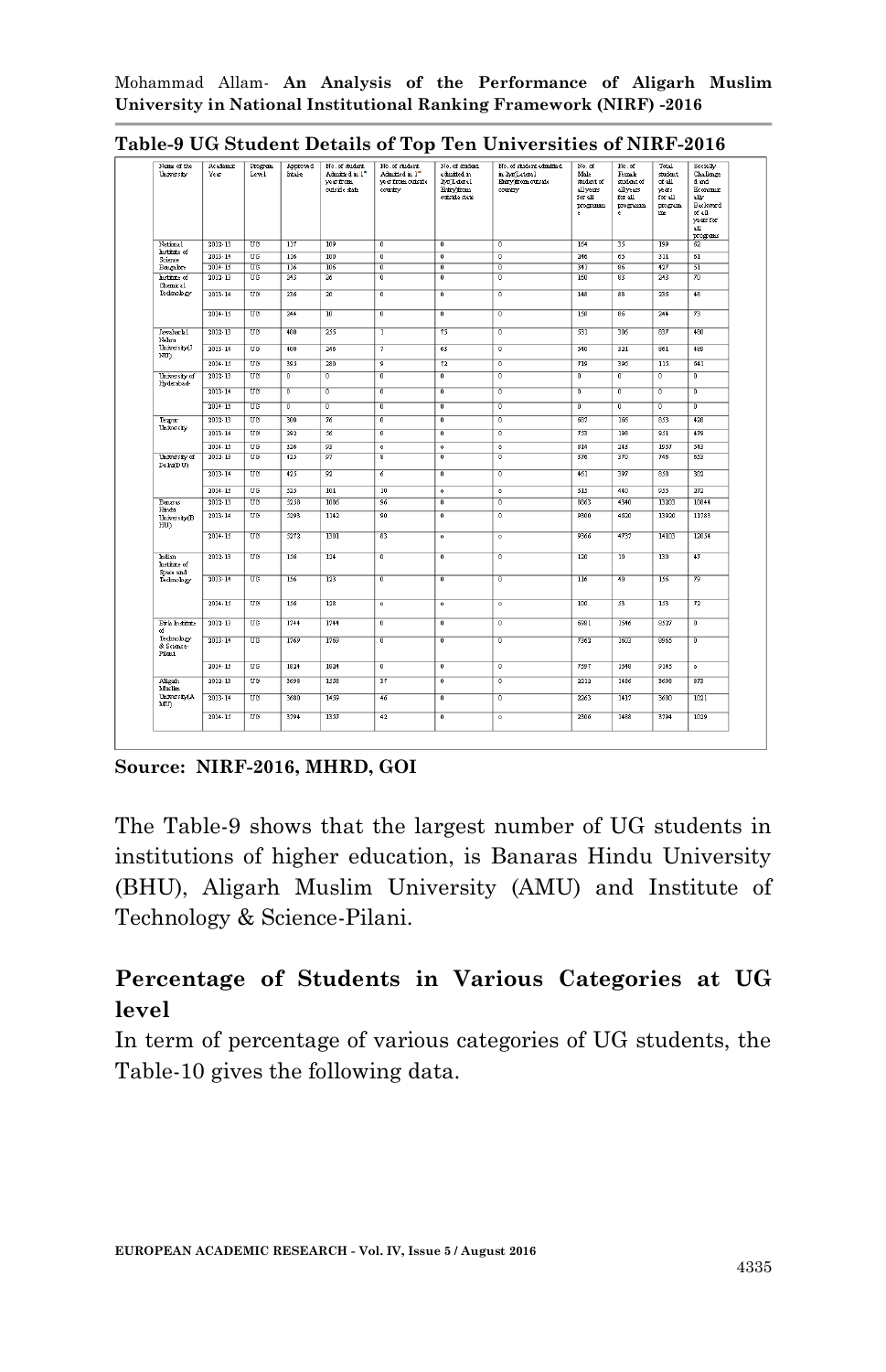|                           |                 |                          | Percentage of Students in Various Categories at UG level of NIRF - 2016 |                                  |                        |                                                    |                                |                                                   |                |                                                                           |                      |                                                       |                                                        |               |                                                                                      |
|---------------------------|-----------------|--------------------------|-------------------------------------------------------------------------|----------------------------------|------------------------|----------------------------------------------------|--------------------------------|---------------------------------------------------|----------------|---------------------------------------------------------------------------|----------------------|-------------------------------------------------------|--------------------------------------------------------|---------------|--------------------------------------------------------------------------------------|
| Vear                      | <b>Academic</b> |                          | <b>Roman</b><br>Level                                                   | <b>Approved</b><br><b>Intake</b> | dudent<br>outcide date | No. & percenage(%) of<br>Admitted in let year from | No. &<br>Percentage<br>country | (%)of student<br>admitted in 1 w.<br>from outside |                | No. and Percentage(%)<br>of Male student of all<br>were for all programme | for all two munners. | No.& percentage (%) of<br>Female student of all years | Total student.<br>of all wars.<br>for all<br>programme | Percentage(%) | Socially Chailenged and<br>Economically Backward of all<br>vegs for all programs and |
|                           |                 |                          |                                                                         | No.                              | Perf%                  | No.                                                | Per.<br>(95)                   | No.                                               | Per(%)         | No.                                                                       | $Perf$ %)            |                                                       | No.                                                    | Per.(%)       |                                                                                      |
| National butititie of     | 2012-13         | TTG.                     | 117                                                                     | 109                              | 93.6                   | $\overline{0}$                                     | $\overline{0}$                 | 164                                               | 824            | 35                                                                        | 17.5                 | 199                                                   | 62                                                     | 315           |                                                                                      |
| Science Bangalore         | 2013-14         | UG                       | 116                                                                     | 100                              | 86.2                   | $\overline{0}$                                     | $\overline{0}$                 | 246                                               | 79.1           | 65                                                                        | 20.9                 | 311                                                   | 61                                                     | 19.6          |                                                                                      |
|                           | 2014-15         | UG                       | 116                                                                     | 106                              | 91.3                   | $\overline{0}$                                     | $\overline{0}$                 | 341                                               | 79.8           | 86                                                                        | 20.1                 | 427                                                   | 51                                                     | 119           |                                                                                      |
| institute of Chamics1     | 2012-13         | UG                       | 243                                                                     | $\overline{\infty}$              | 10.6                   | $\overline{0}$                                     | $\overline{0}$                 | 160                                               | 65.8           | 83                                                                        | 34.1                 | 243                                                   | 70                                                     | 288           |                                                                                      |
| Technology                | 2013-14         | UO                       | 236                                                                     | $\overline{20}$                  | 8.4                    | $\overline{0}$                                     | $\overline{0}$                 | 148                                               | 62.7           | 88                                                                        | 37.2                 | 236                                                   | 48                                                     | 203           |                                                                                      |
|                           | 2014-15         | $\overline{u}$           | 244                                                                     | 10 <sup>10</sup>                 | 4.0                    | $\overline{0}$                                     | $\overline{0}$                 | 158                                               | 64.7           | 86                                                                        | 35.2                 | 244                                                   | $\overline{73}$                                        | 29.9          |                                                                                      |
| Isyshark1N-hm             | $2012 - 13$     | UO                       | 400                                                                     | 255                              | 63.7                   | $\mathbf{1}$                                       | 0.2                            | $\overline{31}$                                   | 63.3           | 306                                                                       | 36.5                 | 837                                                   | 480                                                    | 573           |                                                                                      |
| University (INU)          | $2013 - 14$     | Uũ                       | 400                                                                     | 246                              | 61.5                   | 7                                                  | 1.7                            | 540                                               | 62.7           | 321                                                                       | 37.2                 | 861                                                   | 489                                                    | 567           |                                                                                      |
|                           | $2014 - 15$     | UO                       | 395                                                                     | 280                              | 70.8                   | $\overline{Q}$                                     | 22                             | 719                                               | 84.0           | 396                                                                       | 16.0                 | $\overline{115}$                                      | 641                                                    | 89.1          |                                                                                      |
| University of Hydenbad-   | $2012 - 13$     | UG                       | $\overline{0}$                                                          | m                                |                        | $\overline{0}$                                     |                                | $\overline{0}$                                    | $\overline{0}$ | n                                                                         |                      | $\overline{0}$                                        | n                                                      |               |                                                                                      |
|                           | $2013 - 14$     | UG                       | $\overline{0}$                                                          | $\theta$                         |                        | $\theta$                                           |                                | n                                                 | $\overline{0}$ | $\overline{0}$                                                            |                      | n                                                     | n                                                      |               |                                                                                      |
|                           | 2014-15         | UG                       | $\overline{0}$                                                          | $\overline{a}$                   |                        | $\overline{0}$                                     |                                | $\overline{0}$                                    | $\overline{0}$ | $\overline{0}$                                                            |                      | n                                                     | n                                                      |               |                                                                                      |
| Texaur University         | $2012 - 13$     | $\overline{UG}$          | 300                                                                     | 76                               | 253                    | $\Omega$                                           |                                | 687                                               | 80.5           | 166                                                                       | 19.4                 | 853                                                   | 428                                                    | 50.1          |                                                                                      |
|                           | $2013 - 14$     | UG                       | 292                                                                     | 56                               | 19.1                   | $\overline{0}$                                     |                                | 753                                               | 79.1           | 198                                                                       | 20.8                 | 951                                                   | 479                                                    | 503           |                                                                                      |
|                           | $2014 - 15$     | UG                       | 326                                                                     | 93                               | 28.5                   | $\circ$                                            |                                | 814                                               | 87.5           | 243                                                                       | 12.4                 | 1957                                                  | 543                                                    | 27.7          |                                                                                      |
| University of Delha DUI   | 2012-13         | UG                       | 425                                                                     | 97                               | 22.8                   | $\overline{\mathbf{r}}$                            | 18                             | 376                                               | 50.4           | 370                                                                       | 49.6                 | 746                                                   | 653                                                    | 87.5          |                                                                                      |
|                           | 2013-14         | UG                       | 425                                                                     | 92                               | 21.6                   | $\epsilon$                                         | 14                             | 461                                               | 53.7           | 397                                                                       | 46.2                 | 858                                                   | 302                                                    | 35.1          |                                                                                      |
|                           | 2014-15         | UO                       | 525                                                                     | 101                              | 19.2                   | 10                                                 | 19                             | 515                                               | 53.9           | 440                                                                       | 46.0                 | 955                                                   | 272                                                    | 284           |                                                                                      |
| <b>Bayarss Hindu</b>      | 2012-13         | $\overline{u}$           | 5258                                                                    | 1086                             | 20.6                   | 96                                                 | 18                             | 8863                                              | 67.1           | 4340                                                                      | 32.8                 | 13203                                                 | 10844                                                  | 82.1          |                                                                                      |
| University(BHU)           | $2013 - 14$     | UO                       | 5293                                                                    | 1142                             | 21.5                   | 90                                                 | 17                             | 9300                                              | 66.8           | 4620                                                                      | 33.1                 | 13920                                                 | 11783                                                  | 84.6          |                                                                                      |
|                           | $2014 - 15$     | TIN                      | 5272                                                                    | 1301                             | 24.6                   | R3                                                 | 15                             | 9366                                              | 66.4           | 4737                                                                      | 33.5                 | 14103                                                 | 12054                                                  | 854           |                                                                                      |
| Indian Institute of Space | 2012-13         | $\overline{\text{II}}$ 0 | 156                                                                     | 124                              | 79.4                   | $\alpha$                                           |                                | 120                                               | 92.3           | $10 -$                                                                    | 76                   | 130                                                   | 47                                                     | 361           |                                                                                      |
| and Technology            | $2013 - 14$     | UG                       | 156                                                                     | $\overline{123}$                 | 78.8                   | $\overline{0}$                                     |                                | 116                                               | 74.3           | 40                                                                        | 25.6                 | 156                                                   | $\overline{79}$                                        | 906           |                                                                                      |
|                           | $2014 - 15$     | UG                       | 156                                                                     | $\overline{128}$                 | 82.2                   | $\circ$                                            |                                | 100                                               | 65.3           | 53                                                                        | 34.6                 | 153                                                   |                                                        | 470           |                                                                                      |
| Brk hanns of              | 2012-13         | UG                       | 1744                                                                    | 1744                             | 100                    | $\overline{0}$                                     |                                | 6981                                              | 81.8           | 1546                                                                      | 18.1                 | 8527                                                  | n                                                      |               |                                                                                      |
| Technology & Science-     | $2013 - 14$     | $\overline{UG}$          | 1769                                                                    | 1769                             | 100                    | $\overline{0}$                                     |                                | 7362                                              | 82.1           | 1603                                                                      | 17.8                 | 8965                                                  | $\overline{a}$                                         |               |                                                                                      |
| Pikti                     | $2014 - 15$     | UG                       | 1824                                                                    | 1824                             | 100                    | $\Omega$                                           |                                | 7597                                              | 83.0           | 1548                                                                      | 16.9                 | 9145                                                  | ×                                                      |               |                                                                                      |
| Aligah Muslin             | 2012-13         | $\overline{US}$          | 3698                                                                    | 1558                             | 42.1                   | 37                                                 | 23                             | 2212                                              | 59.8           | 1486                                                                      | 40.1                 | 3698                                                  | 873                                                    | 23.6          |                                                                                      |
| University(AMU)           | 2013-14         | UG                       | 3680                                                                    | 1459                             | 39.6                   | 46                                                 | 31                             | 2263                                              | 61.4           | 1417                                                                      | 38.5                 | 3680                                                  | 1021                                                   | 277           |                                                                                      |
|                           | 2014-15         | UG                       | 3794                                                                    | 1357                             | 35.7                   | 42                                                 | 3.0                            | 2306                                              | 60.7           | 1488                                                                      | 39.2                 | 3794                                                  | 1029                                                   | 27.12         |                                                                                      |

Mohammad Allam*-* **An Analysis of the Performance of Aligarh Muslim University in National Institutional Ranking Framework (NIRF) -2016**

The Table-10 shows that among the total students, the highest number of the students from other university has been admitted in Birla Institute of Technology & Science-Pilani followed by National Institute of Science Bangalore and Indian Institute of Space and Technology. AMU admitted 42.1% for 2012-13,39.6% for 2013-14 and 35.7% for 2014-15 in UG courses. The admission of the students from other states in AMU is lower than many other universities.

In case of female students, the highest percentage is of University of Delhi (DU) for all three years, followed by Aligarh Muslim University (AMU) and Institute of Chemical Technology. The percentage for AMU is 40.1 for 2012-13,38.5 for 2013-14 and 39.2 for 2014-15.

### **Faculties of Top Ten universities of NIRF-2016**

After student detail, there is need to know the detail of the Faculties of all the top ten universities to find out the studentteacher ratio and availability of the teachers in the institutions. Various reports of the government and studies found the shortage of faculties which causing the loss of teaching hours and degradation of teaching quality. The Table-11 gives the details of the faculties of the top ten universities of NIRF-2016.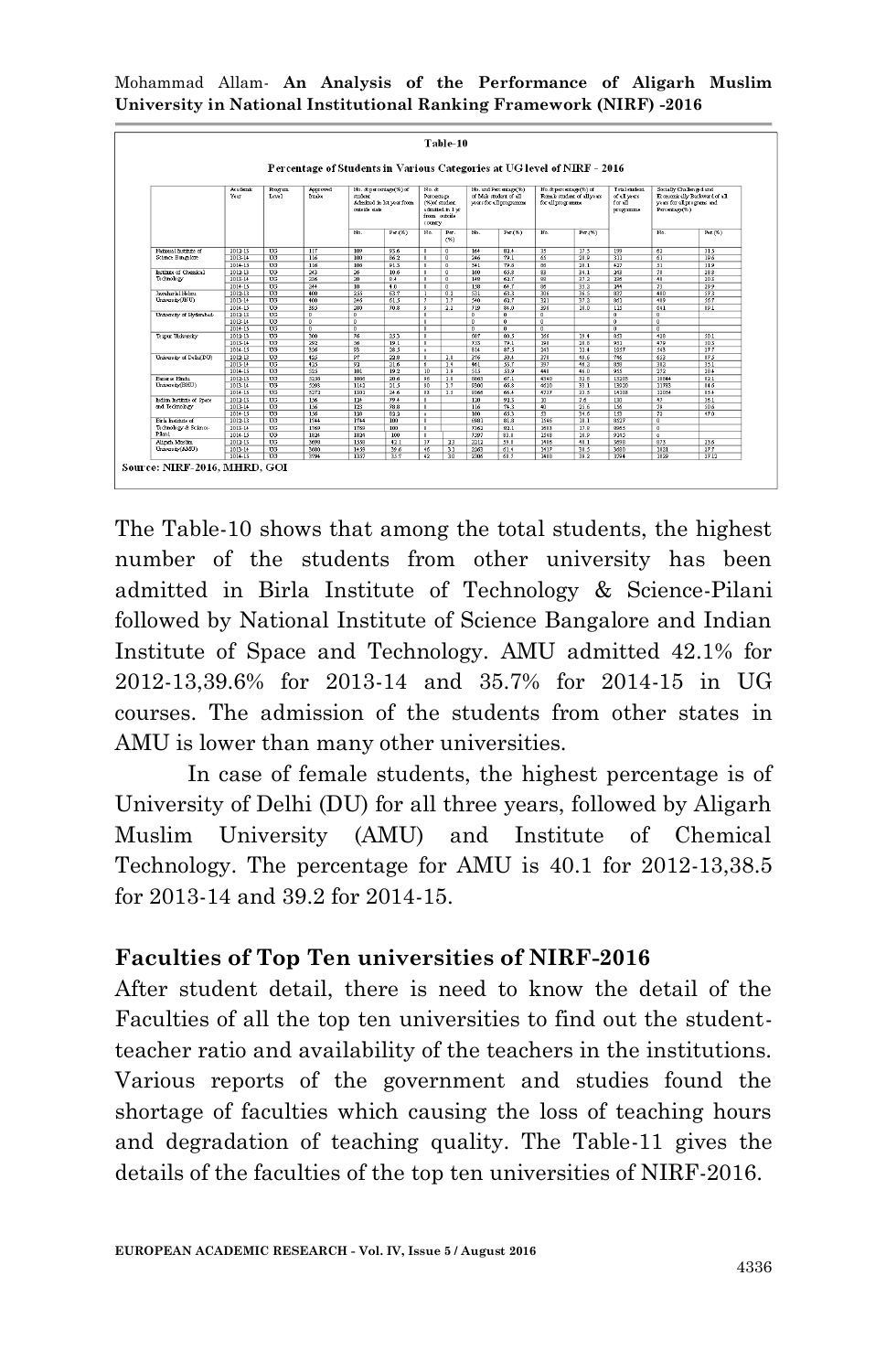| S.No.          | Name of the<br>University                            | No. of<br>Regular | No. of<br>Visiting           | No. of Visiting<br>Faculty For 2 | No. of<br>PhD | No. of Faculty<br>with Phd And | Teaching<br>Experience           | Industry<br>Experience | No. of Women<br>Faculty |      |
|----------------|------------------------------------------------------|-------------------|------------------------------|----------------------------------|---------------|--------------------------------|----------------------------------|------------------------|-------------------------|------|
|                |                                                      | Faculty           | Faculty<br>For 1<br>Semester | Semester                         | Faculty       | Master<br>Qualification        | of Regular<br>Faculty(in<br>Yrs) | of Regular<br>Faculty  | NO.                     | Per% |
| $\mathbf{1}$   | National<br>Institute of<br>Science<br>Bangalore     | 426               | $\Omega$                     | $\theta$                         | 426           | 426                            | 6417                             | 0.00                   | 110                     | 25.8 |
| $\overline{2}$ | Institute of<br>Chemical<br>Technology               | 98                | $\mathbf{0}$                 | $\theta$                         | 93            | 98                             | 1410.50                          | 53.08                  | 34                      | 34.6 |
| 3              | Jawaharlal<br>Nehru<br>University(JNU)               | 534               | $\bf{0}$                     | $\theta$                         | 507           | 534                            | 7178                             | 595.67                 | 196                     | 36.7 |
| $\overline{4}$ | University of<br>Hyderabad-                          | 389               | $\theta$                     | $\theta$                         | 369           | 392                            | 0.00                             | 10.00                  | 106                     | 27.2 |
| 5              | Tezpur<br>University                                 | 227               | $\mathbf{0}$                 | $\theta$                         | 186           | 228                            | 2854.58                          | 385.67                 | 50                      | 22.0 |
| 6              | University of<br>Delhi(DU)                           | 778               | $\overline{0}$               | $\mathbf{1}$                     | 779           | 823                            | 14660.08                         | 268.50                 | 335                     | 43.0 |
| $\overline{7}$ | Banaras Hindu<br>University(BHU)                     | 1118              | $\overline{0}$               | $\Omega$                         | 933           | 1136                           | 22047.75                         | 0.00                   | 283                     | 25.3 |
| 8              | Indian Institute<br>of Space and<br>Technology       | 87                | $\Omega$                     | $\theta$                         | 97            | 97                             | 459.08                           | 404.75                 | 20                      | 22.9 |
| 9              | Birla Institute of<br>Technology &<br>Science-Pilani | 535               | $\mathbf{0}$                 | $\mathbf{a}$                     | 417           | 535                            | 5400.17                          | 10.00                  | 135                     | 25.2 |
| 10             | Aligarh Muslim<br>University(AMU)                    | 740               | $\mathbf{0}$                 | $\theta$                         | 730           | 737                            | 14180.17                         | 12.00                  | 175                     | 23.6 |

**Table-11 Details of the Faculties of Top Ten universities of NIRF-2016**

**Source: NIRF 2016, MHRD, GOI.**

The Table-11 shows that the largest number of faculty 1118 is of BHU followed by DU and AMU. Only one institution, DU, has a visiting faculty for second semester. National Institute of Science, Bangalore has 100 percent Ph.D. Faculty. In all institutions there is largest number of faculties with Ph.D except of BHU where 17 percent faculty is without Ph.D. The institution with highest teaching experience per faculty is BHU(19.7) followed by AMU(19.6) and DU(18.8)a .The highest industry experience is of Tezpur University. The highest percentage of female faculty member is in University of Delhi (43.0) followed by JNU (36.7), ICT (34.6).The percentage of female faculty member of AMU is 23.6-on ninth position of all the top ten institutions of NIRF-2016.

# **Faculties Resources of Top Ten Universities of NIRF-2016**

Another important area for the point of view of higher education and ranking is resources of faculties. The resources of faculties include library, books, journals etc including e-books and journal; laborites, safety system, indoor and outdoor sports facilities etc.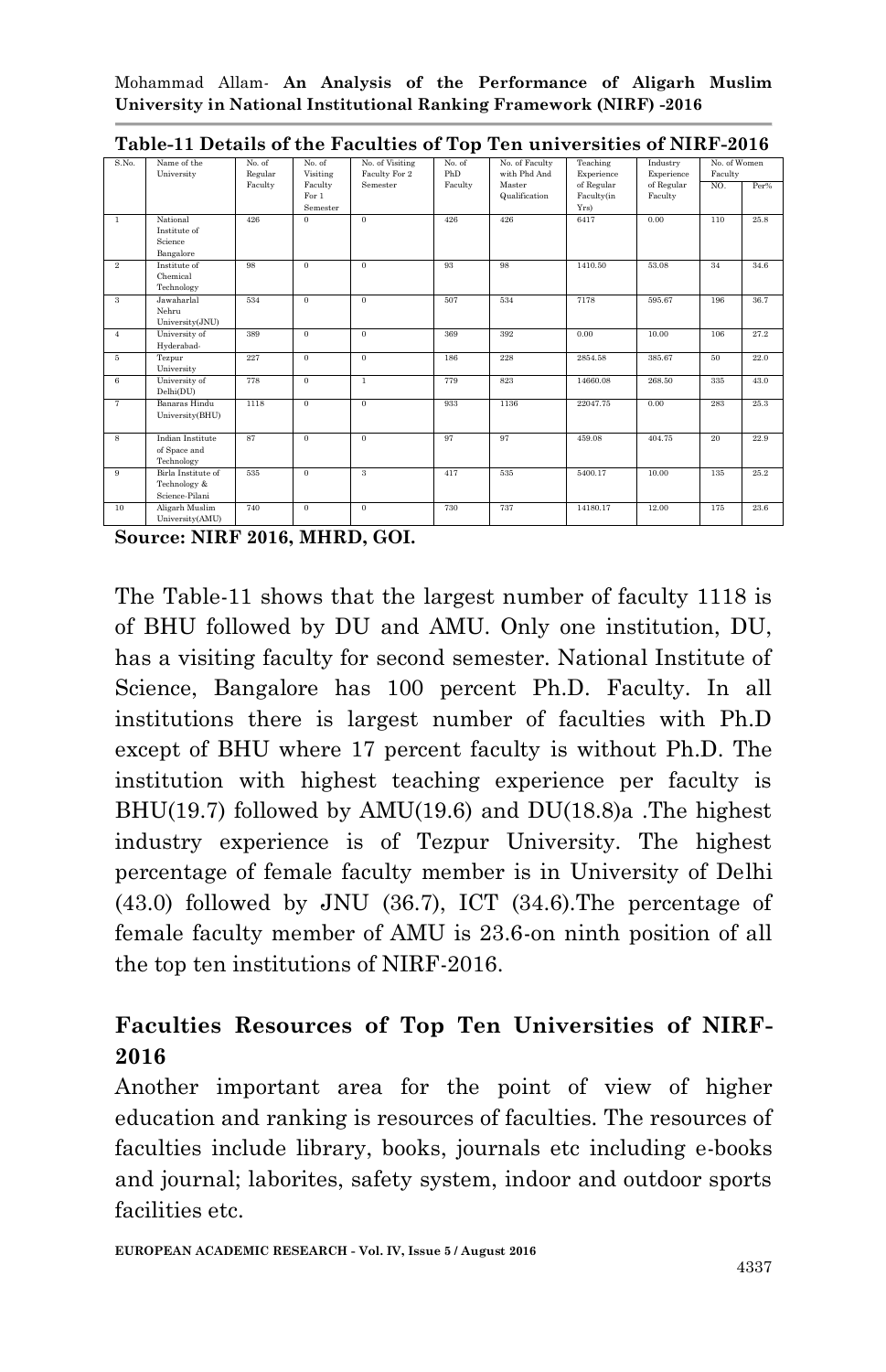The Table-12 is giving the position of top ten institutions of higher education of NIRF-2016.

| Name of the<br>University  | Financial<br>Year | Annual<br>Expenses of<br>Library on<br>Physical<br>Resources.<br>Books<br>&Journals(<br>Rs.in<br>Lakhs) | Annual<br>Expenses of<br>Library on e-<br>Resources:<br>Journals.e-<br>books.etc(Rs.i<br>n Lakhs) | Annual Expenses<br>of Laboratories<br>on Creation/Up-<br>gradation<br>&Equipment(Rs.i<br>n Lakhs) | Annual<br>Expenses of<br>Laboratorie<br>$s$ on<br>Maintenanc<br>e &<br>Safety(Rs.in<br>Lakhs) | Total<br>Outdoor<br>Sports<br>area(in<br>sq.Mtrs) | Total<br>Indoor<br>Sports<br>area(in<br>sq.Mtrs | Annual<br>Expenditure<br>on Sports<br>facilities(Rs.i<br>n Lakhs) | Annual<br>Expenditur<br>e on Extra<br>curricular<br>activities<br>(Rs.in<br>Lakhs) | No. of Women<br>members of<br>eminence as<br>Institute.<br>Head/Governin<br>g Board |
|----------------------------|-------------------|---------------------------------------------------------------------------------------------------------|---------------------------------------------------------------------------------------------------|---------------------------------------------------------------------------------------------------|-----------------------------------------------------------------------------------------------|---------------------------------------------------|-------------------------------------------------|-------------------------------------------------------------------|------------------------------------------------------------------------------------|-------------------------------------------------------------------------------------|
| National                   | 2012-13           | 8.60                                                                                                    | 1044.81                                                                                           | 12998.91                                                                                          | 5000.00                                                                                       | 15000.00                                          | 2000.00                                         | 58.25                                                             | 53.86                                                                              | 3                                                                                   |
| Institute of               | 2013-14           | 21.28                                                                                                   | 1343.84                                                                                           | 17022.28                                                                                          | 5000.00                                                                                       | 15000.00                                          | 2000.00                                         | 57.33                                                             | 13.62                                                                              | 3                                                                                   |
| Science                    | 2014-15           | 23.70                                                                                                   | 1457.71                                                                                           | 18160.62                                                                                          | 5000.00                                                                                       | 15000.00                                          | 2000.00                                         | 65.87                                                             | 19.66                                                                              | 3                                                                                   |
| Bangalore                  |                   |                                                                                                         |                                                                                                   |                                                                                                   |                                                                                               |                                                   |                                                 |                                                                   |                                                                                    |                                                                                     |
| Institute of<br>Chemical   | 2012-13           | 164.58                                                                                                  | 16.47                                                                                             | 902.55                                                                                            | 6.75                                                                                          | 10220.00                                          | 590.00                                          | 1.81                                                              | 0.00                                                                               | $\mathbf{1}$                                                                        |
| Technology                 | 2013-14           | 202.20                                                                                                  | 66.74                                                                                             | 1843.12                                                                                           | 0.81                                                                                          | 10220.00                                          | 590.00                                          | 0.44                                                              | 0.00                                                                               | $\mathbf{1}$                                                                        |
|                            | 2014-15           | 210.57                                                                                                  | 16.47                                                                                             | 1903.17                                                                                           | 17.58                                                                                         | 10335.00                                          | 590.00                                          | 3.76                                                              | 0.00                                                                               | $\overline{2}$                                                                      |
| Jawaharlal                 | 2012-13           | 127.00                                                                                                  | 498.00                                                                                            | 247.39                                                                                            | 58.44                                                                                         | 1500.00                                           | 100.00                                          | 38.04                                                             | 6.23                                                                               | 9                                                                                   |
| Nehru                      | 2013-14           | 164.00                                                                                                  | 630.00                                                                                            | 941.40                                                                                            | 116.43                                                                                        | 1500.00                                           | 100.00                                          | 7.05                                                              | 4.37                                                                               | 7                                                                                   |
| University(JNU             | 2014-15           | 126.00                                                                                                  | 610.00                                                                                            | 247.32                                                                                            | 174.41                                                                                        | 22231.00                                          | 1450.00                                         | 5.80                                                              | 5.42                                                                               | 10                                                                                  |
| University of              | 2012-13           | 90.68                                                                                                   | 187.59                                                                                            | 1381.82                                                                                           | 63.08                                                                                         | 37200.00                                          | 0.00                                            | 100.95                                                            | 0.00                                                                               | $\Omega$                                                                            |
| Hyderabad-                 | 2013-14           | 163.92                                                                                                  | 212.79                                                                                            | 619.50                                                                                            | 38.71                                                                                         | 39200.00                                          | 0.00                                            | 22.16                                                             | 0.00                                                                               | $\theta$                                                                            |
|                            | 2014-15           | 135.22                                                                                                  | 184.25                                                                                            | 425.24                                                                                            | 198.83                                                                                        | 42200.00                                          | 0.00                                            | 10.60                                                             | 0.00                                                                               | $\theta$                                                                            |
| Tezpur                     | 2012-13           | 60.03                                                                                                   | 67.91                                                                                             | 650.51                                                                                            | 42.83                                                                                         | 37321.50                                          | 2750.00                                         | 4.76                                                              | 7.67                                                                               | $\mathbf{1}$                                                                        |
| University                 | 2013-14           | 103.39                                                                                                  | 41.87                                                                                             | 370.61                                                                                            | 75.21                                                                                         | 37321.50                                          | 2750.00                                         | 10.69                                                             | 28.11                                                                              | $\mathbf{1}$                                                                        |
|                            | 2014-15           | 11.92                                                                                                   | 53.08                                                                                             | 231.95                                                                                            | 97.21                                                                                         | 37321.50                                          | 2750.00                                         | 25.73                                                             | 36.36                                                                              | $\mathbf{1}$                                                                        |
| University of<br>Delhi(DU) | 2012-13           | 750.71                                                                                                  | 376.03                                                                                            | 1743.24                                                                                           | 139.84                                                                                        | 120597.6<br>$^{9}$                                | 32543.0<br>4                                    | 81.29                                                             | 231.85                                                                             | 204                                                                                 |
|                            | 2013-14           | 938.70                                                                                                  | 376.08                                                                                            | 863.88                                                                                            | 152.93                                                                                        | 120597.6<br>$^{9}$                                | 32543.0<br>$\boldsymbol{4}$                     | 78.36                                                             | 480.01                                                                             | 188                                                                                 |
|                            | 2014-15           | 912.46                                                                                                  | 368.81                                                                                            | 249.49                                                                                            | 197.60                                                                                        | 120597.6<br>$^{2}$                                | 32543.0<br>$\overline{4}$                       | 111.22                                                            | 299.32                                                                             | 187                                                                                 |
| Banaras Hindu              | 2012-13           | 125.98                                                                                                  | 408.51                                                                                            | 341.68                                                                                            | 116.93                                                                                        | 292886.00                                         | 11556.00                                        | 39 18                                                             | 41.75                                                                              | 26                                                                                  |
| University                 | 2013-14           | 84.35                                                                                                   | 537.12                                                                                            | 4294.22                                                                                           | 207.81                                                                                        | 292886.00                                         | 11556.00                                        | 57.47                                                             | 61.25                                                                              | 27                                                                                  |
| (BHU)                      | 2014-15           | 72.16                                                                                                   | 423.08                                                                                            | 3603.17                                                                                           | 292.39                                                                                        | 292886.00                                         | 11556.00                                        | 244.46                                                            | 88.74                                                                              | 28                                                                                  |
| Indian Institute           | 2012-13           | 129.72                                                                                                  | 151.84                                                                                            | 1684.98                                                                                           | 38.52                                                                                         | 27250.00                                          | 3635.00                                         | 5.34                                                              | 5.94                                                                               | $\mathbf{0}$                                                                        |
| of Space and               | 2013-14           | 169.16                                                                                                  | 206.17                                                                                            | 1090.86                                                                                           | 29.91                                                                                         | 92350.00                                          | 3635.00                                         | 9.70                                                              | 8.18                                                                               | $\mathbf{0}$                                                                        |
| Technology                 | 2014-15           | 67.74                                                                                                   | 297.46                                                                                            | 1835.83                                                                                           | 46.38                                                                                         | 98300.00                                          | 4175.00                                         | 4.28                                                              | 9.62                                                                               | $\Omega$                                                                            |
| Birla Institute of         | 2012-13           | 50.02                                                                                                   | 110.31                                                                                            | 89.08                                                                                             | 545.99                                                                                        | 185715.00                                         | 12600.00                                        | 18.17                                                             | 11.34                                                                              | $\mathbf{1}$                                                                        |
| Technology &               | 2013-14           | 68.60                                                                                                   | 152.23                                                                                            | 101.30                                                                                            | 895.59                                                                                        | 185715.00                                         | 12600.00                                        | 20.33                                                             | 16.46                                                                              | $\mathbf{1}$                                                                        |
| Science-Pilani             | 2014-15           | 58.05                                                                                                   | 171.56                                                                                            | 116.25                                                                                            | 1231.01                                                                                       | 185715.00                                         | 12600.00                                        | 21.32                                                             | 15.70                                                                              | T                                                                                   |
| Aligarh Muslim             | 2012-13           | 73.24                                                                                                   | 0.00                                                                                              | 4019.03                                                                                           | 27.47                                                                                         | 19990.00                                          | 268.00                                          | 79.70                                                             | 28.18                                                                              | 21                                                                                  |
| University(AMU)            | 2013-14           | 388.71                                                                                                  | 1.52                                                                                              | 2337.41                                                                                           | 224.11                                                                                        | 19990.00                                          | 268.00                                          | 78.13                                                             | 24.06                                                                              | 26                                                                                  |
|                            | 2014-15           | 547.66                                                                                                  | 7.37                                                                                              | 2194.26                                                                                           | 19.42                                                                                         | 19990.00                                          | 268.00                                          | 95.56                                                             | 35.88                                                                              | 29                                                                                  |

**Table-12 Faculties Resources of Top Ten Universities of NIRF-2016**

**Source: NIRF, MHRD, GOI**

The data for three years have been given in Table-12 about the resources of faculties'. The table does not show the amount of total budget of the institution for any years. What is the total grant received by the institution for the development of the resources of the faculty? And how many percentages of budgets have been incurred by an institution? Anyhow on the basis of the available details, the largest amount on the resources of faculties for library, books and journals has been incurred by University of Delhi (DU); followed by AMU and Indian Institute of Space and Technology. In term of maintenance and up gradation of e-resources, National Institute of Science Bangalore incurred the highest amount among all the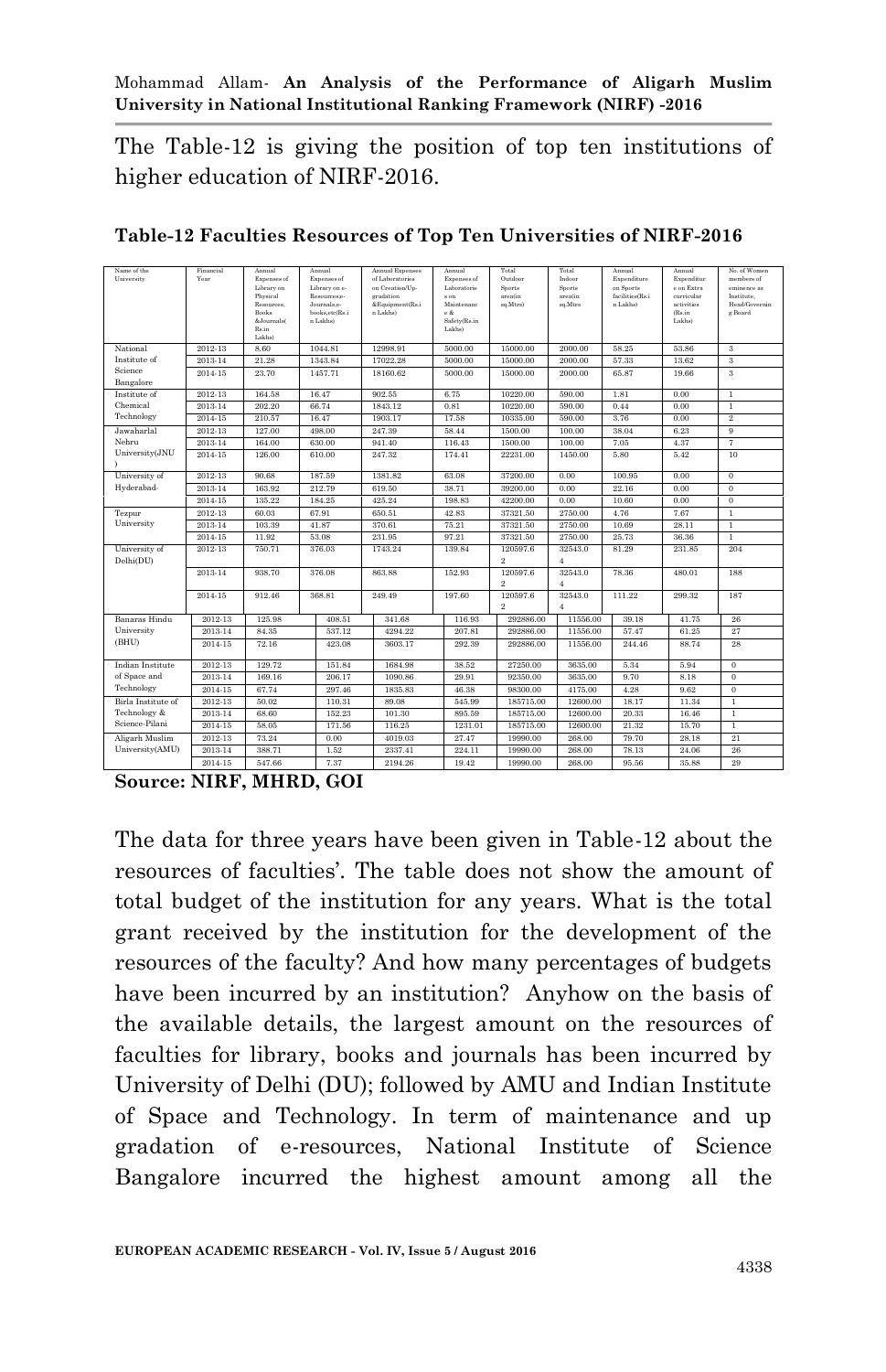institutions. In term of maintenance and up gradation of laborites, National Institute of Science Bangalore top the list.

In case of maintenance, up gradation and adding sport facilities, BHU top the list in the area of Outdoor games followed by DU; while in the area of Indoor games, DU lead the table followed by BHU. AMU stands on much lower position in both the areas of Outdoor and Indoor games; having only 19990.00 sq. mtrs area in Outdoor and 268.00 sq.mtrs in Indoor games.

#### **Student Events of Top Ten Universities of NIRF-2016**

Student events are important measurement to evaluate the educational, physical and mental development of the students of any institution. This gives glimpse about the cordial relationship between the administration and students. The Table-13 gives the details of the student events of top ten NIRF-2016.

| NIRF Rank-2016 | Name of the University                                       | Academic | No. of Participants to whom Certificate |
|----------------|--------------------------------------------------------------|----------|-----------------------------------------|
|                |                                                              | Year     | Issued                                  |
| 01             | National Institute                                           | 2012-13  | <b>NA</b>                               |
|                | of Science Bangalore                                         | 2013-14  | <b>NA</b>                               |
|                |                                                              | 2014-15  | <b>NA</b>                               |
| 02             | Institute<br>of<br>Chemical                                  | 2012-13  | 12                                      |
|                | Technology                                                   | 2013-14  | 22                                      |
|                |                                                              | 2014-15  | 27                                      |
| 03             | Jawaharlal<br>Nehru                                          | 2012-13  | 40                                      |
|                | University(JNU)                                              | 2013-14  | 20                                      |
|                |                                                              | 2014-15  | 57                                      |
| 04             | University<br>of                                             | 2012-13  | <b>NA</b>                               |
|                | Hyderabad-                                                   | 2013-14  | <b>NA</b>                               |
|                |                                                              | 2014-15  | <b>NA</b>                               |
| 05             | <b>Tezpur University</b>                                     | 2012-13  | 8                                       |
|                |                                                              | 2013-14  | 7                                       |
|                |                                                              | 2014-15  | 19                                      |
| 06             | University of Delhi(DU)                                      | 2012-13  | 19                                      |
|                |                                                              | 2013-14  | 19                                      |
|                |                                                              | 2014-15  | 225                                     |
| 07             | Hindu<br>Banaras                                             | 2012-13  | $\overline{2}$                          |
|                | University(BHU)                                              | 2013-14  | $\mathbf{1}$                            |
|                |                                                              | 2014-15  | <b>NA</b>                               |
| 08             | Indian Institute of Space                                    | 2012-13  | <b>NA</b>                               |
|                | and Technology                                               | 2013-14  | <b>NA</b>                               |
|                |                                                              | 2014-15  | <b>NA</b>                               |
| 09             | Birla<br>Institute<br>$\alpha$ <sup><math>\beta</math></sup> | 2012-13  | 6                                       |
|                | Technology<br>& Science-                                     | 2013-14  | 11                                      |
|                | Pilani                                                       | 2014-15  | 15                                      |

**Table-13 Student Events Details of Top Ten Universities of NIRF-2016**

**EUROPEAN ACADEMIC RESEARCH - Vol. IV, Issue 5 / August 2016**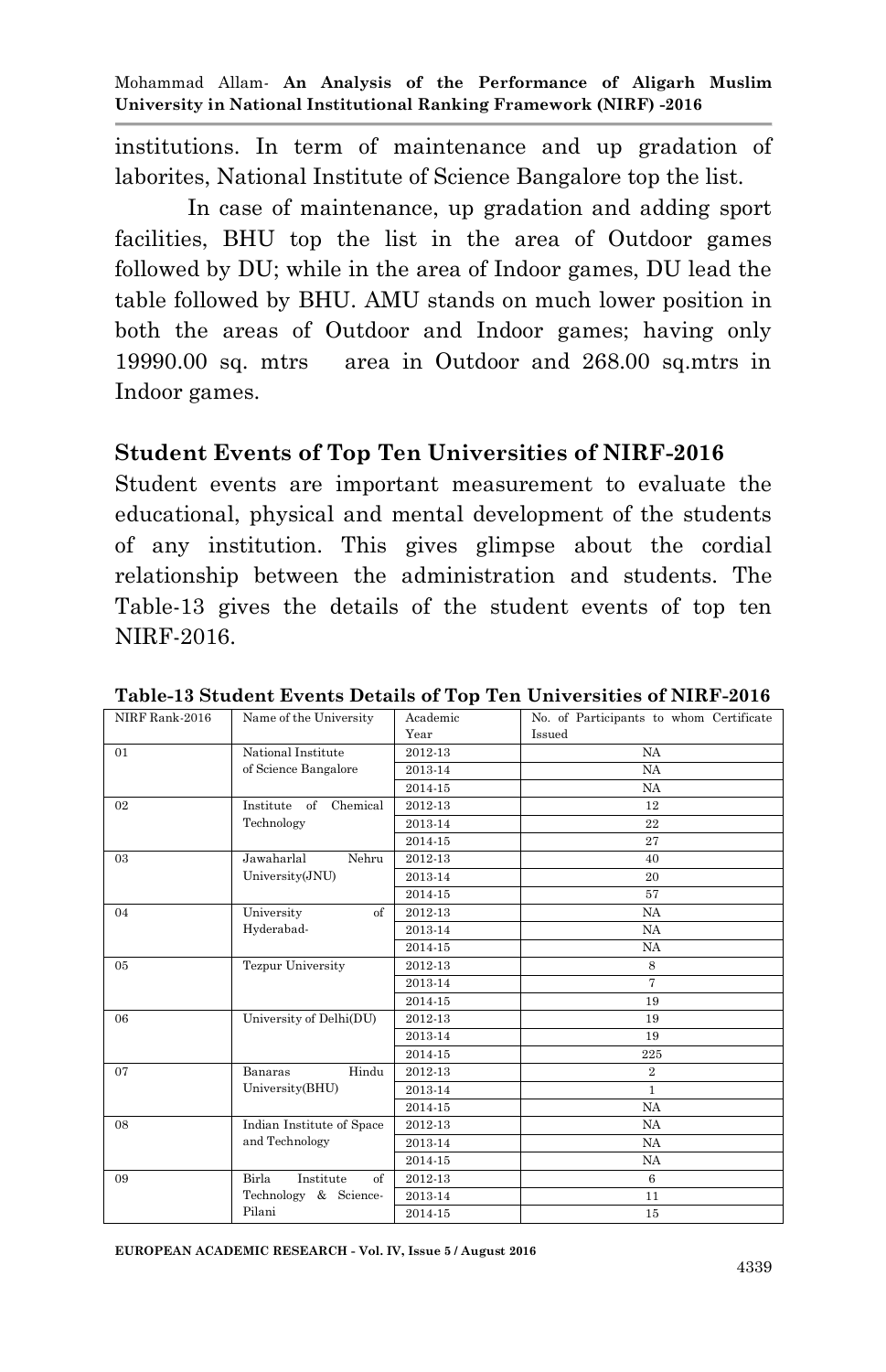| University(AMU)<br>2013-14 | 10 | Muslim<br>Aligarh | 2012-13 |  |
|----------------------------|----|-------------------|---------|--|
|                            |    |                   |         |  |
|                            |    |                   | 2014-15 |  |

**Source: NIRF, MHRD, GOI**

The Table-13 does give the sufficient data for analysis. So, it is difficult to draw conclusion from the given data from the table-13.On the given data in the table-13,DU leads the table with 225 student events in the session 2014-15;followed by JNU with 57 student events .The number of student events for AMU for the session 2012-13,2013-14 and 2014-15 are just 04,05 and 12 respectively. A residential university which has about 19 residential Halls for thousands of the students organized so less number of student events. Surprising!

# **Publication and Citation Details of Top Ten Universities of NIRF-2016**

One of the most important criteria to evaluate the ranking of any institution of higher education is the research output which can be seen in the forms of the publication and citation. A higher educational institution is given responsibility of knowledge dissemination and knowledge creation. If any institution of higher education, does not contribute in knowledge creation, it means it is not meeting own aims and objectives of establishment. About the role of the university, the Knowledge Commission Report states that "University performs a critical role in an economy and society. They create knowledge. They impart knowledge .And they disseminate knowledge. Universities must be flexible, innovative and creative".<sup>8</sup> One of the best ways to evaluate such role of university is to see the publication and citation of the university. The citation shows the quality of research. The more and more citation is, the more and more qualitative and important the research is.

The Table-14 gives the details of publication and citation of the top ten institution of higher education of NIRF-216.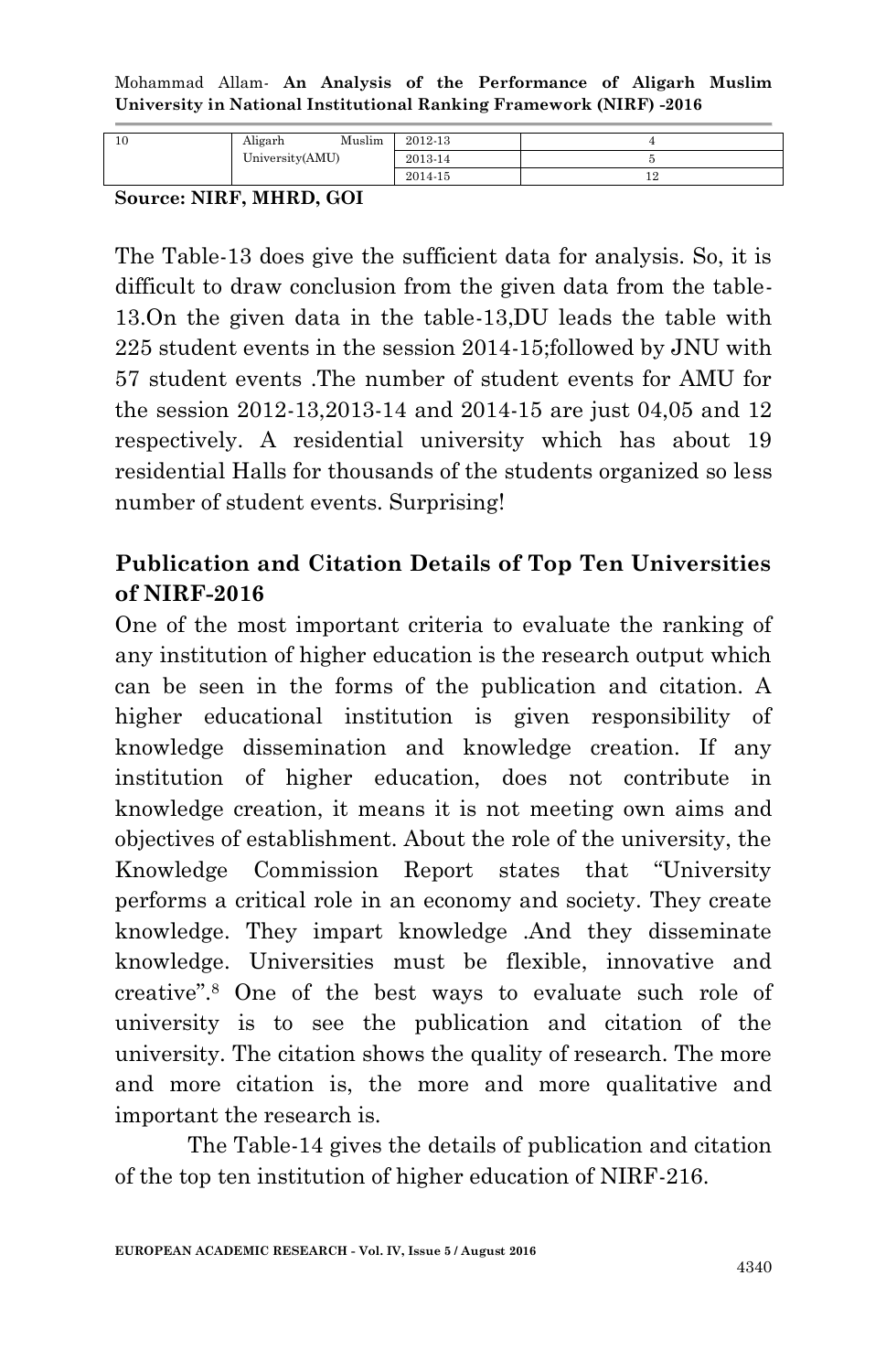#### **Table-14 Publication and Citation Details of Top Ten Universities of NIRF-2016**

| <b>NIRF</b>    | Name of the University                      | Academic          | Title                                | Total<br>No.<br>of      | Publication              | Total No.<br>of      |
|----------------|---------------------------------------------|-------------------|--------------------------------------|-------------------------|--------------------------|----------------------|
| Rank-<br>2016  |                                             | Year              |                                      | Publication<br>Reported | Output<br>per<br>Faculty | Citation<br>reported |
| ī              | National<br>Institute<br>of                 | 2012-2014         | Indian<br>Citation                   | 361                     | 0.84                     | 97                   |
|                | Science Bangalore                           | 2012              | Index<br>Scopus                      | 2274                    | 5.33                     | 15179                |
|                |                                             | 2013              | Scopus                               | 2337                    | 5.48                     | 12292                |
|                |                                             | 2014              |                                      | 2534                    | 5.94                     | 6851                 |
|                |                                             | 2012              | Scopus<br>Web of Science             | 1600                    | 3.75                     | 12929                |
|                |                                             | 2013              | Web of Science                       | 1709                    | 4.01                     | 10435                |
|                |                                             | 2014              | Web of Science                       | 1808                    | 4.24                     | 5849                 |
| $\overline{2}$ | Institute<br>of<br>Chemical<br>Technology   | 2012-2014         | Indian Citation<br>Index             | 146                     | 1.48                     | 34                   |
|                |                                             | 2012              | Scopus                               | 679                     | 6.92                     | 6875                 |
|                |                                             | 2013              | Scopus                               | 635                     | 6.47                     | 4391                 |
|                |                                             | 2014              | Scopus                               | 856                     | 8.73                     | 2786                 |
|                |                                             | 2012              | Web of Science                       | 261                     | 2.66                     | 2487                 |
|                |                                             | 2013              | Web of Science                       | 319                     | 3.25                     | 1733                 |
|                |                                             | 2014              | Web of Science                       | 350                     | 3.57                     | 1181                 |
| $\!3$          | Jawaharlal<br>Nehru<br>University(JNU)      | 2012-2014         | Indian<br>Citation<br>$_{\rm Index}$ | 242                     | 0.45                     | 58                   |
|                |                                             | 2012              | Scopus                               | 616                     | 1.15                     | 4506                 |
|                |                                             | 2013              | Scopus                               | 555                     | 1.03                     | 1973                 |
|                |                                             | 2014              | Scopus                               | 687                     | 1.28                     | 1473                 |
|                |                                             | 2012              | Web of Science                       | 387                     | 0.72                     | 3634                 |
|                |                                             | 2013              | Web of Science                       | 345                     | 64.60                    | 1573                 |
|                |                                             | 2014              | Web of Science                       | 449                     | 0.84                     | 1202                 |
| $\,4\,$        | University of Hyderabad-                    | 2012-2014         | Indian<br>Citation<br>Index          | 172                     | 0.44                     | 24                   |
|                |                                             | 2012              | Scopus                               | 704                     | 1.80                     | 5035                 |
|                |                                             | 2013<br>2014      | Scopus                               | 663<br>736              | 1.70<br>1.89             | 3304                 |
|                |                                             | 2012              | Scopus<br>Web of Science             | 532                     | 1.36                     | 1848<br>4904         |
|                |                                             | 2013              | Web of Science                       | 546                     | 1.40                     | 2913                 |
|                |                                             | 2014              | Web of Science                       | 561                     | 1.44                     | 1639                 |
| $\rm 5$        | <b>Tezpur University</b>                    | 2012-2014         | Indian Citation<br>Index             | 88                      | 0.32                     | 32                   |
|                |                                             | 2012              | Scopus                               | 270                     | 1.18                     | 1845                 |
|                |                                             | 2013              | Scopus                               | 336                     | 1.48                     | 1795                 |
|                |                                             | 2014              | Scopus                               | 426                     | 1.87                     | 1356                 |
|                |                                             | 2012              | Web of Science                       | 203                     | 0.89                     | 1524                 |
|                |                                             | 2013              | Web of Science<br>Web of Science     | 251<br>334              | 1.10<br>1.47             | 1573<br>1201         |
| 6              | University of Delhi(DU)                     | 2014<br>2012-2014 | Citation<br>Indian                   | 458                     | 0.58                     | 80                   |
|                |                                             |                   | Index                                |                         |                          |                      |
|                |                                             | 2012              | Scopus                               | 1295                    | 1.66                     | 13864                |
|                |                                             | 2013              | Scopus                               | 1267                    | 1.62                     | 7129                 |
|                |                                             | 2014              | Scopus                               | 1432                    | 1.84                     | 3688                 |
|                |                                             | 2012              | Web of Science                       | 1174                    | 1.50                     | 13743                |
|                |                                             | 2013              | Web of Science                       | 1243                    | 1.59                     | 7666                 |
|                |                                             | 2014              | Web of Science                       | 1262                    | 1.62                     | 4264                 |
| $\overline{7}$ | Banaras<br>Hindu<br>University(BHU)         | 2012-2014         | Indian Citation<br>Index             | 481                     | 0.43                     | 95                   |
|                |                                             | 2012              | Scopus                               | 958                     | 0.85                     | 6641                 |
|                |                                             | 2013<br>2014      | Scopus<br>Scopus                     | 1168<br>1253            | 1.04<br>1.12             | 5234<br>3078         |
|                |                                             | 2012              | Web of Science                       | 1965                    | 1.75                     | 8014                 |
|                |                                             | 2013              | Web of Science                       | 1199                    | 1.07                     | 5595                 |
|                |                                             | 2014              | Web of Science                       | 1232                    | 1.10                     | 3568                 |
| 8              | Indian Institute of Space<br>and Technology | 2012-2014         | Indian<br>Citation<br>Index          | $13\,$                  | 0.14                     | $\overline{0}$       |
|                |                                             | 2012              | Scopus                               | 62                      | 0.71                     | 381                  |
|                |                                             | 2013              | Scopus                               | 78                      | 0.89                     | 223                  |
|                |                                             | 2014              | Scopus                               | 116                     | 1.33                     | 208                  |

**EUROPEAN ACADEMIC RESEARCH - Vol. IV, Issue 5 / August 2016**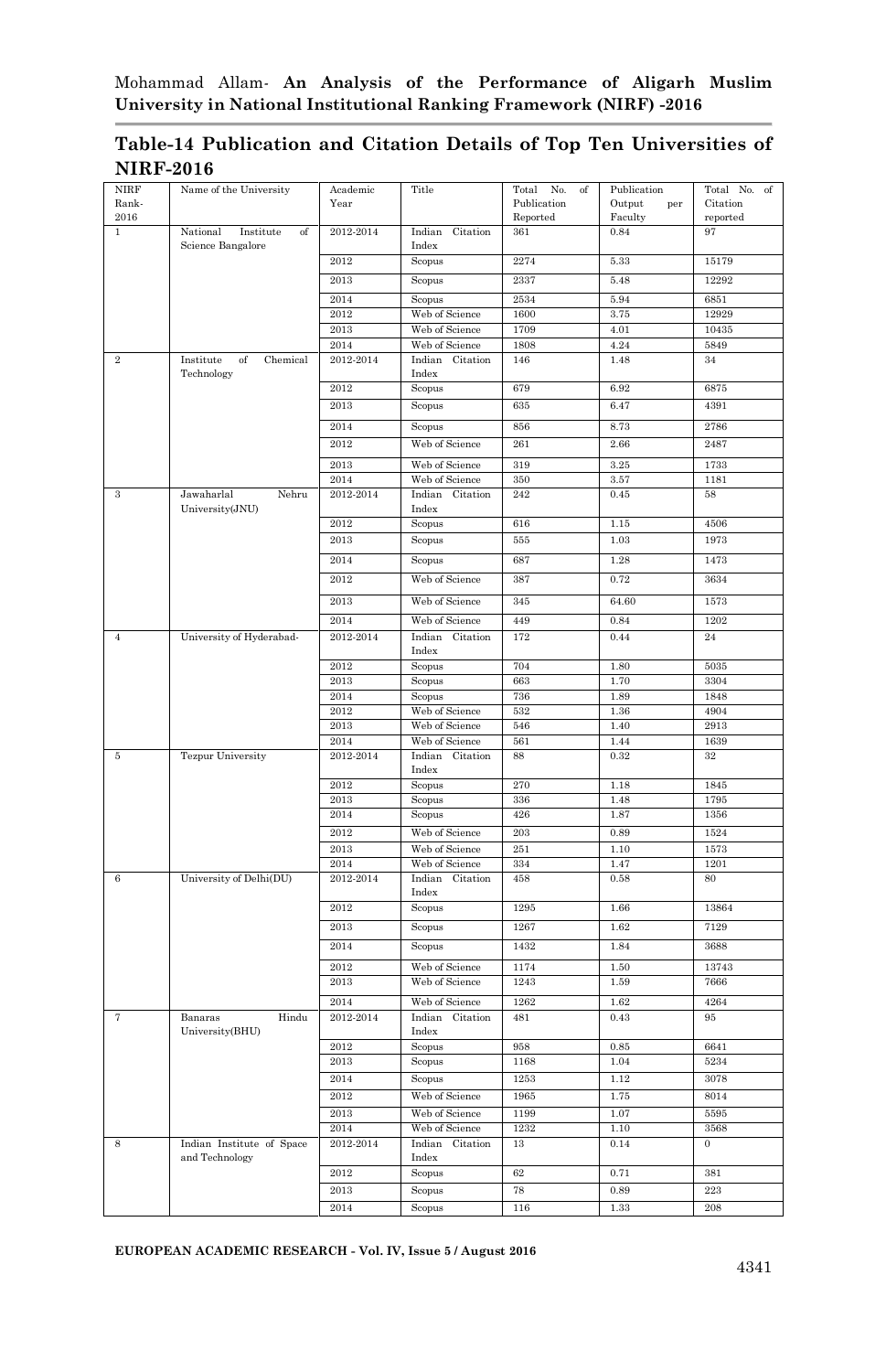|    |                                                                 | 2012      | Web of Science           | 44  | 0.50 | 303  |
|----|-----------------------------------------------------------------|-----------|--------------------------|-----|------|------|
|    |                                                                 | 2013      | Web of Science           | 53  | 0.60 | 200  |
|    |                                                                 | 2014      | Web of Science           | 79  | 0.90 | 186  |
| 9  | Birla<br>$\alpha$ f<br>Institute<br>Technology<br>&<br>Science- | 2012-2014 | Indian Citation<br>Index | 77  | 0.14 | 12   |
|    | Pilani                                                          | 2012      | Scopus                   | 333 | 0.62 | 1596 |
|    |                                                                 | 2013      | Scopus                   | 436 | 0.81 | 1505 |
|    |                                                                 | 2014      | Scopus                   | 487 | 0.91 | 1019 |
|    |                                                                 | 2012      | Web of Science           | 204 | 0.38 | 1185 |
|    |                                                                 | 2013      | Web of Science           | 247 | 0.36 | 1198 |
|    |                                                                 | 2014      | Web of Science           | 353 | 0.65 | 1034 |
| 10 | Muslim<br>Aligarh<br>University(AMU)                            | 2012-2014 | Indian Citation<br>Index | 352 | 0.47 | 60   |
|    |                                                                 | 2012      | Scopus                   | 910 | 1.22 | 6377 |
|    |                                                                 | 2013      | Scopus                   | 810 | 1.09 | 3992 |
|    |                                                                 | 2014      | Scopus                   | 808 | 1.09 | 1915 |
|    |                                                                 | 2012      | Web of Science           | 654 | 0.88 | 5328 |
|    |                                                                 | 2013      | Web of Science           | 579 | 0.78 | 3499 |
|    |                                                                 | 2014      | Web of Science           | 599 | 0.80 | 1675 |

Mohammad Allam*-* **An Analysis of the Performance of Aligarh Muslim University in National Institutional Ranking Framework (NIRF) -2016**

For publication and citation details, three sources namely Indian Citation Index, Scopus and Web of Science have been taken into consideration. Indian Citation Index has taken for 2012 to 2014; Scopus and Web of Science have also used the same year. The highest number of publication on Indian Citation Index has been reported for BHU which is 481; followed by Delhi University. For AMU it is 352 much lower than BHU and University of Delhi .But this does not give real picture of publication of the institution as the number of faculties are varies from institution to institution.

One of the best ways to evaluate the publication is to see it per faculty/teacher output. On Indian Citation Index the highest output per faculty is of Institute of Chemical Technology (1.48); followed by National Institute of Science, Bangalore (0.84) and University of Delhi (DU) (0.58).AMU has 0.47 output per faculty.

On the Scopus for the year 2014 is of Institute of Chemical Technology (8.73), followed by National Institute of Science, Bangalore (5.94) and University of Hyderabad (1.89).AMU has 1.09 output per faculty.

On the Web of Science for the year 2014 the highest output per faculty is of National Institute of Science Bangalore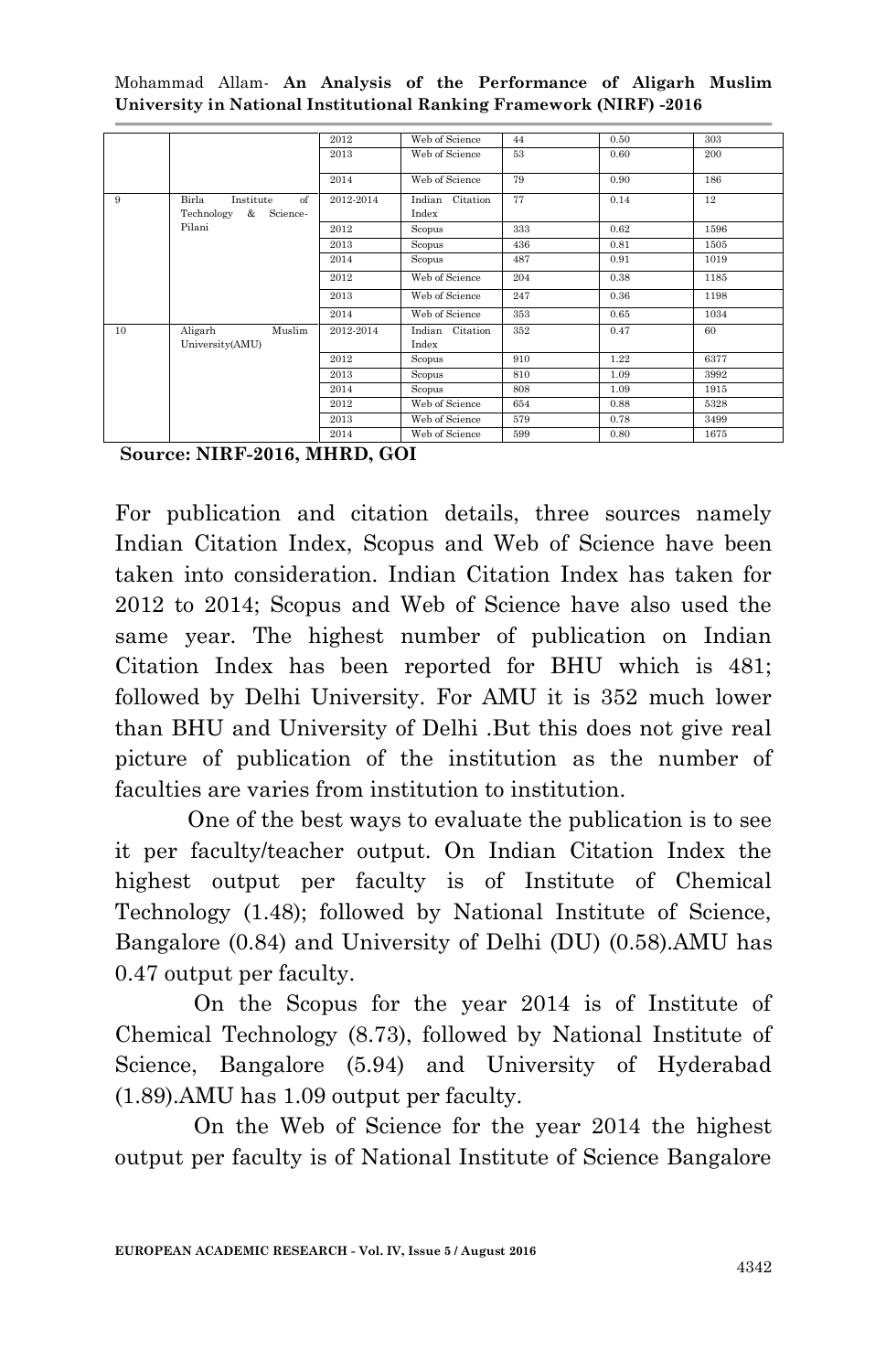(4.24) followed by Institute of Chemical Technology (3.57) and University of Delhi (1.62).AMU has 0.80 output per faculty.

In term of Citation, the highest citation on Indian Citation Index has been reported for National Institute of Science Bangalore which is 97; followed by BHU which 95 and University of Delhi which is 80.

On the Scopus the highest citation for the year 2014 has been reported for National Institute of Science, Bangalore which is 5849 in numbers; followed by University of Delhi whose number is 4264 in numbers and BHU whose number is 3568.While the numbers of Citation of AMU is 1675; much lower than other institutions.

One of the important reasons is that being an institution of oriental learning, the publication and Citation of many subjects like Theology, Islamic Studies, Arabic, Urdu, and Persian which are mostly in print form do not reported to concern authorities for indexing.

So, in publication and citation AMU performance is average to other institutions.

### **Details of IPR of Top Ten Universities of NIRF-2016**

Intellectual Property Rights is one of the main concerns for research and innovation of Indian institutions of higher education. The effective mechanism of IPR makes the research and innovation safe and moves smoothly. What is the position of the institutions in IPR? The Table-15 gives the details of IPR of the institutions.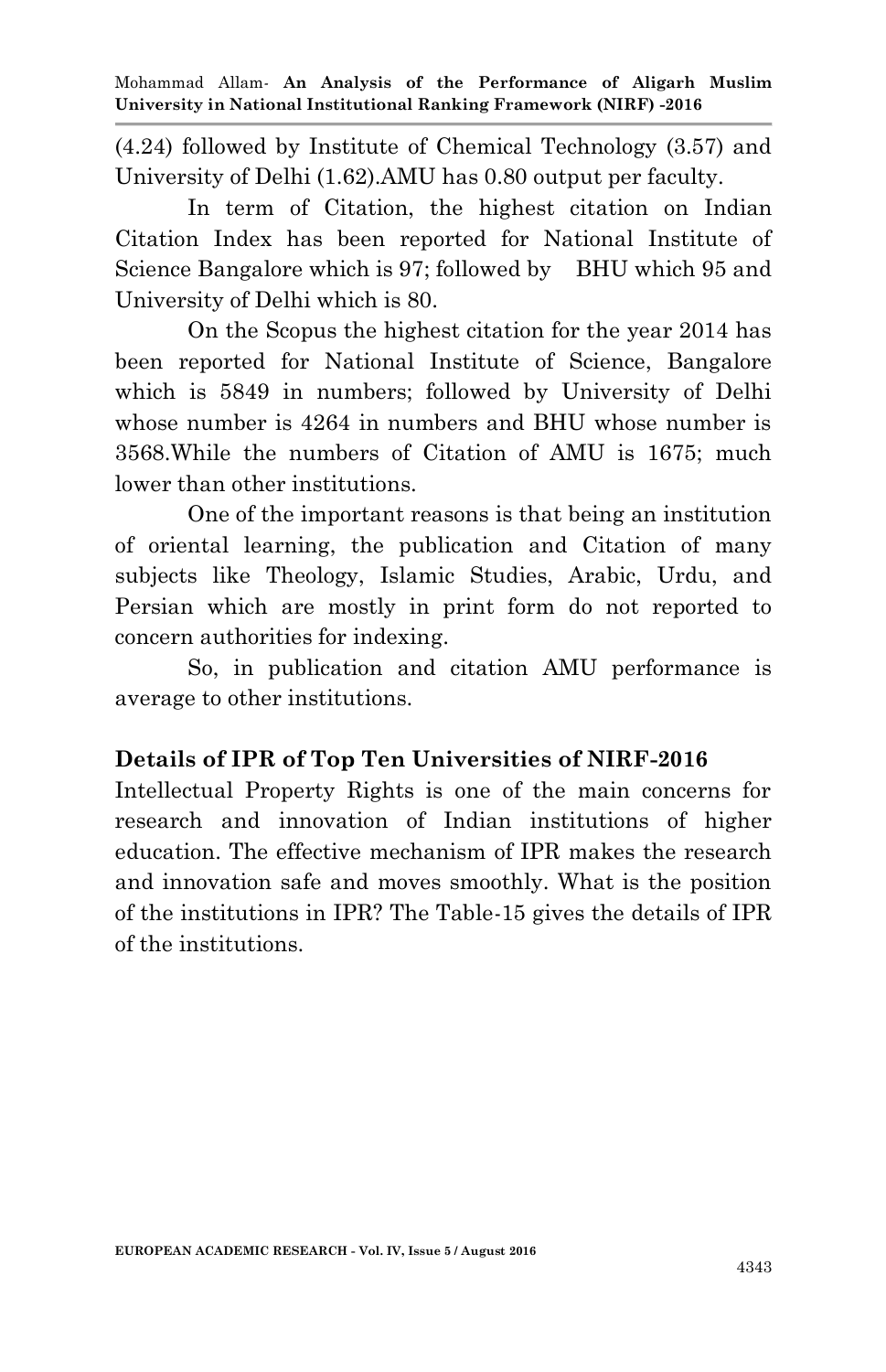| <b>NIRF</b> | Name of the         | Academ      | No. of         | No. of         | No. of         | Earnings     |
|-------------|---------------------|-------------|----------------|----------------|----------------|--------------|
| Rank-       | University          | ic          | Patents        | Paten          | Patents        | from         |
| 2016        |                     | Year        | Filed          | Grante         | License        | Patent(Rs.in |
|             |                     |             |                | d              | d              | Lakhs)       |
| 01          | National Institute  | 2012-13     | 24             | 7              | 6              | 57.67        |
|             | of Science          | 2013-14     | 30             | 15             | $\circ$        | 10.28        |
|             | Bangalore           | 2014-15     | 32             | 0              | $\mathbf{1}$   | 20.99        |
| 02          | Institute of        | 2012-13     | 33             | 10             | $\overline{2}$ | 8.00         |
|             | Chemical            | 2013-14     | 59             | 5              | 0              | 3.50         |
|             | Technology          | 2014-15     | 69             | 10             | 0              | 3.50         |
| 03          | Jawaharlal Nehru    | 2012-13     | $\overline{4}$ | $\mathbf{1}$   | $\Omega$       | 0.00         |
|             | University(JNU)     | 2013-14     | $\overline{4}$ | 0              | 0              | 0.00         |
|             |                     | 2014-15     | $\mathbf{1}$   | $\overline{0}$ | $\overline{0}$ | 0.00         |
| 04          | University of       | 2012-13     | $\mathbf{1}$   | $\mathbf{1}$   | $\overline{0}$ | 0.00         |
|             | Hyderabad-          | 2013-14     |                |                | $\overline{0}$ | 0.00         |
|             |                     | 2014-15     |                |                | $\circ$        | 0.00         |
| 05          | Tezpur University   | 2012-13     | $\overline{0}$ | $\overline{1}$ | 0              | 0.00         |
|             |                     | 2013-14     | $\overline{2}$ | $\mathbf{1}$   | $\mathbf{1}$   | 0.00         |
|             |                     | 2014-15     | 3              | 0              | 0              | 0.00         |
| 06          | University of       | 2012-13     | $\overline{4}$ | 3              | $\Omega$       | 0.00         |
|             | Delhi(DU)           | 2013-14     | 17             | $\overline{c}$ | $\Omega$       | 0.00         |
|             |                     | 2014-15     | 8              | $\overline{c}$ | $\circ$        | 0.00         |
| 07          | Banaras Hindu       | 2012-13     | 9              | $\overline{c}$ | $\circ$        | 0.00         |
|             | University(BHU)     | 2013-14     | 6              | 6              | $\mathbf 0$    | 0.00         |
|             |                     | 2014-15     | 0              | 5              | 0              | 0.00         |
| 08          | Indian Institute of | 2012-13     | 0              | 0              | 0              | 0.00         |
|             | Space and           | 2013-14     | 6              | 0              | 0              | 0.00         |
|             | Technology          | $2014 - 15$ | $\overline{1}$ | $\overline{0}$ | $\overline{0}$ | 0.00         |
| 09          | Birla Institute of  | 2012-13     |                | 0              | $\Omega$       | 0.00         |
|             | Technology &        | 2013-14     | 5              | 0              | $\Omega$       | 0.00         |
|             | Science-Pilani      | 2014-15     | 10             | 1              | $\Omega$       | 0.00         |
| 10          | Aligarh Muslim      | 2012-13     | $\overline{4}$ | 0              | $\circ$        | 64.51        |
|             | University(AMU)     | 2013-14     | 18             | $\overline{c}$ | 0              | 70.31        |
|             |                     | 2014-15     | 13             | 3              | $\Omega$       | 52.77        |

**Table-15 IPR Details of Top Ten Universities of NIRF-2016**

**Source: NIRF-2016, MHRD, GOI**

The Table-15 is giving IPR details of three years 2012-13, 2013- 14 and 2014-15.The categories that have been taken are filing of patents, granting of patents; licensing of patents and earning from the patents. Among the better performer institutions in IPR, are National Institute OF Science, Bangalore, Institute of Chemical Technology and AMU.

The highest number of patents is filed by Institute of Chemical Technology; the highest number of patents is granted to Institute of Chemical Technology; the highest number of license has been issued to National Institute of Science,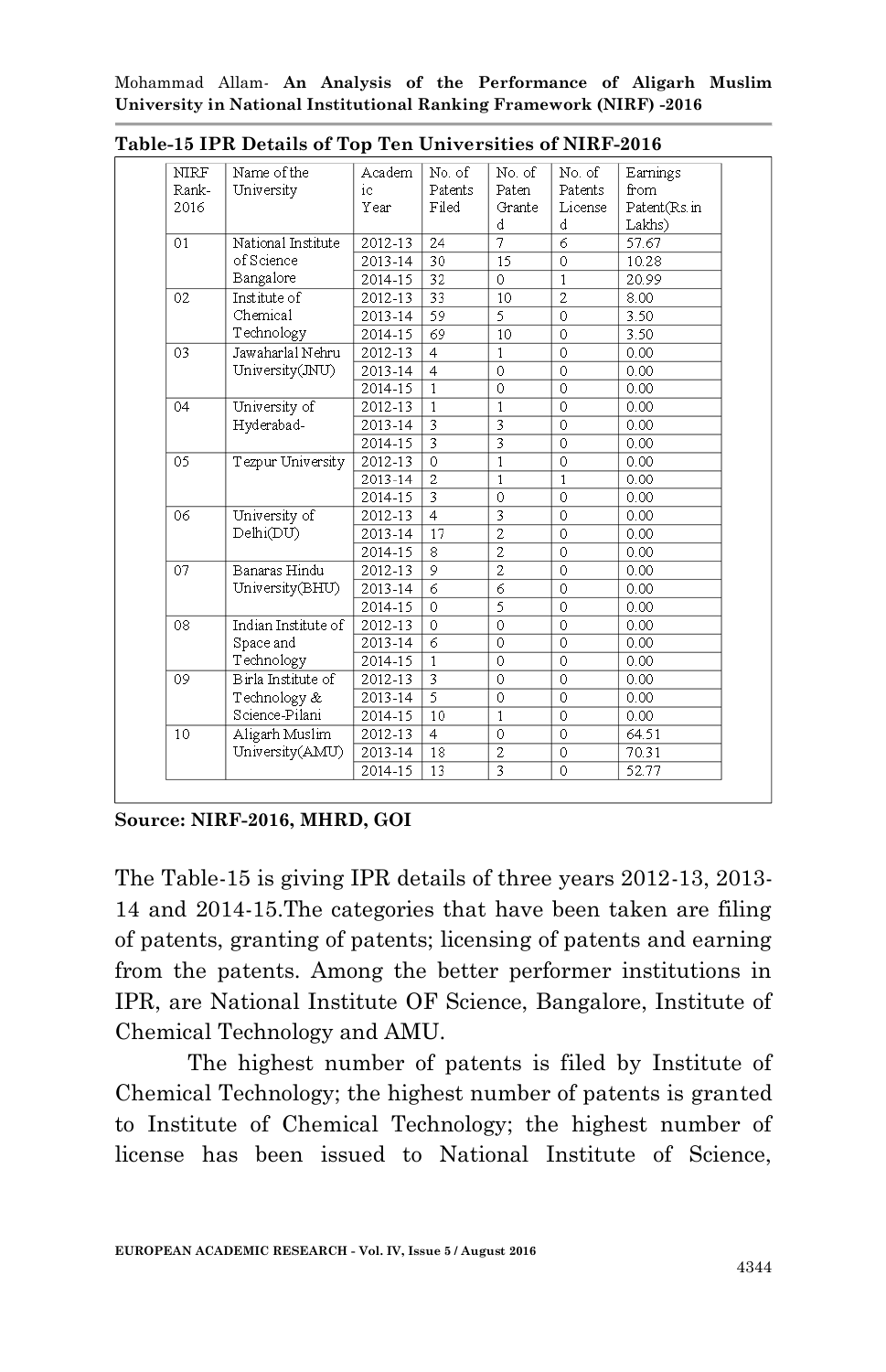Bangalore and the highest amount received from patents is National Institute OF Science, Bangalore.

In term of IPR, AMU performance is satisfactory in comparison to other universities. AMU filed 04,18 and 13 number for patents, granted patents in numbers of 02 and 03 with no license. The total income from patents for 2012-13, 2013-14 and 2014-15 is Rs 64.51 lakhs, Rs 74.31 and 52.77 lakhs respectively.

## **Student Examination Details of Top Ten Universities of NIRF-2016**

Student examination detail gives the idea about the effective teaching and learning of an institution. What is educational waste of an institution? How many students have been admitted and how many completed their studies? This sort of detail gives ideas for better planning for effective teaching and learning. The less gap between admission and passed out, is the less educational waste of an institution and vice versa is. The Table-16 is giving detail of Student Examination of top ten institutions.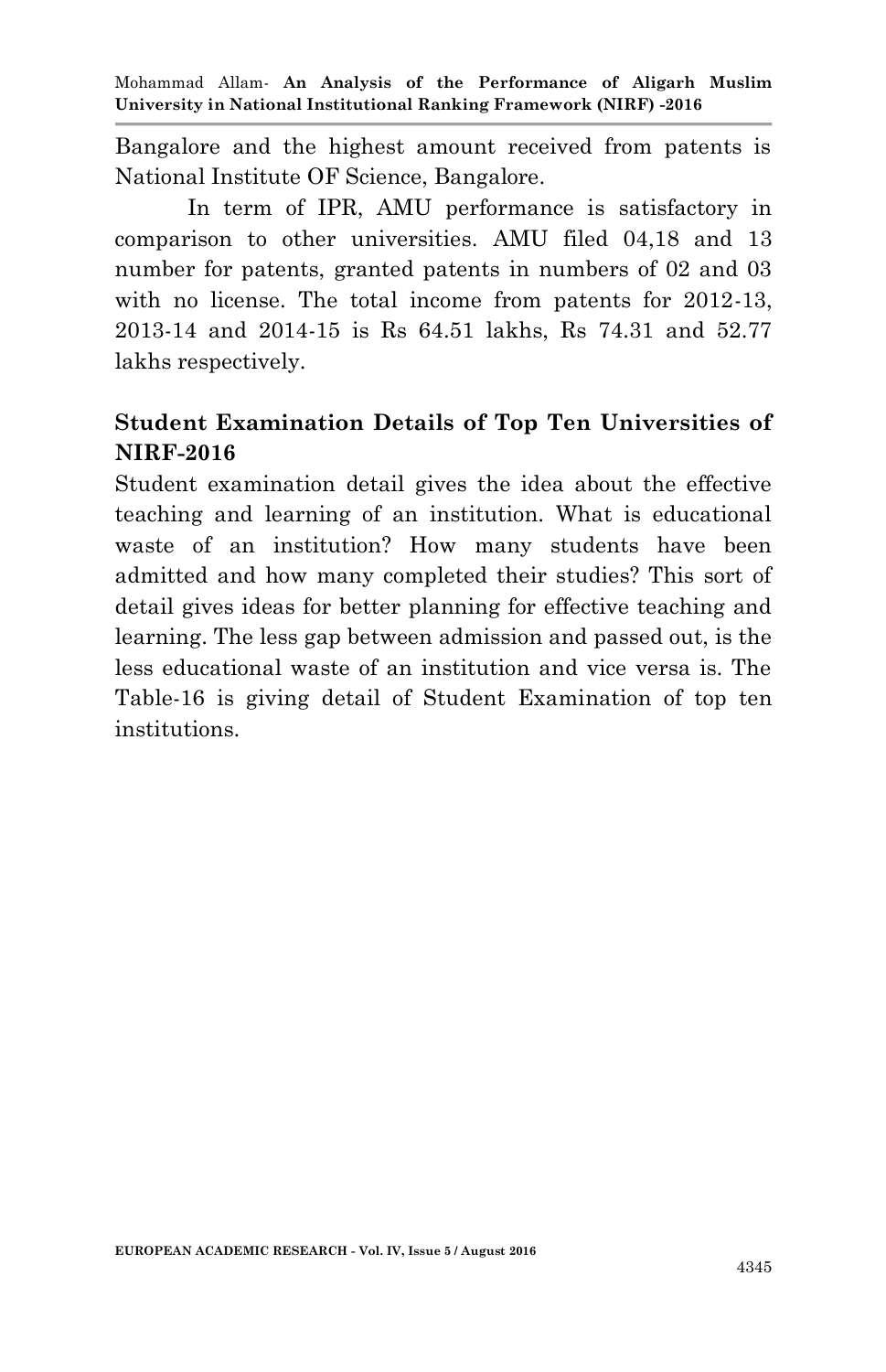| NIRF Rank-<br>2016 | Name of the University                     | Academic<br>Year | Student<br>No.<br>of<br>admitted<br>in first | of<br>Student<br>No.<br>admitted in lateral | $No.\&$<br>student | of<br>percentage<br>graduating<br>in |
|--------------------|--------------------------------------------|------------------|----------------------------------------------|---------------------------------------------|--------------------|--------------------------------------|
|                    |                                            |                  | year as per as batch                         | as per as batch                             | minimum time<br>No | Per%                                 |
|                    |                                            |                  |                                              | $\Omega$                                    |                    |                                      |
| 01                 | National Institute<br>of Science Bangalore | 2012-13          | 543                                          |                                             | 387                | 71.27                                |
|                    |                                            | 2013-14          | 462                                          | $\Omega$                                    | 417                | 90.25                                |
|                    |                                            | 2014-15          | 485                                          | $\Omega$                                    | 398                | 82.06                                |
| 02                 | Institute of<br>Chemical                   | 2012-13          | 486                                          | $\Omega$                                    | 403                | 82.06                                |
|                    | Technology                                 | 2013-14          | 475                                          | $\overline{0}$                              | 457                | 96.21                                |
|                    |                                            | 2014-15          | 493                                          | $\Omega$                                    | 233                | 47.26                                |
| 03                 | Jawaharlal<br>Nehru                        | 2012-13          | 278                                          | 74                                          | 222                | 79.85                                |
|                    | University(JNU)                            | 2013-14          | 282                                          | 75                                          | 217                | 76.95                                |
|                    |                                            | 2014-15          | 2065                                         | 64                                          | 1909               | 92.44                                |
| 04                 | University<br>$\sigma$                     | 2012-13          | 1095                                         | $\Omega$                                    | 769                | 70.22                                |
|                    | Hyderabad-                                 | 2013-14          | 1210                                         | $\Omega$                                    | 810                | 66.94                                |
|                    |                                            | 2014-15          | 1280                                         | $\Omega$                                    | 910                | 71.09                                |
| 05                 | <b>Tezpur University</b>                   | 2012-13          | 1097                                         | $\Omega$                                    | 672                | 61.25                                |
|                    |                                            | 2013-14          | 1043                                         | $\Omega$                                    | 750                | 71.90                                |
|                    |                                            | 2014-15          | 1102                                         | $\Omega$                                    | 838                | 76.04                                |
| 06                 | University of Delhi(DU)                    | 2012-13          | 7454                                         | $\Omega$                                    | 5853               | 78.52                                |
|                    |                                            | 2013-14          | 7199                                         | $\Omega$                                    | 5652               | 78.64                                |
|                    |                                            | 2014-15          | 7159                                         | $\Omega$                                    | 5621               | 78.51                                |
| 07                 | Hindu<br>Banaras                           | 2012-13          | 9005                                         | $\Omega$                                    | 6171               | 68.52                                |
|                    | University(BHU)                            | 2013-14          | 9176                                         | $\Omega$                                    | 6869               | 74.85                                |
|                    |                                            | 2014-15          | 9266                                         | $\Omega$                                    | 7296               | 78.73                                |
| 08                 | Indian Institute of Space                  | 2012-13          | 165                                          | $\Omega$                                    | 161                | 97.57                                |
|                    | and Technology                             | 2013-14          | 155                                          | $\Omega$                                    | 166                | 93.37                                |
|                    |                                            | 2014-15          | 145                                          | $\overline{0}$                              | 130                | 89.65                                |
| 09                 | Birla<br>Institute<br>$\sigma$             | 2012-13          | 2073                                         | $\Omega$                                    | 2073               | 100                                  |
|                    | Technology & Science-                      | 2013-14          | 2111                                         | $\Omega$                                    | 2111               | 100                                  |
|                    | Pilani                                     | 2014-15          | 2113                                         | $\mathbf{0}$                                | 2131               | 100                                  |
| 10                 | Aligarh<br>Muslim                          | 2012-13          | 5989                                         | $\mathbf{0}$                                | 4028               | 67.25                                |
|                    | University(AMU)                            | 2013-14          | 6076                                         | $\Omega$                                    | 4104               | 67.54                                |
|                    |                                            | 2014-15          | 6285                                         | $\Omega$                                    | 4341               | 69.06                                |

#### **Table-16 Student Examination Details of Top Ten Universities of NIRF-2016**

**Source: NIRF-2016, MHRD, GOI**

The Table-16 shows that the highest percentage of students graduating in minimum time is from Birla Institute of Technology & Science-Pilani. The percentage of students graduating in minimum time is 100 percent. It means what the number is admitted; all of them passed in given period of time of the course. Another institution with highest percentage of graduating in minimum time is Indian Institute of Space and Technology; followed by National Institute of Science, Bangalore. The percentage of graduating in minimum time of AMU for the year 2012-13, 2013-14 and 2014-15 is 67.25, 67.54 and 69.06 respectively. This is one of the lowest percentages among the given institutions of higher education. This is a really a matter of concern like a residential institution .More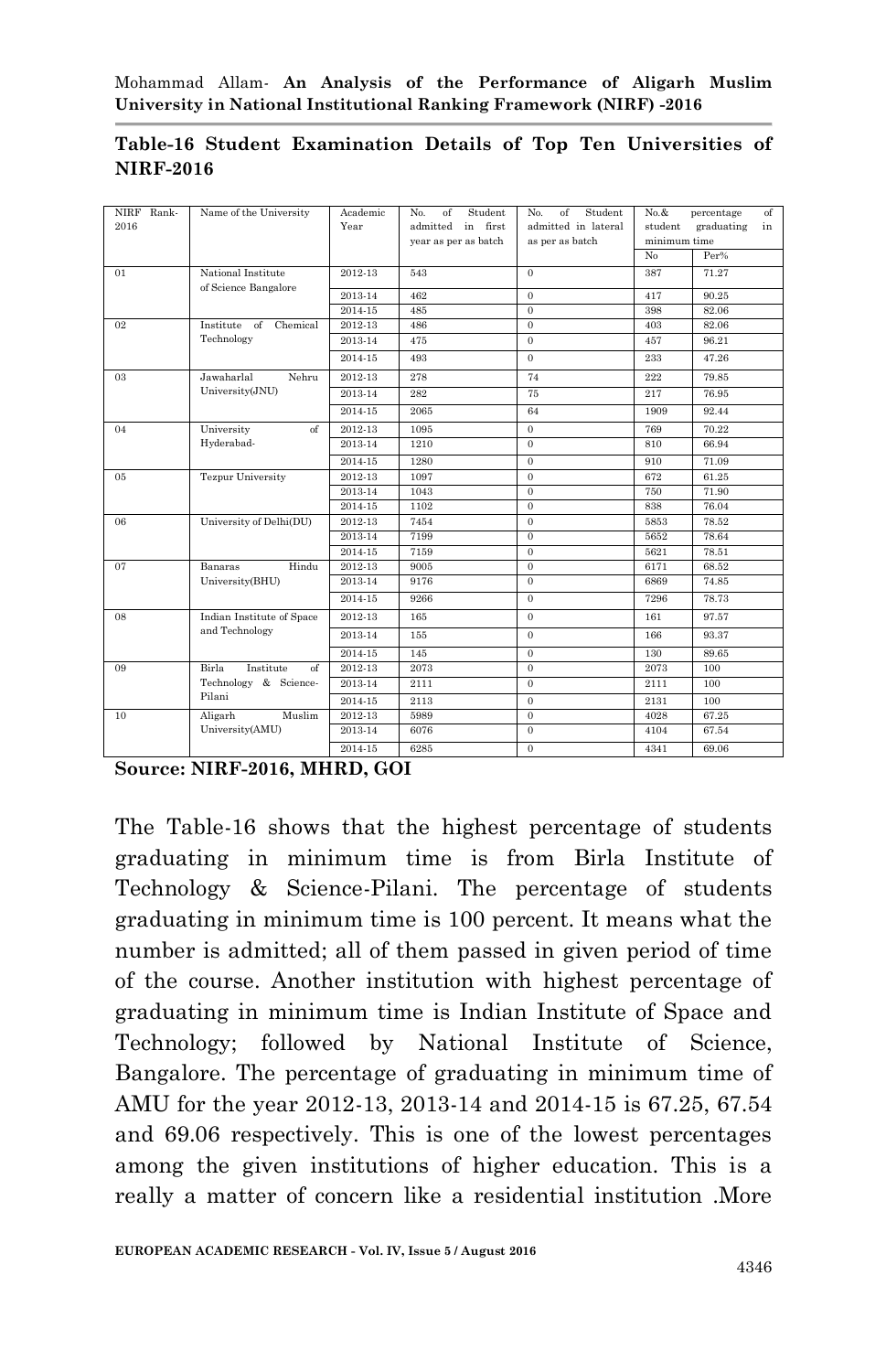than 30 percent students prolong their graduating time which naturally would create many problems for the administration of the University. The biggest problem that could be noticed is related to the accommodation, law and order, infrastructure, teaching and learning and quality of teaching. This may be one of the reasons for criminalization and disturbance of the campus of the university.

# **Education Program Details of Top Ten Universities of NIRF-2016**

A university also organize educational program for creation of knowledge dissemination of knowledge and training of own man power and others. The education programmes of the university are seminars, conferences, workshops, extension lectures, training programmes etc. NIRF-2016 has considered this aspect of the university too. The Table-17 is giving the details of education program of top ten institution of higher education of NIRF-2016.

| <b>NIRF</b>    | Rank- | Name of the University           | Academic | No. of Participants to |
|----------------|-------|----------------------------------|----------|------------------------|
| 2016           |       |                                  | Year     | Certificate<br>whom    |
|                |       |                                  |          | Issued                 |
| 01             |       | National Institute               | 2012-13  | 65                     |
|                |       | of Science Bangalore             | 2013-14  | 132                    |
|                |       |                                  | 2014-15  | 175                    |
| 0 <sup>2</sup> |       | Institute of Chemical Technology | 2012-13  | 55                     |
|                |       |                                  | 2013-14  | 65                     |
|                |       |                                  | 2014-15  | 52                     |
| 03             |       | Jawaharlal<br>Nehru              | 2012-13  | NA                     |
|                |       | University(JNU)                  | 2013-14  | <b>NA</b>              |
|                |       |                                  | 2014-15  | NA                     |
| 04             |       | University of Hyderabad-         | 2012-13  | 476                    |
|                |       |                                  | 2013-14  | 586                    |
|                |       |                                  | 2014-15  | 525                    |
| 0 <sub>5</sub> |       | <b>Tezpur University</b>         | 2012-13  | 168                    |
|                |       |                                  | 2013-14  | 228                    |
|                |       |                                  | 2014-15  | 429                    |
| 06             |       | University of Delhi(DU)          | 2012-13  | 459                    |
|                |       |                                  | 2013-14  | 195                    |
|                |       |                                  | 2014-15  | 271                    |
| 07             |       | Banaras Hindu University(BHU)    | 2012-13  | 678                    |
|                |       |                                  | 2013-14  | 844                    |

**Table-17 Education Program Details of Top Ten Universities of NIRF-2016**

**EUROPEAN ACADEMIC RESEARCH - Vol. IV, Issue 5 / August 2016**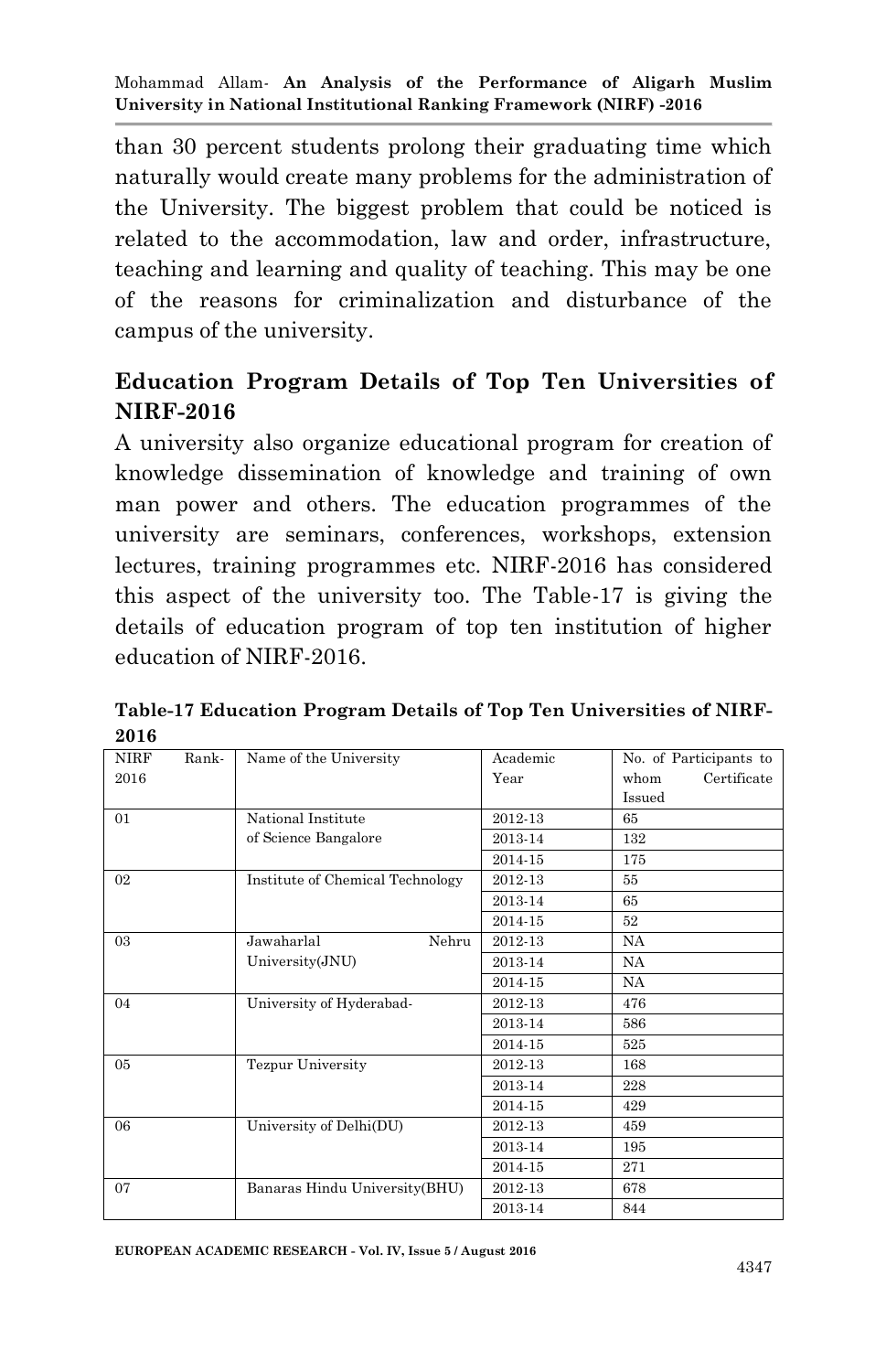|    |                                 | 2014-15 | 905 |
|----|---------------------------------|---------|-----|
| 08 | Indian Institute of Space and   | 2012-13 | 122 |
|    | Technology                      | 2013-14 | 97  |
|    |                                 | 2014-15 | 92  |
| 09 | Birla Institute of Technology & | 2012-13 | NA  |
|    | Science-Pilani                  | 2013-14 | NA  |
|    |                                 | 2014-15 | NA  |
| 10 | Aligarh Muslim University (AMU) | 2012-13 | NA  |
|    |                                 | 2013-14 | NA  |
|    |                                 | 2014-15 | 49  |

Mohammad Allam*-* **An Analysis of the Performance of Aligarh Muslim University in National Institutional Ranking Framework (NIRF) -2016**

The Table-17 shows the number of the participants in education programmes of an institution. The details have been given for three years namely 2012-13,2013-14 and 2014-15 .As per the Table-17, the highest number of certificates have been issued(for educational programmes) by Banaras Hindu University(BHU);followed by University of Hyderabad and University of Delhi. The detail of AMU is not available for 2012-13 and 2013-14 while in 2014-15 AMU organized only 49 educational programmes. This is much lower than other institutes of repute in India against whom AMU is in race for number one position.

## **Details of Perception of Top Ten Universities of NIRF-2016**

Peer perception is another important aspect of the NIRF - 2016.This is important to judge the repute of an institution and see the image among the people associated with the academics particularly the old guards of the institutions. The peer perception helps an institution of higher learning to attract the students and teachers, enhance the better response of industry and employer and awarding of grants and projects. The Table-18 is giving the details of the peer perception of the top ten institutions.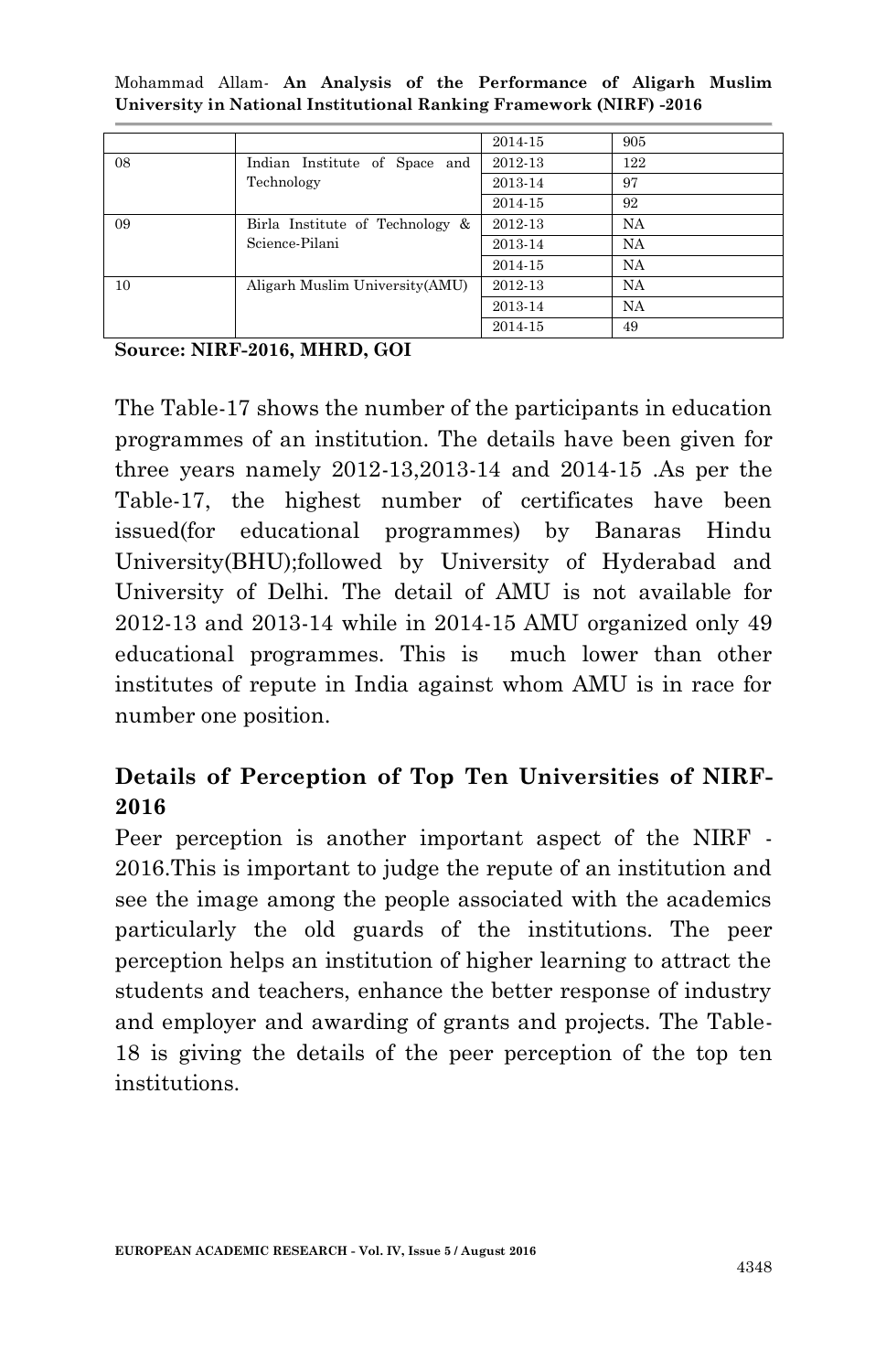|      |  |  |  | Table-18 Peer Perception Details of Top Ten Universities of NIRF- |  |
|------|--|--|--|-------------------------------------------------------------------|--|
| 2016 |  |  |  |                                                                   |  |

| NIRF Rank-2016 | Name of the University                         | Peer Perception |
|----------------|------------------------------------------------|-----------------|
| 01             | National Institute<br>of Science Bangalore     | 32              |
| 02             | Institute of Chemical Technology               | 15              |
| 03             | Jawaharlal Nehru University(JNU)               | 23              |
| 04             | University of Hyderabad-                       | 20              |
| 05             | <b>Tezpur University</b>                       | 03              |
| 06             | University of Delhi(DU)                        | 20              |
| 07             | Banaras Hindu University (BHU)                 | 28              |
| 08             | Indian Institute of Space and Technology       | 07              |
| 09             | Birla Institute of Technology & Science-Pilani | 13              |
| 10             | Aligarh Muslim University (AMU)                | 03              |

The Table-18 shows that the highest peer perception 32 is of National Institute of Science, Bangalore; followed by BHU, JNU, and DU etc. The lowest peer perception among the given institutions is of AMU and Tezpur University which is just 03.This shows that there is found gap between these two institutions and the people particularly from the academics. AMU needs image building at massive level.

# **Detail of Physical Facilities of Top Ten Universities of NIRF-2016**

The Physical facilities are related to those facilities which help the concerned persons of an institution in academic advancement. The physical facilities are helpful to connect the people particularly students and staffs of special need of the institutions. This helps in equity of education. The NIRF-2016 has considered the facilities provided by an institution to their students and staffs in positive way. The Table-19 is giving the details of all such facilities.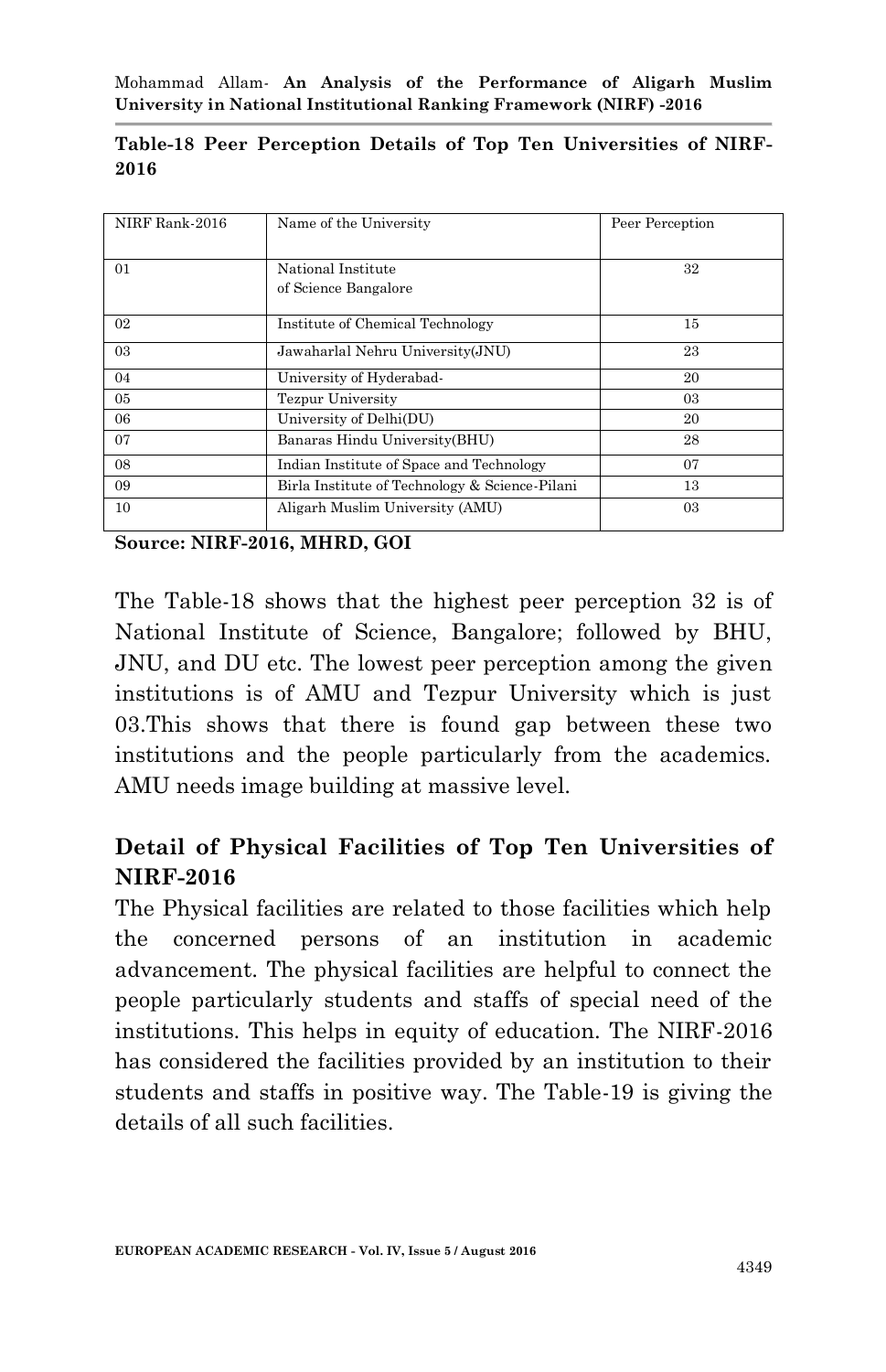| Table-19 Physical Facilities Details of Top Ten Universities of NIRF- |  |  |  |
|-----------------------------------------------------------------------|--|--|--|
| 2016                                                                  |  |  |  |

| <b>NIRF</b><br>Rank-<br>2016 | Name<br>of<br>the<br>University                            | Academic<br>Year | Do<br>you<br>Building<br>have<br>ramps? | Do your<br>buildings<br>have<br>lifts?                              | Do<br>you<br>have<br>provision<br>for<br>walking<br>aids | Do<br>your<br>buildings<br>have<br>specially<br>designed<br>toilets<br>for<br>handicapped<br>students? | Do<br>have<br>you<br>Braille lab/special<br>for<br>lab<br>blind/handicapped<br>students | Do you<br>have<br>special<br>facilities<br>for blind<br>student? |
|------------------------------|------------------------------------------------------------|------------------|-----------------------------------------|---------------------------------------------------------------------|----------------------------------------------------------|--------------------------------------------------------------------------------------------------------|-----------------------------------------------------------------------------------------|------------------------------------------------------------------|
| 01                           | National<br>Institute<br>$\sigma$<br>Science<br>Bangalore  | 2015             | than<br>Less<br>or Equal to<br>50 %     | Less<br>than or<br>Equal to<br>50 %                                 | No                                                       | In Less than<br>or Equal to<br>50 %                                                                    | No                                                                                      | Yes                                                              |
| 02                           | Institute<br>$\sigma$<br>Chemical<br>Technology            | 2015             | Less<br>than<br>or Equal to<br>50 %     | <b>Buildings</b><br>does not<br>have<br>more<br>than<br>3<br>floors | No                                                       | N <sub>o</sub><br>such<br>Facility                                                                     | No                                                                                      | N <sub>o</sub>                                                   |
| 03                           | Jawaharlal<br>Nehru<br>University(JNU)                     | 2015             | More than<br>50%                        | More<br>than 50<br>%                                                | Yes                                                      | In<br>more<br>than 50 %<br>buildings                                                                   | Yes                                                                                     | Yes                                                              |
| 04                           | University<br>of<br>Hyderabad-                             | 2015             | More than<br>50%                        | More<br>than 50<br>$\%$                                             | Yes                                                      | In Less than<br>or Equal to<br>50 %                                                                    | Yes                                                                                     | Yes                                                              |
| $05\,$                       | Tezpur<br>University                                       | 2015             | More than<br>50%                        | Buildings<br>does not<br>have<br>more<br>than<br>3<br>floors        | yes                                                      | In<br>more<br>than 50 %<br>buildings                                                                   | Yes                                                                                     | Yes                                                              |
| 06                           | University<br>of<br>Delhi(DU)                              | 2015             | More than<br>50%                        | More<br>than 50<br>$\%$                                             | Yes                                                      | In Less than<br>or Equal to<br>50 %                                                                    | Yes                                                                                     | Yes                                                              |
| 07                           | Banaras Hindu<br>University(BHU)                           | 2015             | More than<br>50%                        | Less<br>than<br>or<br>Equal to<br>50 %                              | Yes                                                      | In<br>more<br>than 50 %<br>buildings                                                                   | yes                                                                                     | Yes                                                              |
| 08                           | Indian Institute<br>$\sigma$<br>Space<br>and<br>Technology | 2015             | More than<br>50%                        | More<br>than 50<br>%                                                | No                                                       | No<br>such<br>Facility                                                                                 | No                                                                                      | N <sub>o</sub>                                                   |
| 09                           | Birla Institute of<br>Technology<br>&<br>Science-Pilani    | 2015             | More than<br>50%                        | Less<br>than or<br>Equal to<br>50 %                                 | Yes                                                      | In Less than<br>or Equal to<br>50 %                                                                    | No                                                                                      | No                                                               |
| 10                           | Aligarh Muslim<br>University(AMU)                          | 2015             | More than<br>50%                        | Less<br>than<br>or<br>Equal to<br>50 %                              | N <sub>o</sub>                                           | In Less than<br>or Equal to<br>50 %                                                                    | yes                                                                                     | yes                                                              |

The Table-19 shows that among the best institutions which provided the best physical facilities is Jawaharlal Nehru University (JNU), University of Hyderabad, and University of Delhi (DU) etc.AMU provides equivalent facilities in ramp, Braille Lab and special facilities to blind students and fewer facilities of lifts, walking aids and fresh rooms for physically challenged.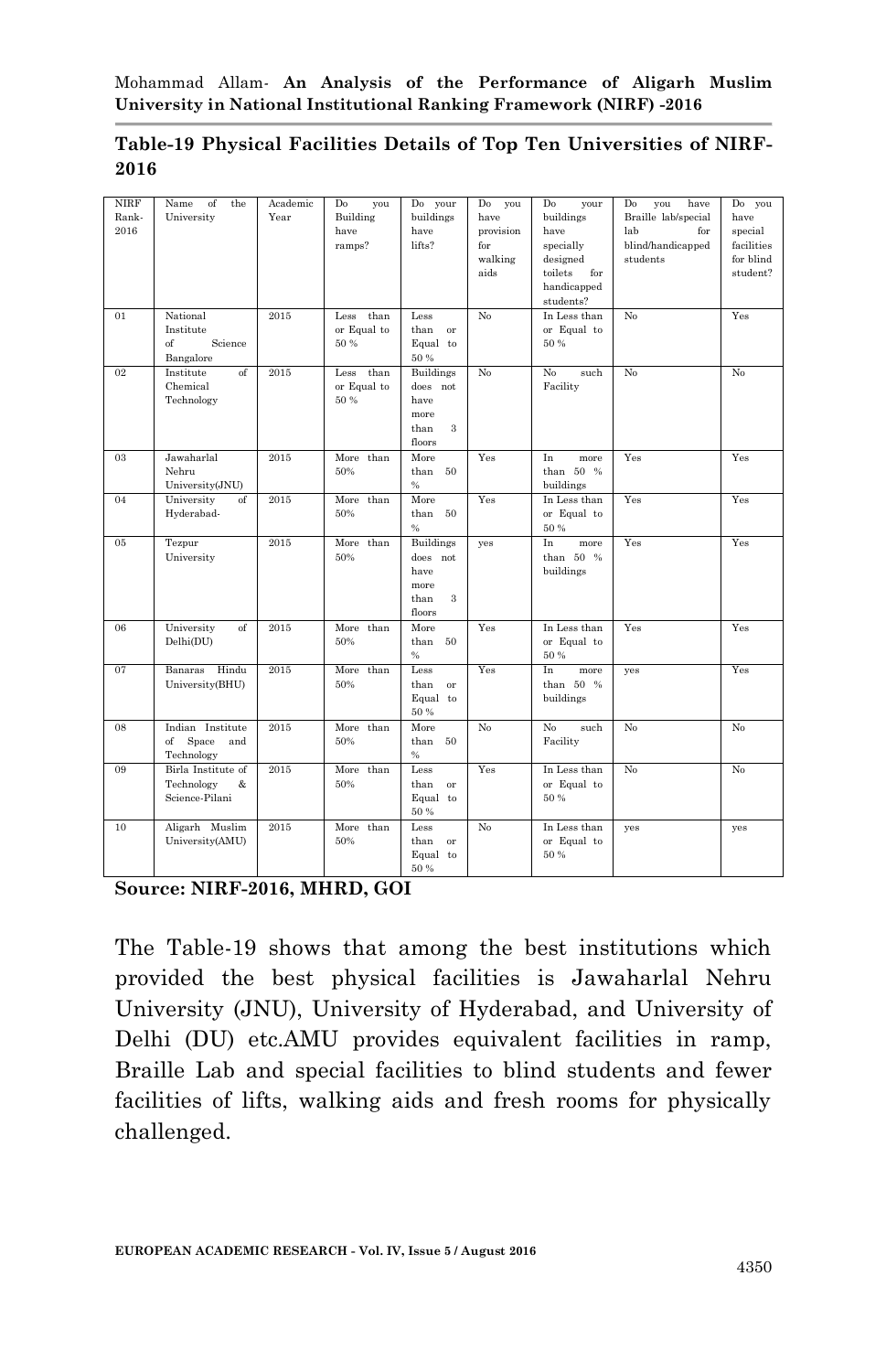## **CONCLUSION**

The Ministry of Human Resource and Development (MHRD), Government of India released first ever national ranking known as "National Institutional Ranking Frame Work (NIRF)"of her own institutions of higher education in 2016. On the basis of certain parameters the ranking has been granted to the institutions of management, pharmacy, engineering and architecture with ranking for Universities and colleges.

The present paper has studied the performances of other universities in NIRF-2016 to find out and compare the performance of Aligarh Muslim University. On the basis of the data provided by AMU, NIRF-2016 has awarded AMU 10th rank among the universities. In study it has been found that AMU is lagging behind in many parameters of NIRF-2016 in comparison to other institutions of higher education. There are certain areas where the problems are very grave and need urgent re-addressal to those problems. If it is not addressed on time, then in coming years, the ranking of AMU would further down .The dream to make this university number one would be difficult.

## **SUGGESTIONS**

In the light of the study, the following suggestions are put forwarded for the improvement in the ranking of NIRF of Aligarh Muslim University (AMU) in coming years.

- I. There is need to increase intake of the students at PG, Ph.D. and UG levels particularly the female students at UG and PG levels.
- II. There is need to increase the diversity of the students and staffs at every level by increasing the numbers from other states.
- III. There is need to increase the students from foreign countries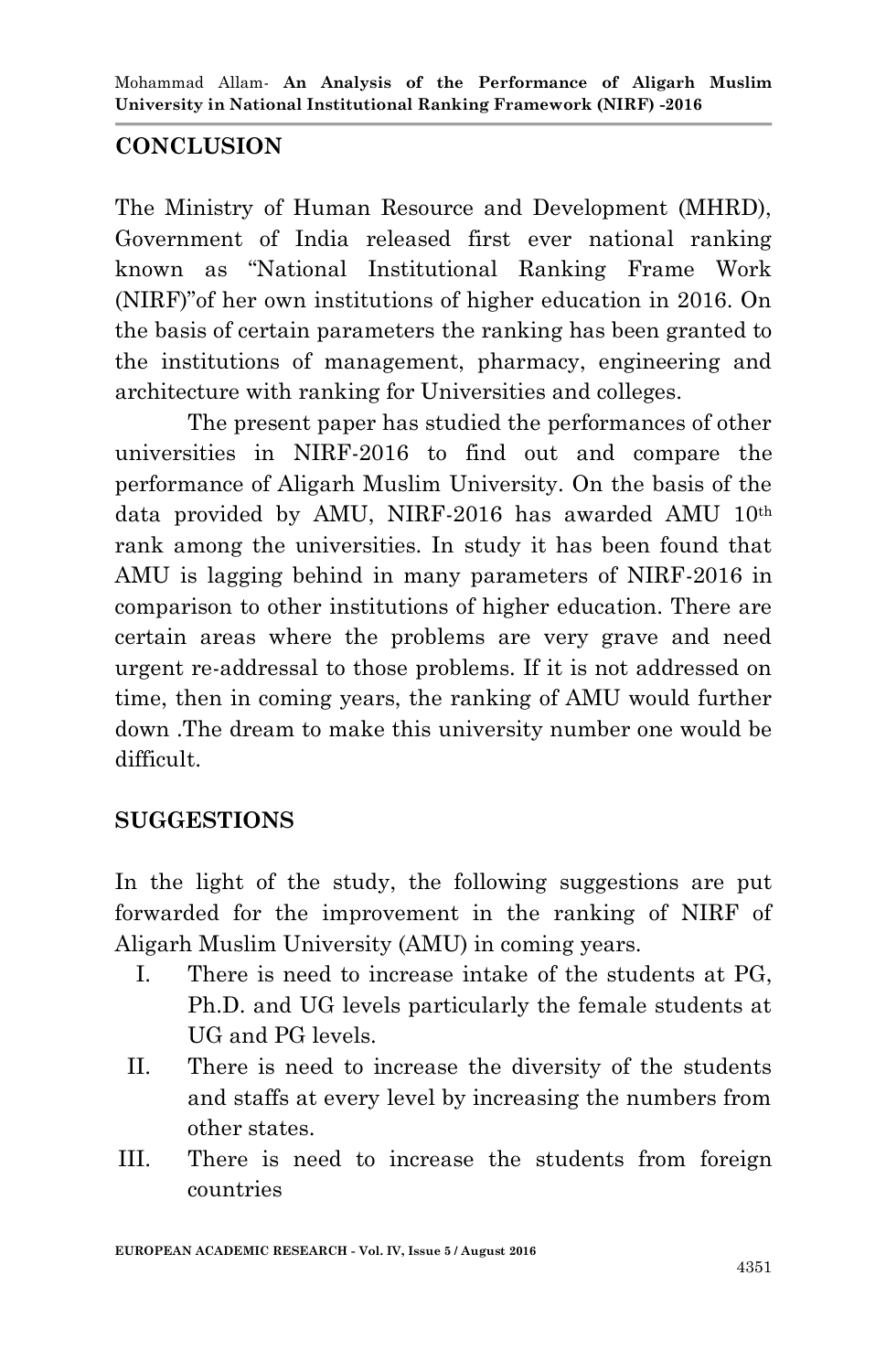- IV. There is need to consider the lateral entry of the students for both foreigners and Indian as many other universities use to do
- V. There is need to invite faculties from foreign country in many subjects. As no foreign faculties have been invited for the last three years
- VI. There is need to increase the Industry Experiences of the faculties of the university
- VII. There is need to increase the number of the women faculties in the university
- VIII. There is need to increase the faculties Resources particularly in sports facilities for Indoor and Outdoor games
	- IX. There is need to enhance the enhance the women ratio as institute head or in governing boards
	- X. There is need to increase the amount on maintenance ,up gradation and safety of laborites"
	- XI. There is need to enhance the expenditure on Eresources of the books, Journals etc
- XII. There is need to increase student events in the university
- XIII. There is need to enhance the per faculty output of paper publication
- XIV. There is need to enhance the quality of research so, the citation could be increased
	- XV. There is need to connect the large production of printed research of the departments of Theology, Arabic, Persian, Islamic Studies, Urdu etc .The API scores of some subjects like Arabic, Persian etc should be awarded to those papers which have been published in own original language not in other language(as there is practice that departments of Arabic, Persian etc use to write their papers and theses in Urdu)
- XVI. The university should bear the cost of papers published in highly reputed international journals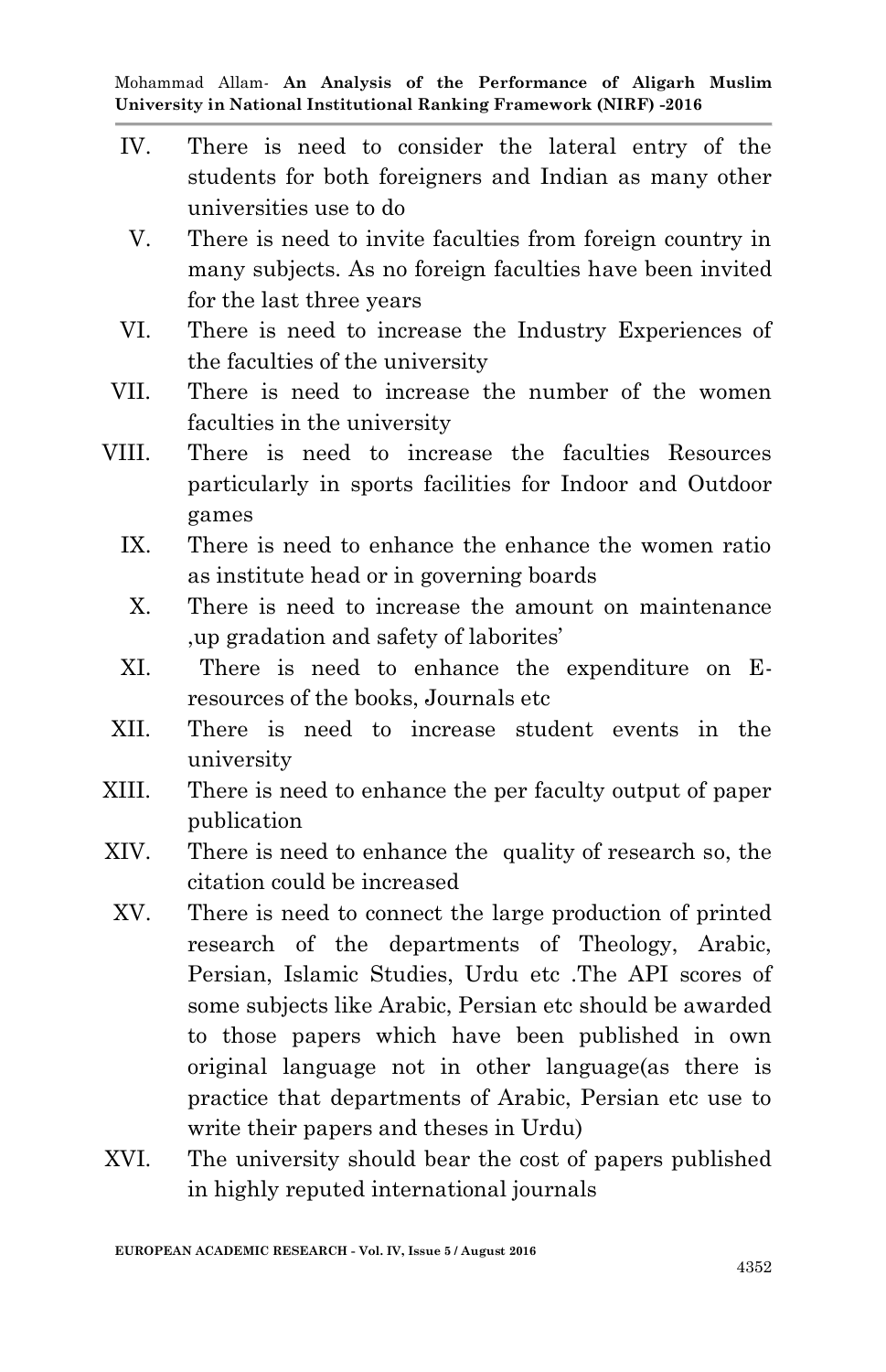- XVII. The university should increase the publication of the papers of the faculties in reputed international journals and in those journals which are indexed worldwide to enhance the reputation of the institution and university
- XVIII. There is need to promote Industry related research to increase the Industry experience .There is also need to encourage the faculties to pursue the applied research
	- XIX. The university should help the researchers financially in filing patent and getting license
		- XX. There is need to improve the percentage of the students who use to complete graduation in minimum time. It means there is need to narrow the gap between admissions and passed out. The university has one of the highest numbers of students who do not graduate in minimum time. As a result the backlog of the students in the university increases and effects the management and administration of the Halls, Faculties and creates law and order problems .There is need to fix the responsibility of the administration of halls, department and teachers
	- XXI. There is need to increase the organization of number of the education program.
	- XXII. There is need to improve the image of the university. In perception of peers AMU got the lowest marks with Tezpur University. To improve the image there is need to bring achievements of the university before the people through various forms of media. The use of social media could be helpful
- XXIII. There is need to increase the participation and success ratio of the students in All India Competitive Examination like Central services, states services, IITs, IIMS, Medical sciences, UGC"s NET/JRF etc
- XXIV. There is need to increase the physical facilities for physically challenges students particularly installing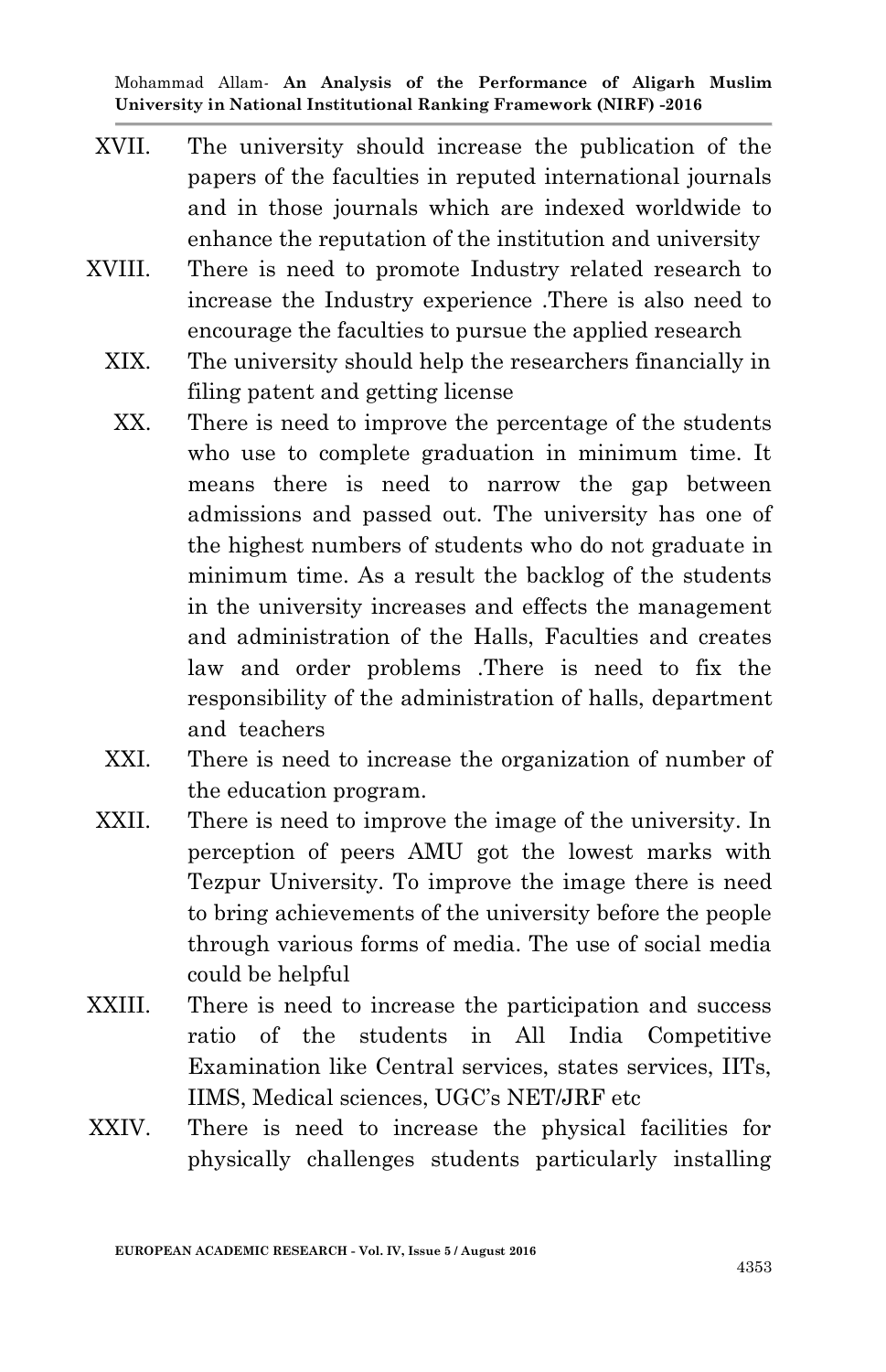lifts, arranging walking aids and construction of toilets suitable for physically challenged students

- XXV. There is need to have better relation with foreign institutions of higher education through exchange of faculties, students by signing MOU, joint project and joint ventures
- XXVI. There is need to attract the students from Middle East, Africa, South East Asia etc as the destination for higher education from these regions to the West has close down. By attracting students from these regions will help in establishing better relation and reputation of AMU.
- XXVII. There is need to provide hostel facilities to International students
- XXVIII. There is need to have better relation with Industry by deputing the bright and innovating students and teachers
	- XXIX. There is need to constitute a committee under Industry experienced teachers to guide the young faculties in preparing proposal for projects and imparting guidelines for working on projects
		- XXX. There is need to invite the various agencies, consulting services providers to train and update the faculties and students related to Industry
	- XXXI. The university should organize seminars, conferences, workshops, training programmes on the large scale for which the planning should be done in the beginning of the session.
- XXXII. The university should have contact with ministries particularly with MOMA to help the community by providing expert advices, suggestions and complete ion of the projects.
- XXXIII. The university should invite the reputed international companies for campus placement. This could be done by hiring the agencies at Metropolitan cities.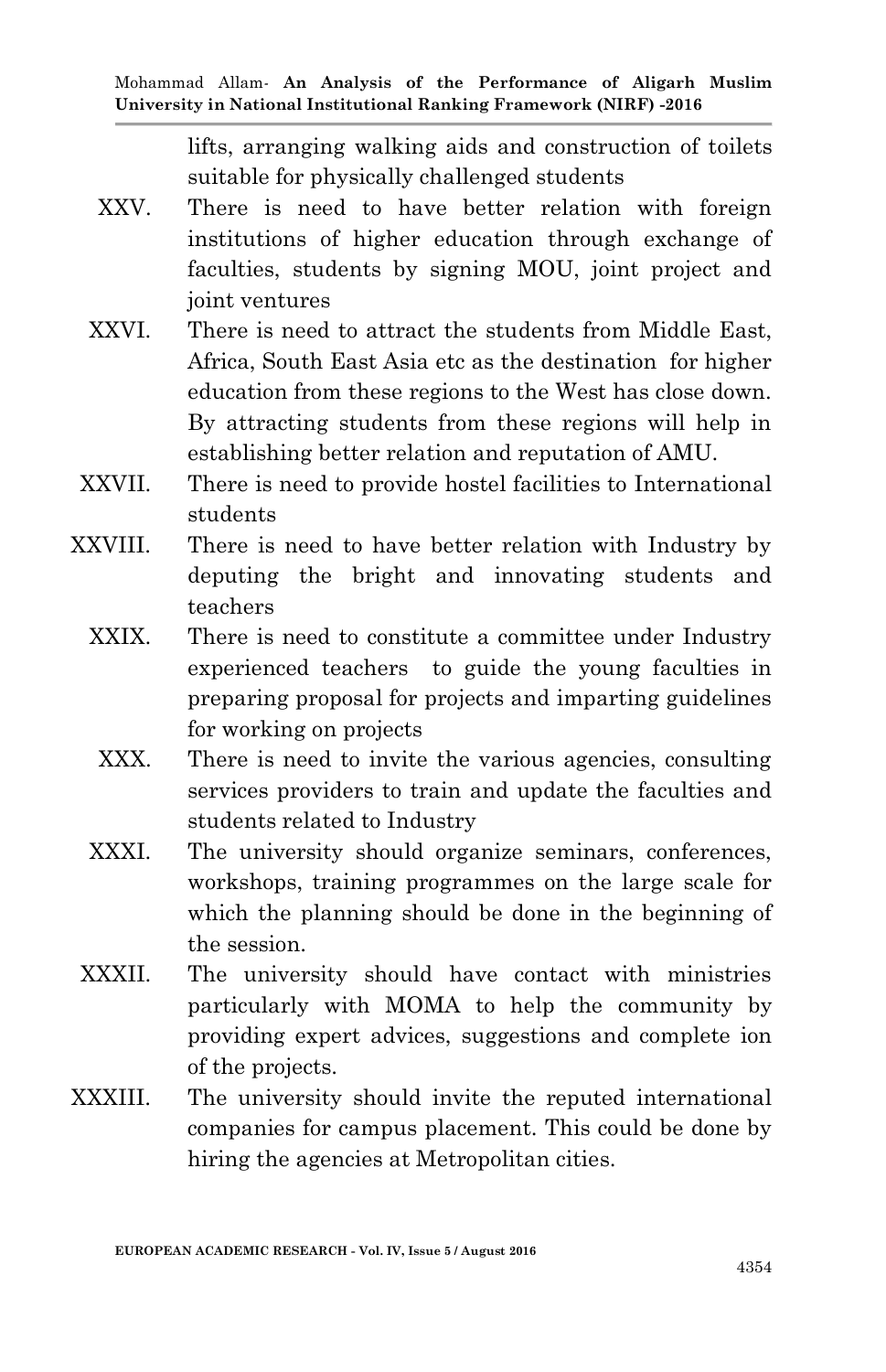- XXXIV. There is need to improve the safety and security of the university. The local newspaper should be brought under control by complaining their negative false reports to press council of India.
- XXXV. The University should have close contact with reputed universities and pursue joint educational programmes with them
- XXXVI. The university should nominate the academicians in the governing bodies of the university
- XXXVII. The university should emphasize on the improving of the communication skills of the school children, university students, teachers, on-teaching staffs etc.
- XXXVIII. There is need to report all the print papers of Theology, Islamic Studies, Urdu, Arabic, Persian etc to the university and from there it should be sent for Indexing to both NIRF and other Indexing agencies.

### **REFERENCES**

- 1. Nirfindiaorg. (2016). *Nirfindiaorg*. Retrieved 25 July, 2016, from<https://www.nirfindia.org/index.html>
- 2. Nirfindiaorg. (2016). *Nirfindiaorg*. Retrieved 25 July, 2016, from<https://www.nirfindia.org/Ranking>
- 3. http://www.amu.ac.in/AcademicProgress.jsp
- 4. Timeshighereducationcom. (2015). *Times Higher Education (THE)*. Retrieved 25 July, 2016, from [https://www.timeshighereducation.com/news/ranking](https://www.timeshighereducation.com/news/ranking-methodology-2016)[methodology-2016](https://www.timeshighereducation.com/news/ranking-methodology-2016)
- 5. Timeshighereducationcom. (2015). *Times Higher Education (THE)*. Retrieved 25 July, 2016, from [https://www.timeshighereducation.com/news/ranking](https://www.timeshighereducation.com/news/ranking-methodology-2016)[methodology-2016](https://www.timeshighereducation.com/news/ranking-methodology-2016)
- 6. Topuniversitiescom. (2012). *Top Universities*. Retrieved 25 July, 2016, from [http://www.topuniversities.com/university-rankings-](http://www.topuniversities.com/university-rankings-articles/world-university-rankings/qs-world-university-rankings-methodology)